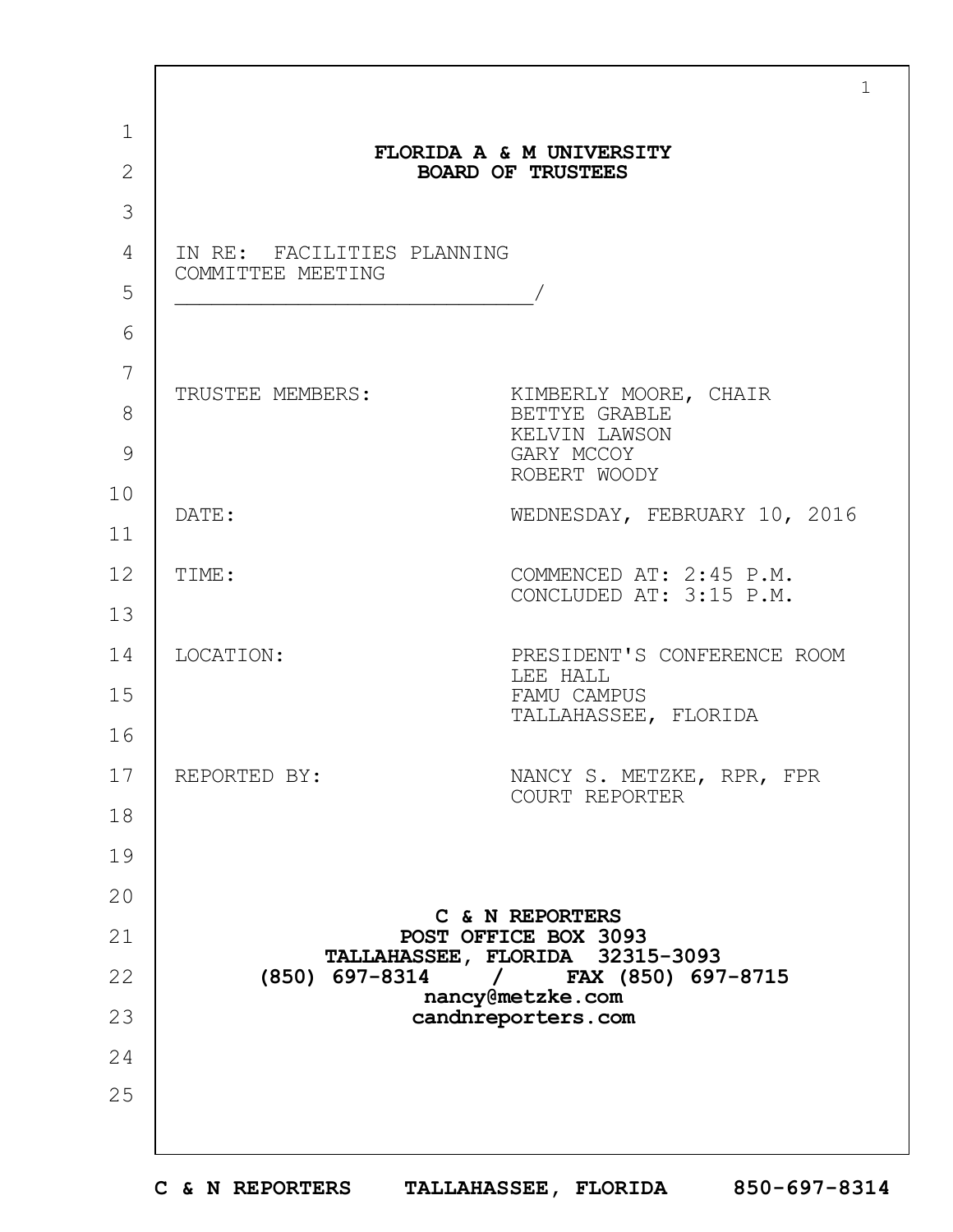|                |                                     | $\overline{2}$ |
|----------------|-------------------------------------|----------------|
| $1\,$          |                                     |                |
| $\mathbf{2}$   | OTHER TRUSTEES PRESENT:             |                |
| $\mathfrak{Z}$ | Cleve Warren                        |                |
| 4              | Nicole Washington<br>Matthew Carter |                |
| 5              |                                     |                |
| $6\,$          |                                     |                |
| $7\phantom{.}$ | $\star$                             |                |
| $8\,$          |                                     |                |
| $\mathcal{G}$  |                                     |                |
| $10$           |                                     |                |
| 11             |                                     |                |
| 12             |                                     |                |
| 13             |                                     |                |
| 14             |                                     |                |
| $15$           |                                     |                |
| 16             |                                     |                |
| $17$           |                                     |                |
| $1\,8$         |                                     |                |
| 19             |                                     |                |
| 20             |                                     |                |
| 21             |                                     |                |
| $2\sqrt{2}$    |                                     |                |
| 23             |                                     |                |
| $2\,4$         |                                     |                |
| 25             |                                     |                |
|                |                                     |                |

 $\Gamma$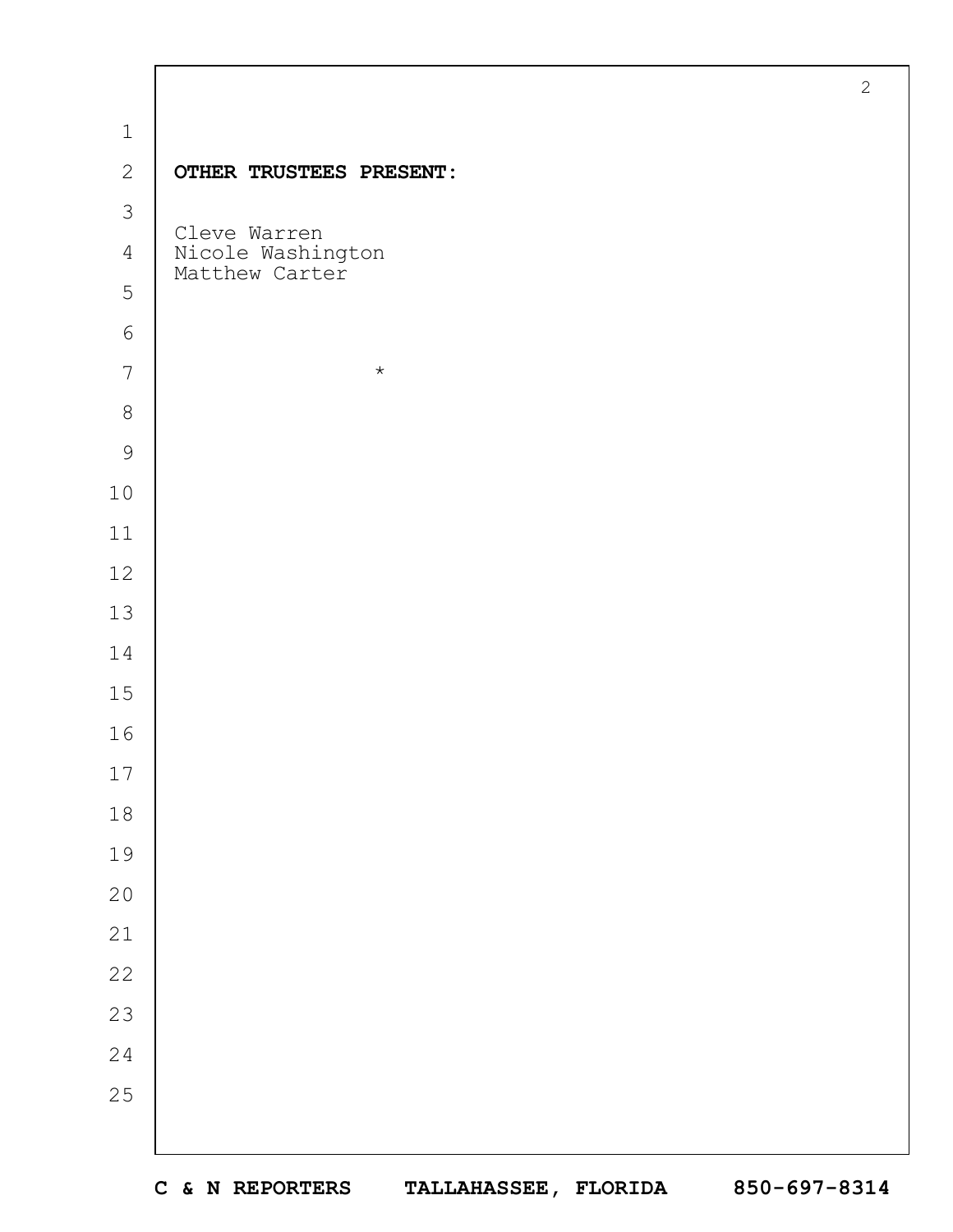1 2 3 4 5 6 7 8 9 10 11 12 13 14 15 16 17 18 19  $20$ 21 22 23 24 25 3 P R O C E E D I N G S CHAIRMAN WARREN: I think the next committee is the Facilities Planning Committee. Tasha, if we have the members present on the line, if they don't mind getting started before 3 o'clock, we can go on that as well. MS. ROYSTER: Okay. We're getting Ms. Moore on the line now, Trustee Moore. TRUSTEE MOORE: I wanted to make sure that the Committee has been noticed accordingly so that then I can move into roll call. MS. BURY: Yes, everybody is on the line right now. TRUSTEE MOORE: Okay. Well, great. Great, great, great. Well we will move into it quickly. Good afternoon all. I'd like to officially call the Facilities Planning Committee meeting to order. If I could get a roll call, and I believe that is going to be conducted by Ms. Russell. MS. ROYSTER: This is Ms. Royster, and I'll do the roll call. TRUSTEE MOORE: Thank you. MS. ROYSTER: You're welcome. Trustee Grable.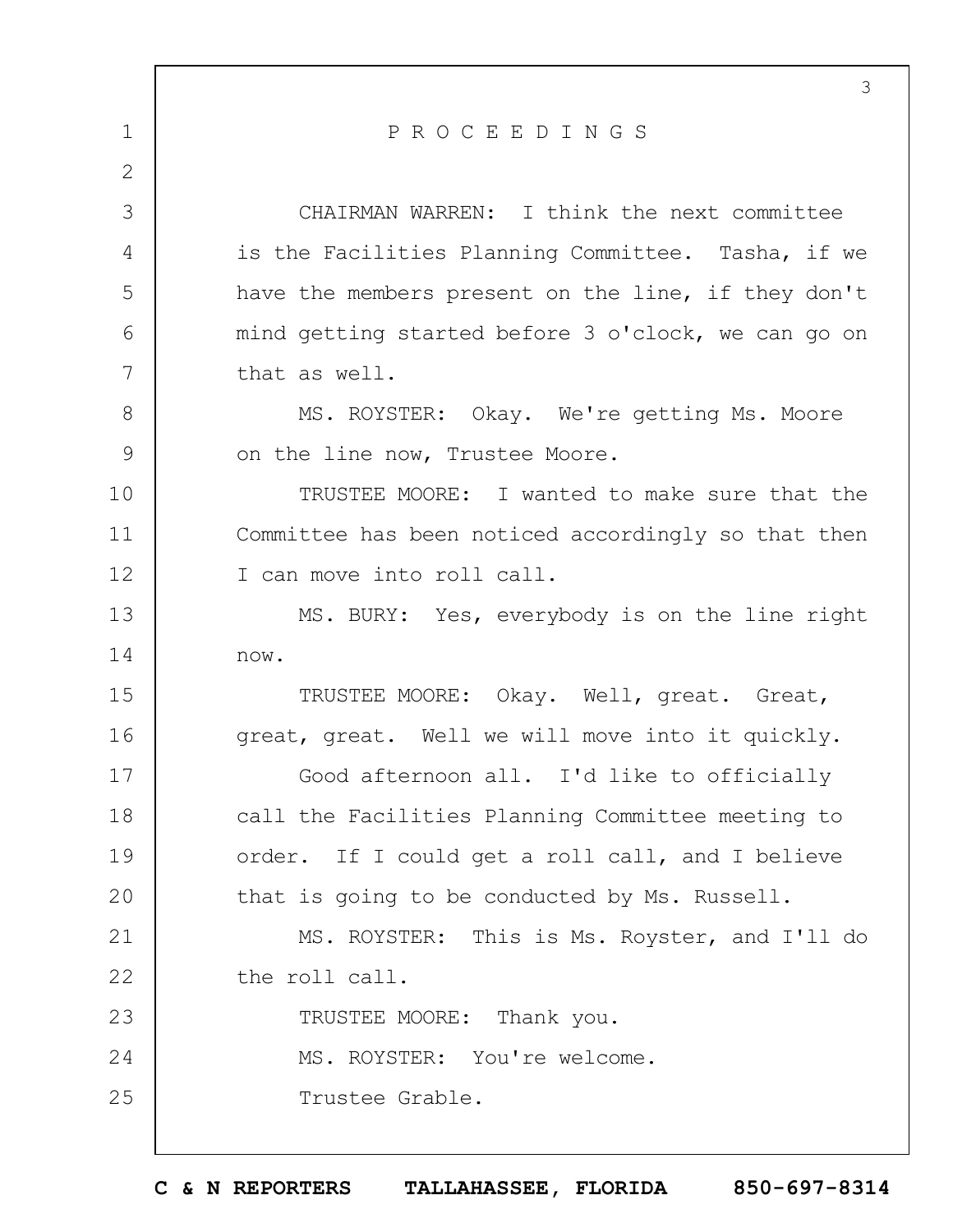1 2 3 4 5 6 7 8 9 10 11 12 13 14 15 16 17 18 19  $20$ 21 22 23 24 25 4 TRUSTEE GRABLE: Present. MS. ROYSTER: Trustee Lawson. TRUSTEE LAWSON: Here. MS. ROYSTER: Trustee McCoy. TRUSTEE MCCOY: Here. MS. ROYSTER: Trustee Woody. TRUSTEE WOODY: Here. MS. ROYSTER: You have a quorum. TRUSTEE MOORE: Thank you very much. Board -- well, actually Committee. I'd like to move into what is the first action item, and that's the approval of minutes for December 10, 2015, if someone would offer a motion. TRUSTEE WOODY: So move. TRUSTEE GRABLE: I move that we accept the minutes. TRUSTEE WOODY: Second. TRUSTEE LAWSON: Second. TRUSTEE MOORE: Okay. It's been properly motioned and seconded that we adopt the minutes for December 10, 2015. All in favor please acknowledge with aye. (AFFIRMATIVE INDICATIONS). TRUSTEE MOORE: Okay. Opposers? (NO RESPONSE).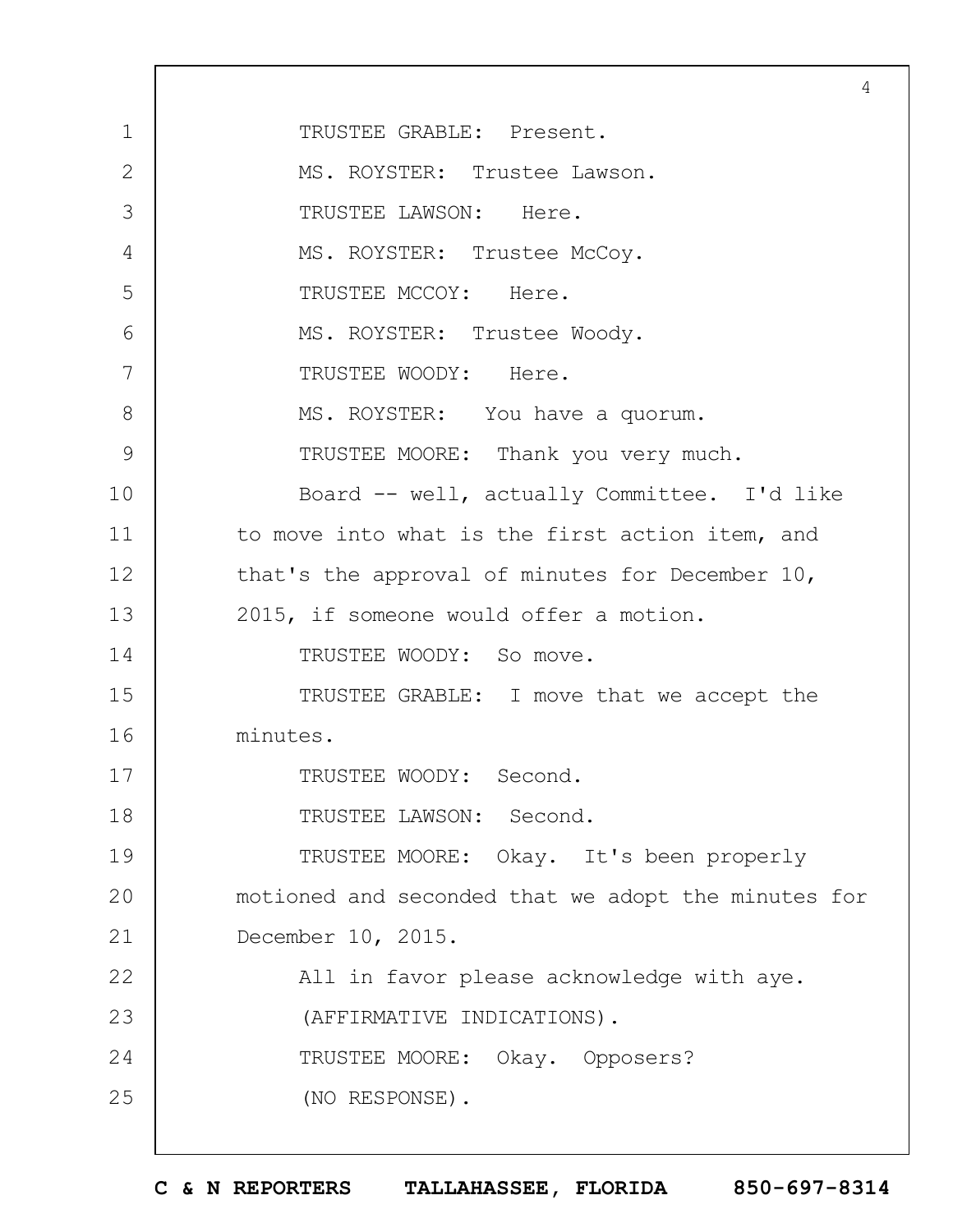TRUSTEE MOORE: Okay. Motion carries.

1

2

3

4

5

6

7

8

We have three information items, and I know per my individual conversation with President Mangum, she had mentioned that she would offer some feedback relative to going into these information items, by AVP Kapileshwari, so I'd like to confirm whether President Mangum is in the room or on the phone.

9 10 11 12 PRESIDENT MANGUM: I am in the room, but I will supplement as Sameer provides you with the information. I don't have any opening comments to make.

13 14 15 16 17 18 19  $20$ 21 22 TRUSTEE MOORE: Okay. Well, great then. The only note that I will offer to the committee is that there were some revisions earlier this week, and they were specific to making sure that maybe we had a refined timeline that identified the key stakeholders, whether it be the Committee and/or the Board of Governors and their role. So with nothing else, then, AVP Kapileshwari, if you'll move into the information items, that would be great.

23 24 25 ASSOCIATE VICE PRESIDENT KAPILESHWARI: Yes, absolutely. Good afternoon, and thank you, Trustee Moore. And good afternoon, Trustees.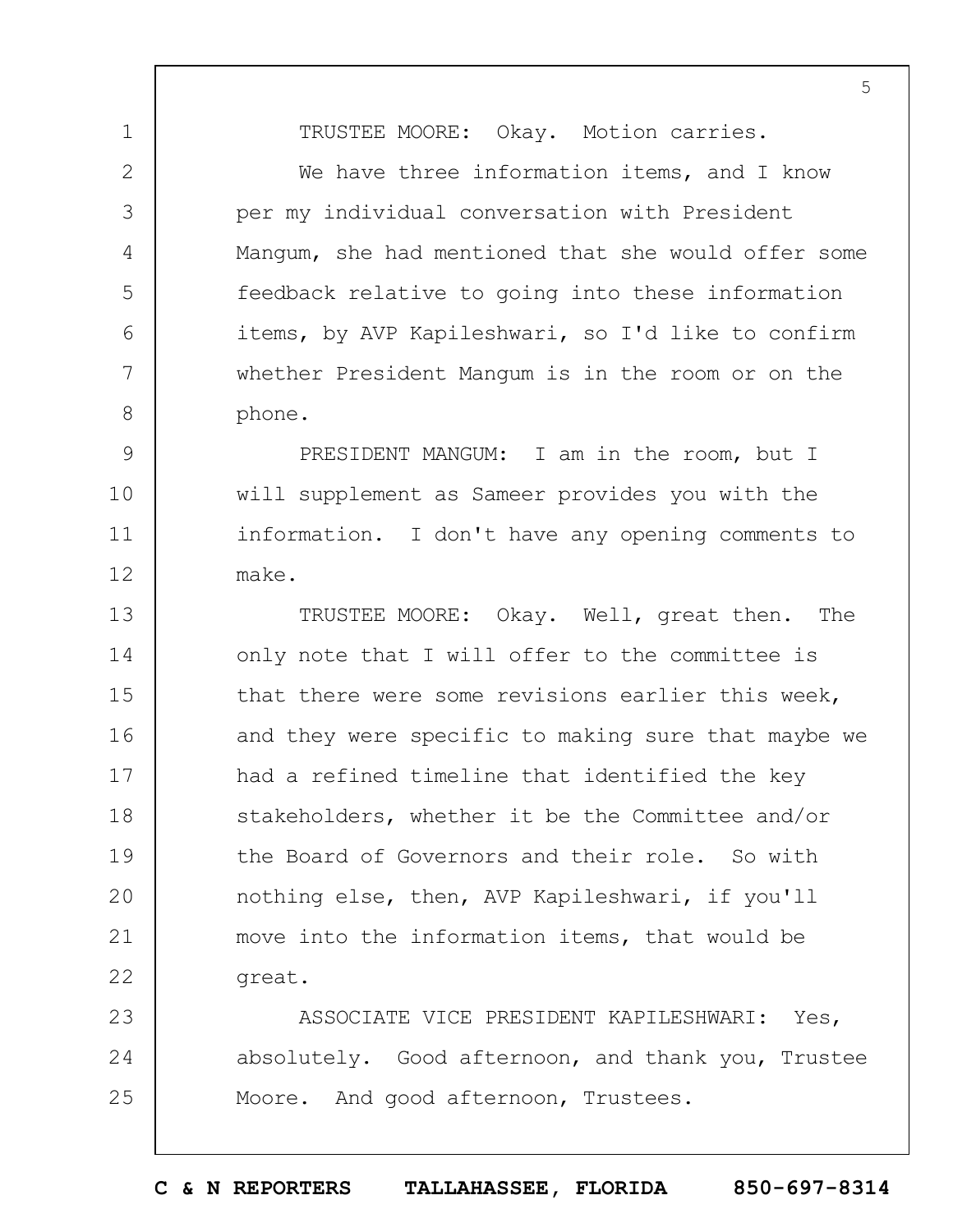Yeah, we have three information items, the DOE capital preliminary application; update on the public-private partnership P3; and finally, the update on the continuing services agreement.

1

2

3

4

5

6

7

So the first information item, Agenda Item IV in your package, the DOE Capital Financing Preliminary Application.

8 9 10 11 12 13 14 15 16 17 18 19  $20$ Recognizing the prominent role of historically black colleges and universities in American history, the U.S. Department of Education's Capital Financing Program addresses a widespread need of HBCUs for capital improvements and their general lack of access to traditional funding sources. This unique program finances important capital at the lowest cost of borrowing available in today's challenging credit environment; guarantees repayment of debt principal through the U.S. Department of Education with no fee; grants loans typically ranging from 10 million to 20 million but may be larger.

21 22 23 24 25 Rice Financial Product Company has been selected to serve as the designate bonding authority for the U.S. Department of Education's Historically Black College and University, HBCUs, Capital Financing Program.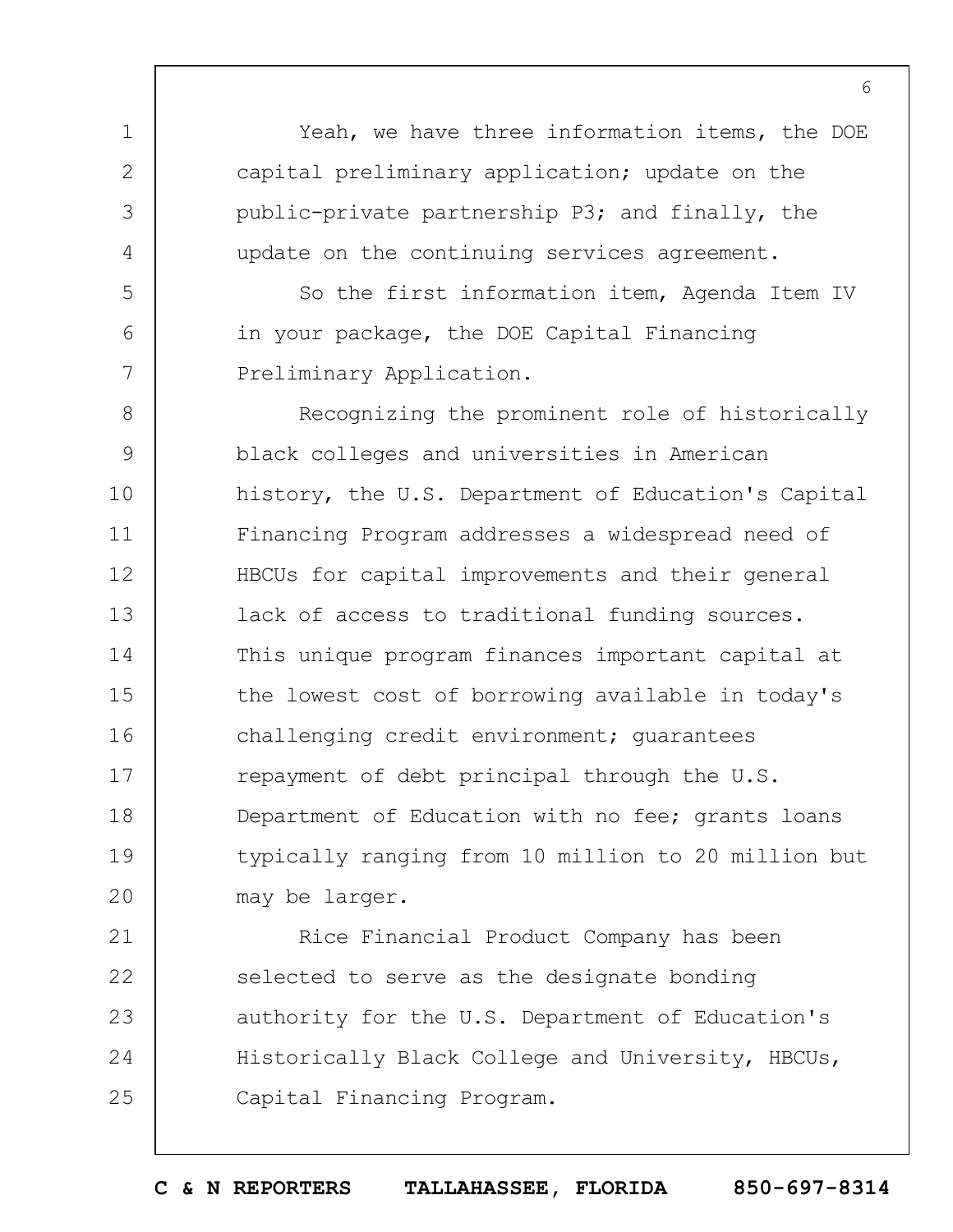Now participation in this program is a multi-step process. The first step is the submission of a preliminary application that provides the agency with information about the applicant's financial condition and a brief description of the kinds of projects it wants to finance with proceeds of the HBCU financing. The Department of Education uses this information to determine if the project is creditworthy and meets the program eligibility requirement. If the agency determines that these requirements are satisfied, the applicant is permitted to submit a full application.

7

1

2

3

4

5

6

7

8

9

10

11

12

13

14 15 16 17 18 19 The preliminary application provides the University's contact information, enrollment and financial data, summary of existing borrowing to be considered for refinancing, and description of the proposed HBCU loan borrowings to address University priority projects.

 $20$ 21 22 23 24 25 Accordingly, the preliminary application was submitted by our CFO on January 20th, 2016. It includes a request to borrow 49.2 million for refinancing of existing debt. The interest rates on the existing debt range between 4.6 and 5.1% and includes the following: 2010 Series A for \$12.6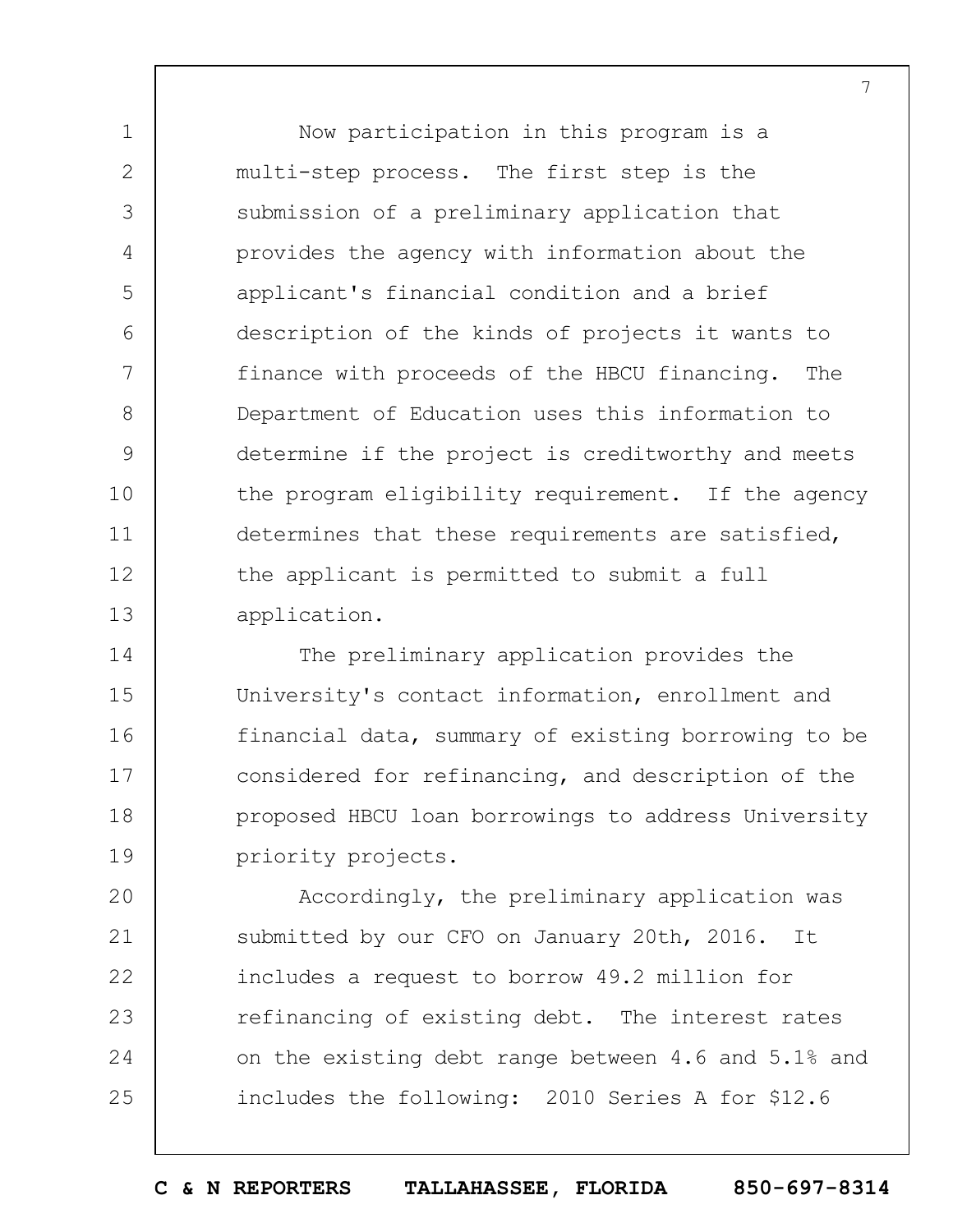million; 2012 Series A for \$27.3 million eligible bonds; and finally, 2012 Series B for 9.3 million.

1

2

3 4 5 6 7 8 9 10 11 12 13 14 15 16 17 18 19  $20$ 21 22 23 In addition to requesting to borrow funds to refinance above-mentioned bonds, the preliminary application also includes a request to borrow HBCU funds totaling approximately \$20.3 million to create a 21st century campus living-learning community and address the following needs. The first of which is refurbishing existing student lab space. FAMU's teaching lab space critically needs updating to better support our mission of producing STEM graduates and providing foundational education for our engineering students. The needs are across our as science and technology curriculum includes: Five labs in biology, in anatomy, ecology, microbiology, and general biology; six labs in computer information systems and collaborative learning spaces, namely, mobile computing, security, software engineering; two labs for physics in undergraduate and advance graduate teaching labs; two labs in chemistry, general and organic chemistry; and one in math lab, undergraduate teaching lab.

24 25 Estimated cost for this project would be \$7.7 million and the approximate project duration

**C & N REPORTERS TALLAHASSEE, FLORIDA 850-697-8314**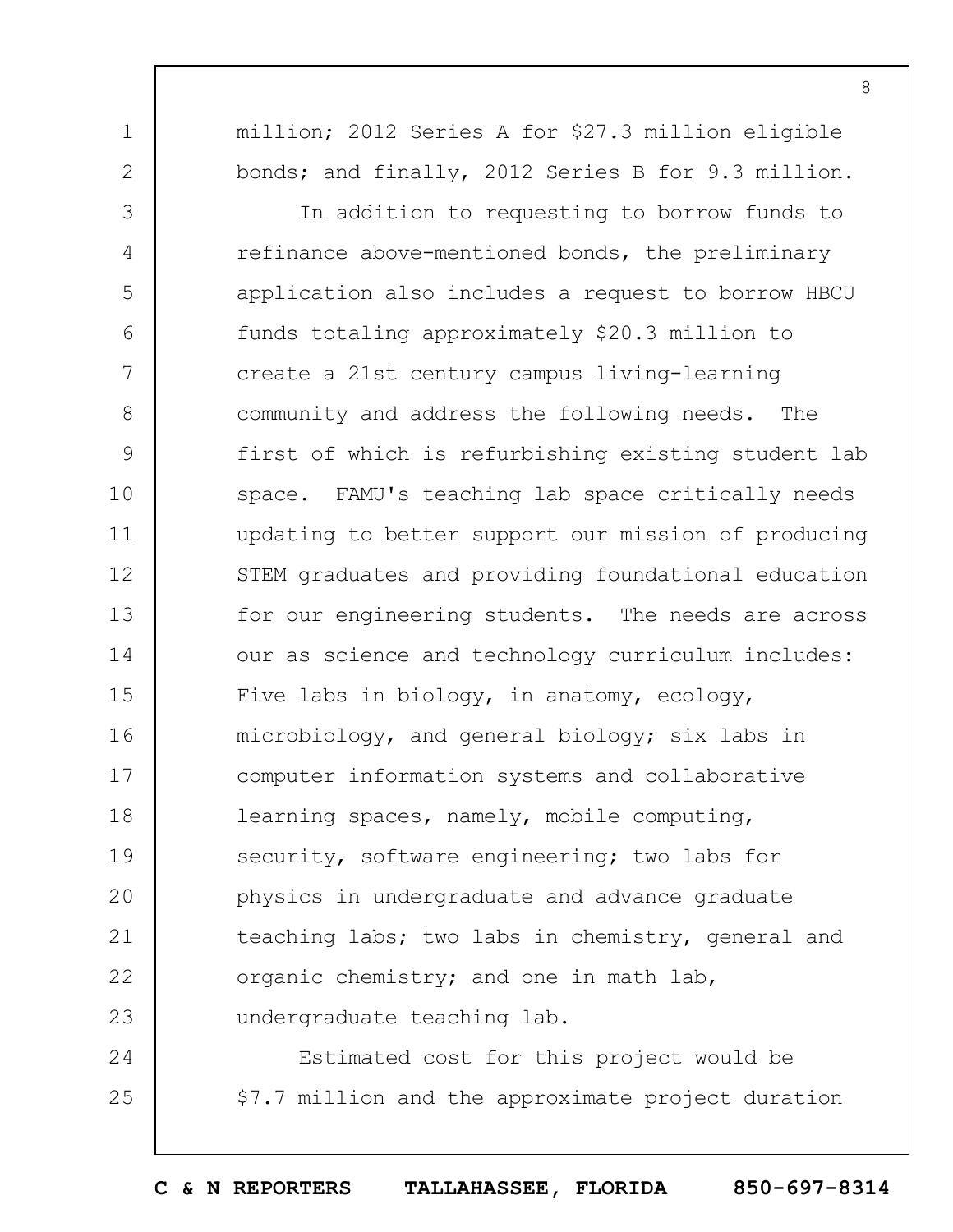of 18 months.

1

25

2 3 4 5 6 7 8 9 10 11 12 13 14 15 16 17 18 19  $20$ 21 22 23 24 The second item is to create a lab to support advanced scientific research and interdisciplinary research. FAMU has a need to expand and update its labs that support faculty innovation and research, particularly in the basic sciences and leveraging the connections between agriculture, biological, chemical, and pharmaceutical sciences. The need for new lab space includes two in biology, six in CIS, six in chemistry, and one in math. Again, the estimated cost for this particular project would be 7.1 million and the project duration of approximately 18 months. The last project we submitted is for the multidisciplinary health sciences simulation lab and community outreach center and health mall. The use of clinical simulation equipment is now considered one of the most effective ways to engage students -- health professions students in the learning process, keeping students actively involved in learning by providing the realistic opportunities for them to apply knowledge learned from the didactic settings to the clinical setting, thus making learning real.

A multidisciplinary health sciences simulation

**C & N REPORTERS TALLAHASSEE, FLORIDA 850-697-8314**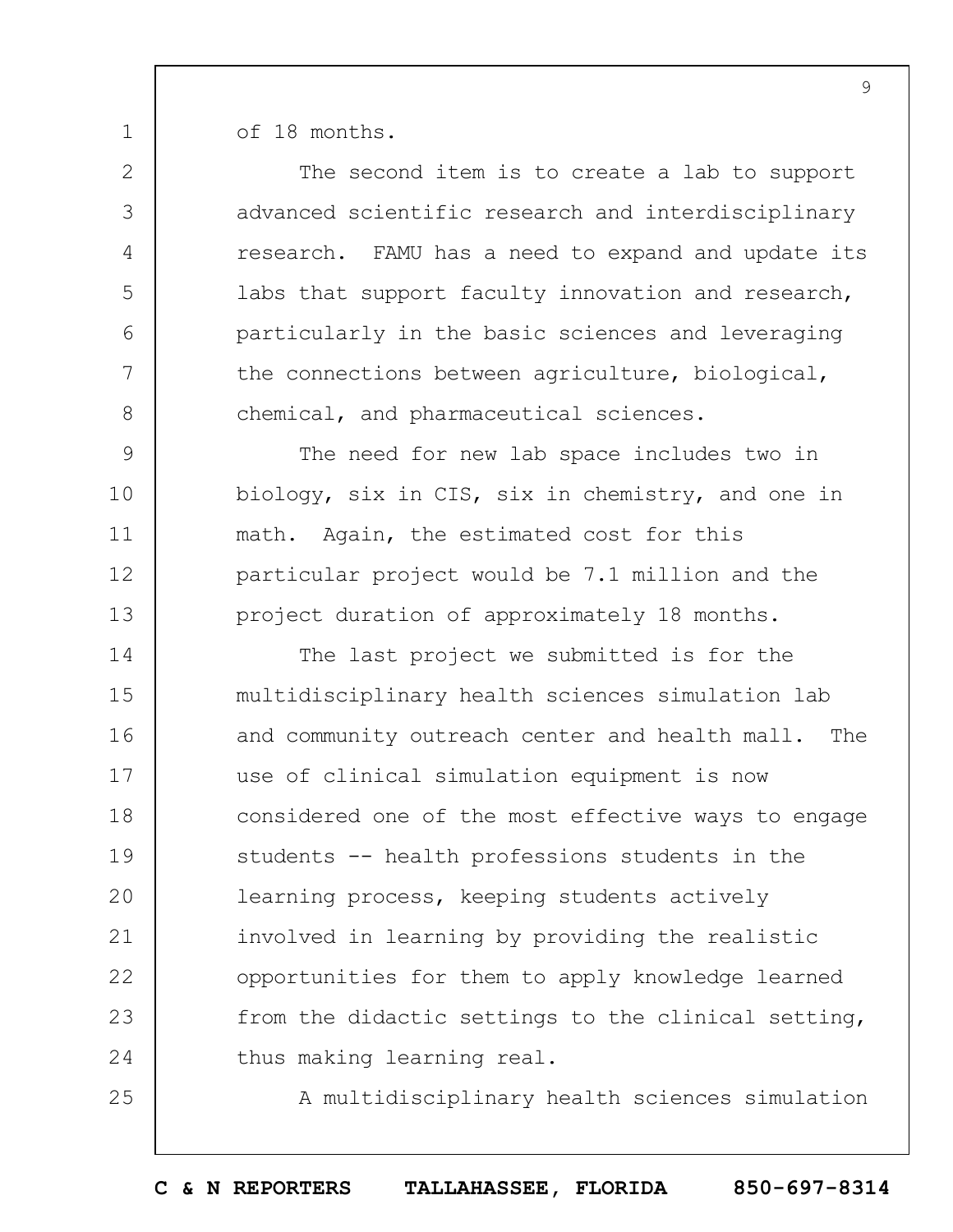lab would significantly benefit the development of the health professions program and the health professions students at Florida A & M University, including nursing, cardiopulmonary sciences, pharmacy, rehabilitation disciplines such as physical and occupational therapy and the management disciplines of health administration and health informatics, by allowing practitioners who will work together to learn together. A well-designed multidisciplinary lab will consist of multiple open-spaced rooms that replicate various healthcare settings.

1

2

3

4

5

 $6 \overline{6}$ 

7

8

9

10

11

12

13 14 15 16 17 18 19  $20$ 21 22 23 The second portion of this would be a community outreach center that would allow community members -- neighbors, friends and colleagues, primarily from the south side of the city -- to have an identified site for cultural, social or political events, and to engage in learning and leisure activities and for faculty to have opportunities to provide continuing education classes and experiences to members of the community while engaging in their own personal and professional development.

24 25 FAMU's extensive contacts with health providers also provides opportunity to develop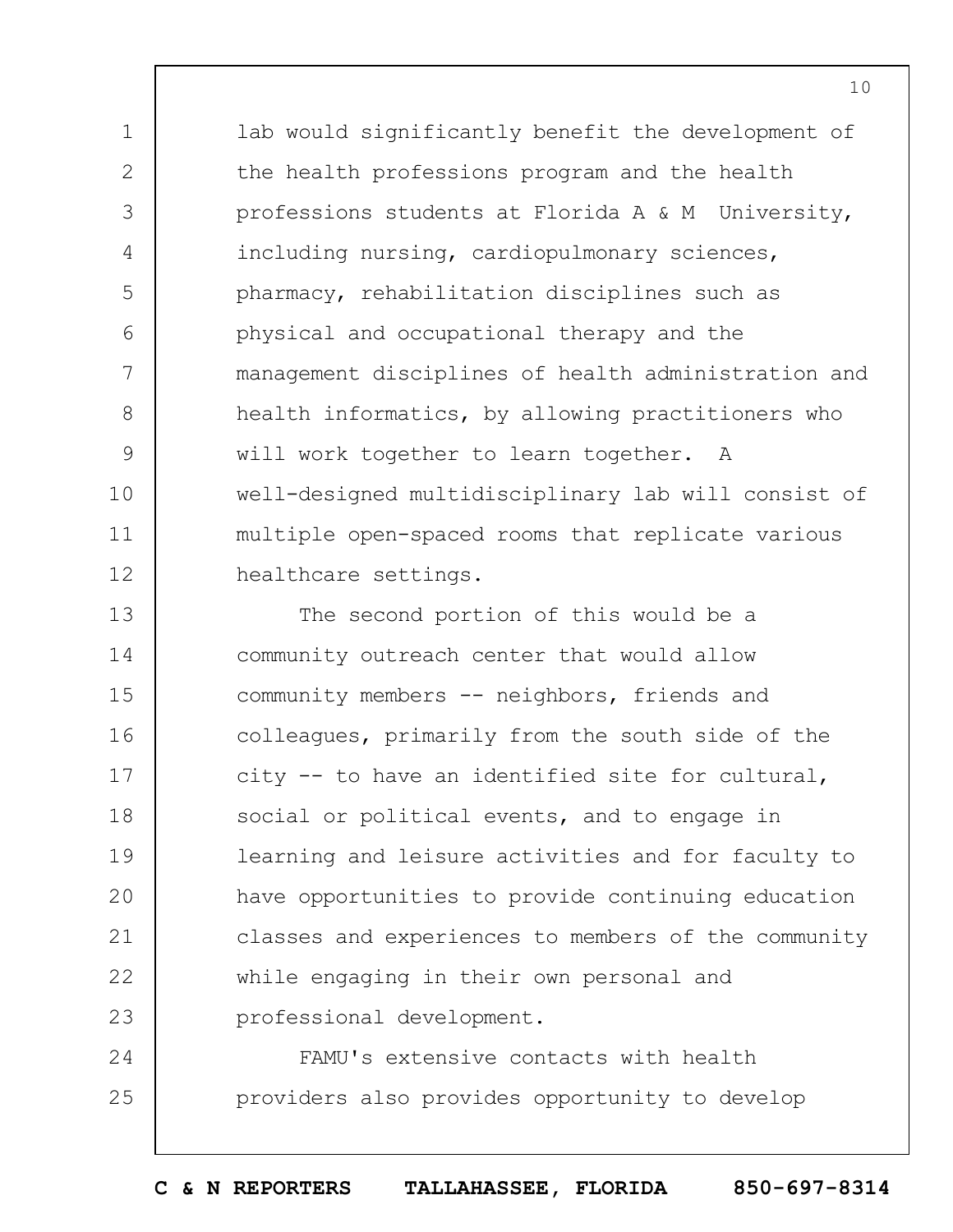satellite locations for the provision for health sciences -- services, also providing additional clinical and service learning settings for students from a wide array of disciplines.

1

2

3

4

5

6

7

8

9

Approval of FAMU's Board of Trustees and Board of Governors pursuant to 1010.62 of the Florida Statutes is required before the University can incur any debt for refinancing or funding capital outlay projects.

10 11 12 13 PRESIDENT MANGUM: Now I would like to add comments now after AVP has given the overview of the reason why we are seeking additional support from the Department of Education.

14 15 TRUSTEE MOORE: Yes, President Mangum, you're acknowledged.

16 17 18 19  $20$ 21 22 23 24 25 PRESIDENT MANGUM: Okay. Thank you. I visited -- because we are an HBCU and there are resources available to us for loan from the Department of Education, I visited with the Department of Education around our Title 3 funding and opportunities for us to pursue enhancement and enrichment of our campus through programs that are available to us from the Federal Government. Part of that discussion led to talking about how we upgrade our facilities and our campus learning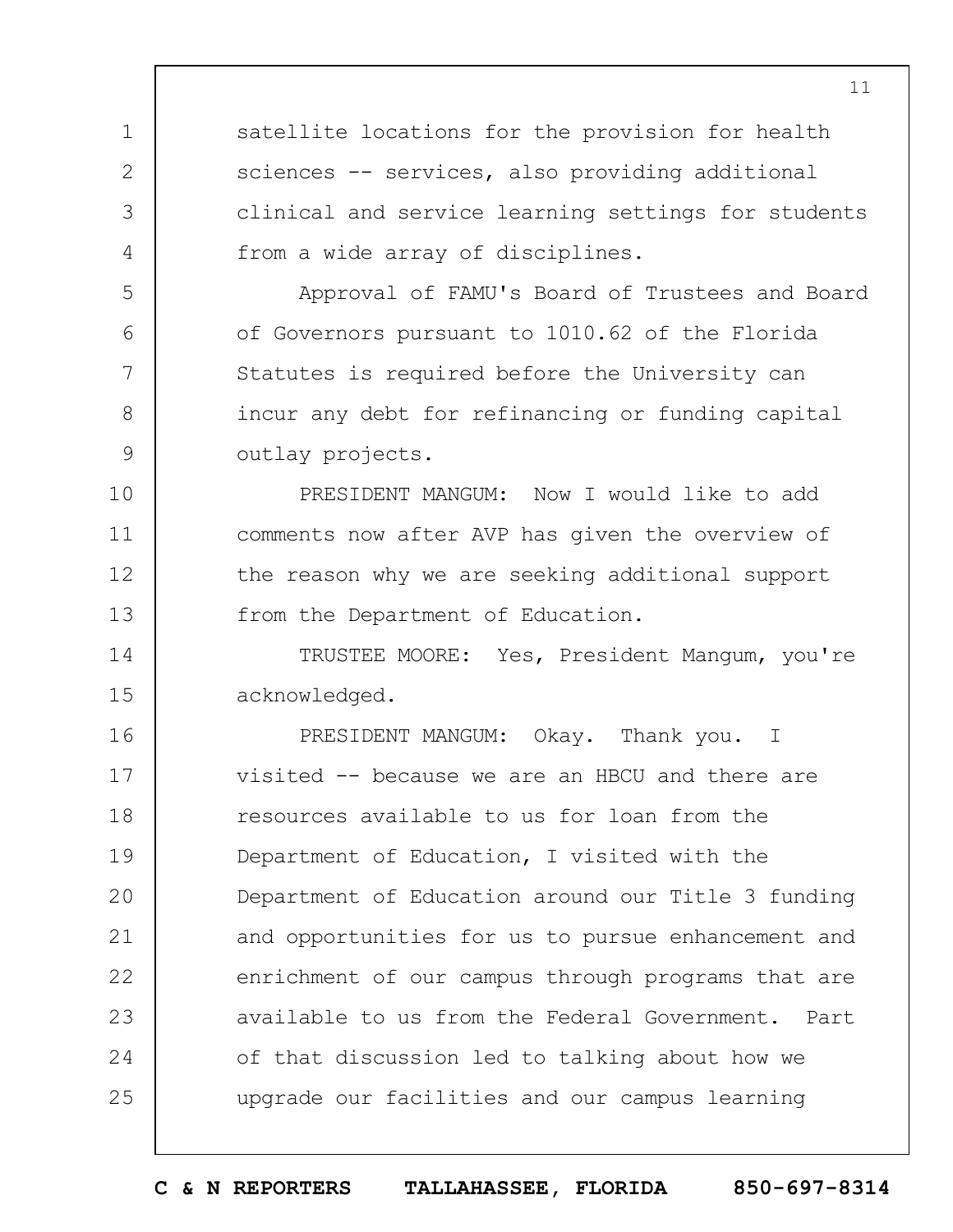1 2 3 4 5 6 7 8 9 10 11 12 13 14 15 16 spaces. Because we have -- as part of my goals and objectives of creating living-learning communities and establishing functional relationships between our educational programs, the State of Florida's goal towards STEM and strategic programs of emphasis, we have the opportunity to refinance or re-fund the debt that we have at very high interest rates at much lower interest rates; and the resources that we save from the refi we can actually incur resources that would enable us to upgrade our facilities to provide our students with state-of-the-art living and learning spaces on campus without costing us any more money while at the same time, because we are creating additional spaces, create additional revenue through our housing projects.

17 18 19  $20$ 21 22 23 24 25 So it seemed like a win-win to us to be able to work through refinancing some of our existing higher interest rate loans and get them at a lower rate and expand our campus at our cost, and that's really what it boils down to. The debt that we would relieve ourselves of we could incur or transfer to the U.S. Department of Education and update our facilities and our labs and our students would have better learning spaces. So that is the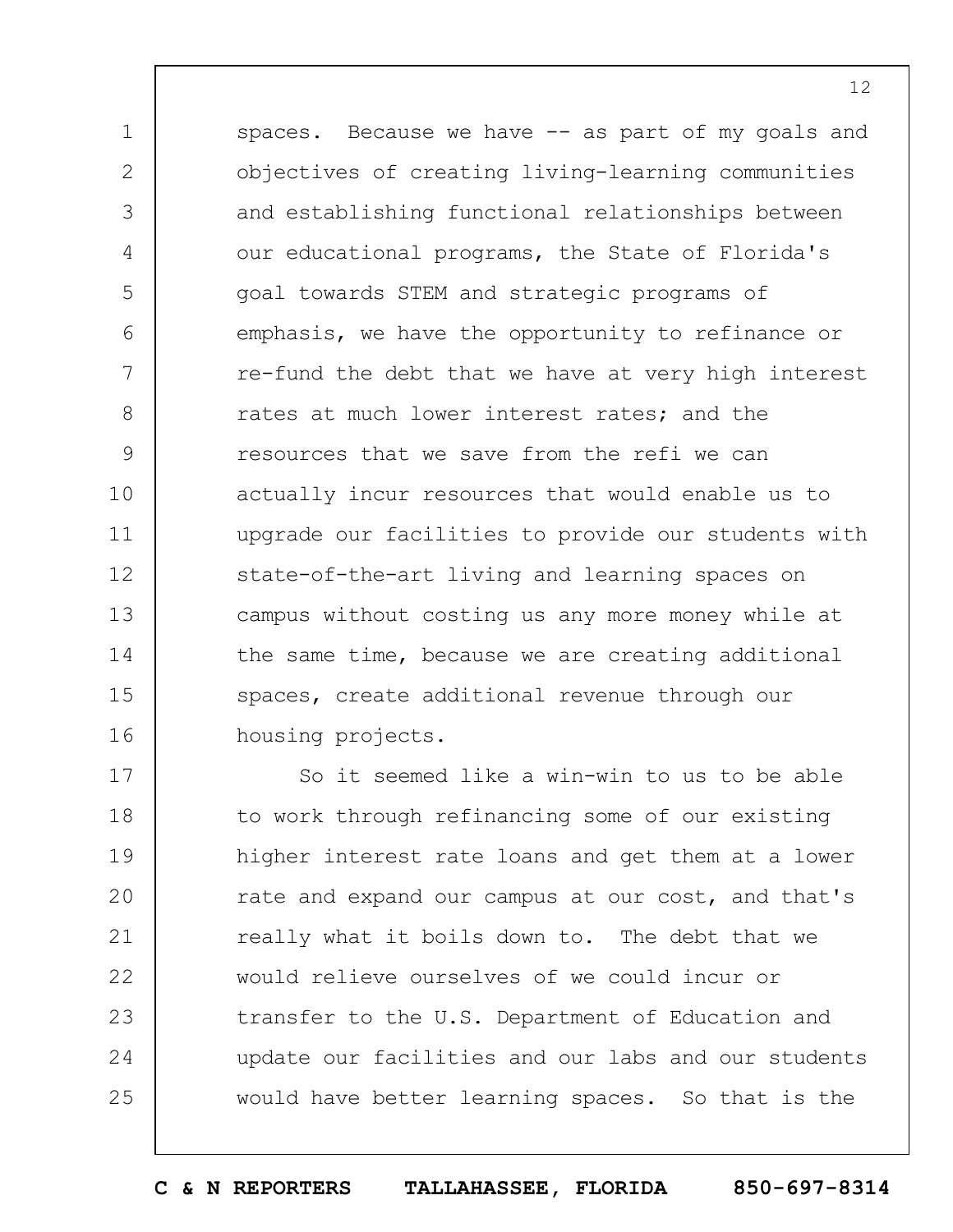objective that we are pursuing right now with the Department of Education, and that's why it's being brought to you now for a discussion, because it is functionally related to everything that we're doing and our goals and objectives for a 21st century university and the state's performance metrics in science, technology, engineering and math. TRUSTEE MOORE: Thank you, President Mangum.

1

2

3

4

5

6

7

15

8 9 10 11 12 Committee members, any comments or questions? TRUSTEE CARTER: I'm not a member, Madam Chair, but I request some opportunity to ask a question, please.

13 14 TRUSTEE MOORE: Absolutely, Trustee Carter. You're recognized.

TRUSTEE CARTER: Thank you.

16 17 Do we have to pay them back, the Department of Education?

18 19  $20$ 21 22 PRESIDENT MANGUM: Sure, we have to pay off the loan, but we're paying the loan with the money we're already paying on existing debt because the interest rates have dropped. It's like refinancing your house.

23 24 25 TRUSTEE CARTER: So it's no -- we're taking advantage of their interest rates then? PRESIDENT MANGUM: Uh-huh.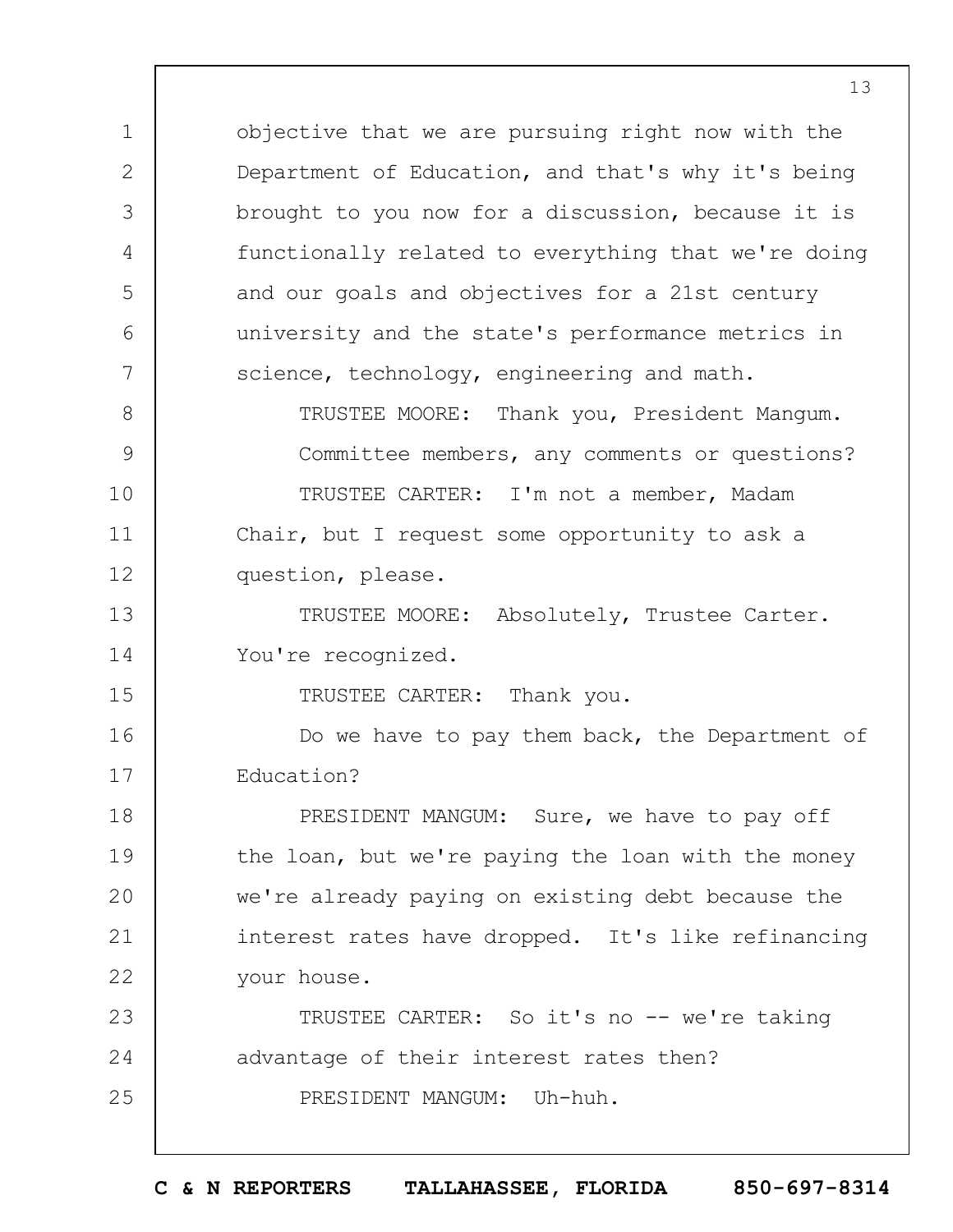1 2 3 4 5 6 7 8 9 10 11 12 13 14 15 16 17 18 19  $20$ 21 22 23 24 25 14 TRUSTEE CARTER: Okay. PRESIDENT MANGUM: And they guarantee the loans because they're paying off the loan that we have and they're taking it on. TRUSTEE CARTER: At a lower interest rate. PRESIDENT MANGUM: At a lower rate. TRUSTEE WOODY: At lower interest, that's pretty good. PRESIDENT MANGUM: We thought it was exciting. TRUSTEE MOORE: And I understand, Madam President -- TRUSTEE MCCOY: Madam President, how much lower? Do you know at this particular point, the possibility of how much lower than the interest that we're already paying? CHIEF OF STAFF MILLER: It's the Fed rate, the treasury rate is what it  $-$  it's at about 2% now. TRUSTEE CARTER: Two percent. TRUSTEE MCCOY: I can barely hear you. Say it again. CHIEF OF STAFF MILLER: Our current debt is 5.07, and refinancing is at the treasury rate. PRESIDENT MANGUM: And if you were -- the breaking news today during the lunch was Yellen is raising the rates, the interest rates.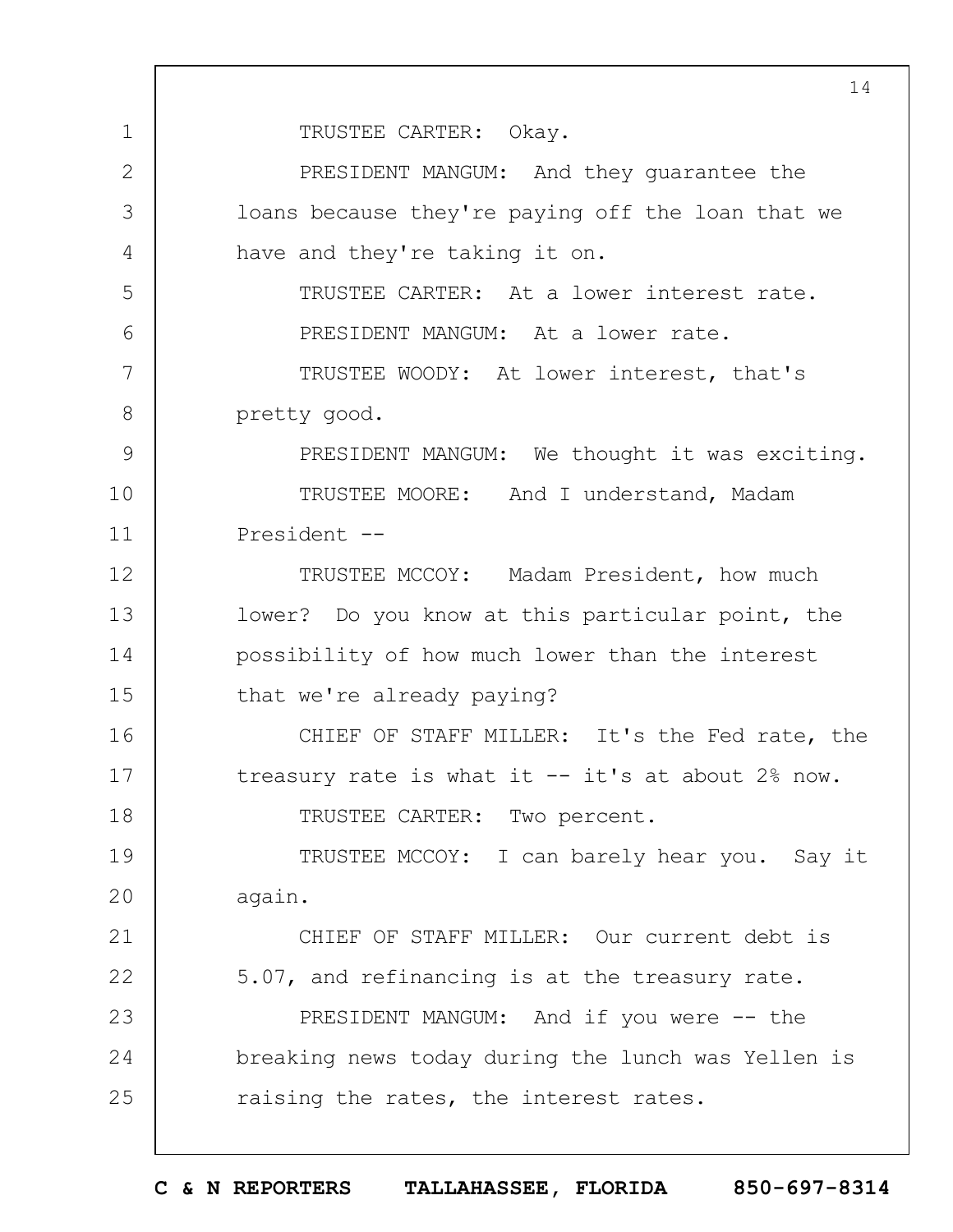1 2 3 4 5 6 7 8 9 10 11 12 13 14 15 16 17 18 19  $20$ 21 22 23 24 25 TRUSTEE CARTER: That won't impact us because we're already there, right? PRESIDENT MANGUM: It will not, but it's going to impact future access to money. TRUSTEE CARTER: Okay. TRUSTEE MOORE: Okay. Trustees, other questions or comments related to this? TRUSTEE LAWSON: Trustee Moore, this is Lawson. How are you doing? TRUSTEE MOORE: I'm very well, Trustee Lawson. You're acknowledged. Thank you. TRUSTEE LAWSON: Good. Thank you. An interesting opportunity, just a question, and maybe this is for Dale Cassidy as well. So we would refinance and then potentially take on incremental debt based on the favorable interest rates, but taking on an incremental debt, wouldn't that impact our bond rating? And if so, how does that impact other dollars that we may acquire through other sources that are typically bond backed? CHIEF OF STAFF MILLER: I guess the question would be, we would make sure that we kept our debt service ratio at 1.20, and then we're not allowed to have any negative impact on our bond rating. So

15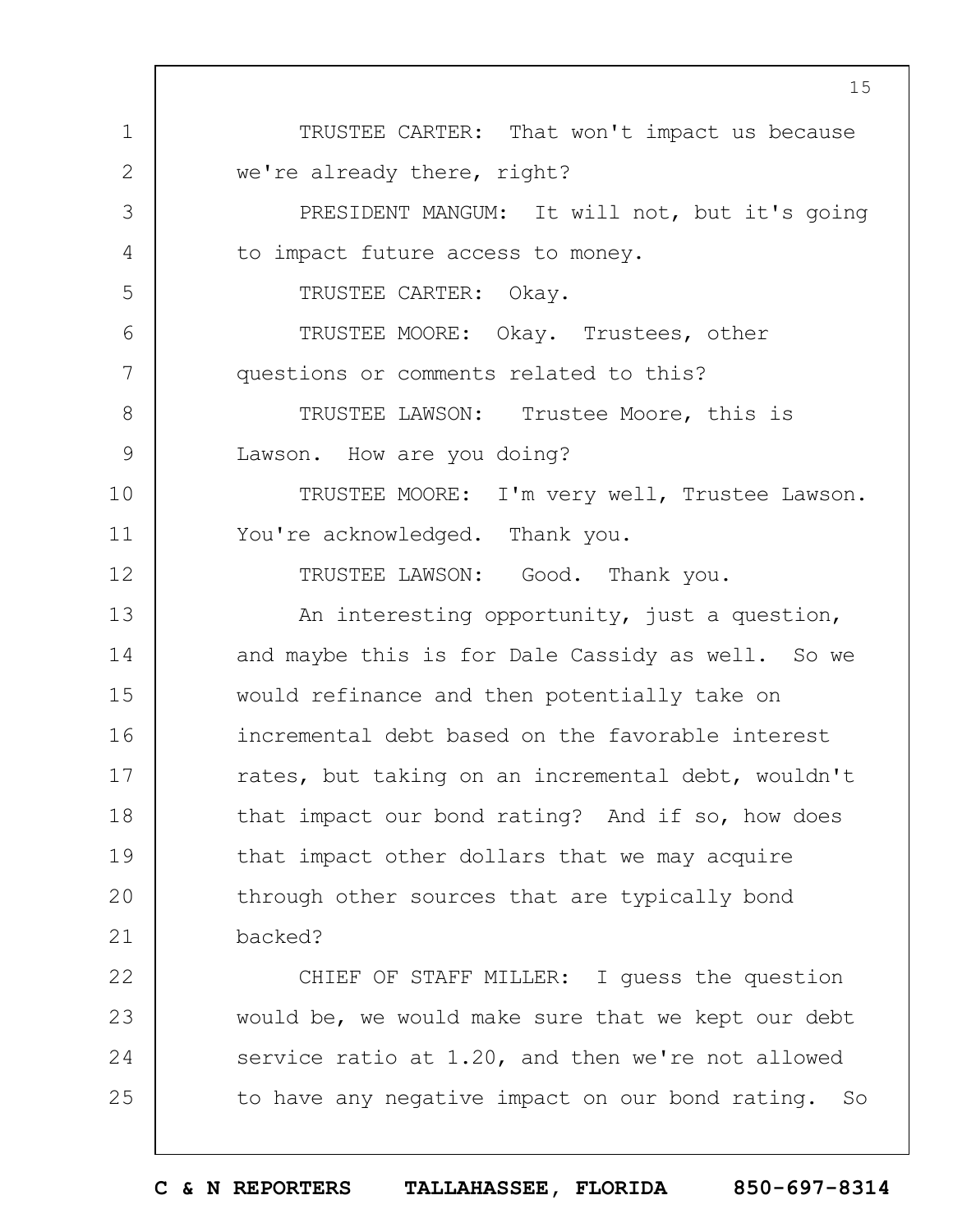everything we would do would be done within the confines of making sure that the increased additional revenues that we would have, when we use those to pay off the new debt, we'd make sure that we did not go above 1.20 and that we did not affect our bond rating.

1

2

3

4

5

6

7

8

9

10

11

12

13

14

21

25

Don't forget also that DOE is also buying the debt from us for our replacement and they're also guaranteeing the debt. So they're running an analysis now, and we should have shortly from them how much money  $--$  how much debt we can  $--$  new debt we can afford based upon refi. They're running those numbers for us, so we'll have those numbers shortly.

15 16 17 And then they also allowed  $-$  I'm sorry, they also allow us to use other sources repayment as well beyond the savings.

18 19  $20$ TRUSTEE LAWSON: One follow-up question, Trustee Moore, and I think that's Mr. Miller speaking.

CHIEF OF STAFF MILLER: Yes, I'm sorry.

22 23 24 TRUSTEE LAWSON: But, Mr. Miller, even though they guarantee the debt, it would still show as an outstanding for us that --

CHIEF OF STAFF MILLER: That's correct.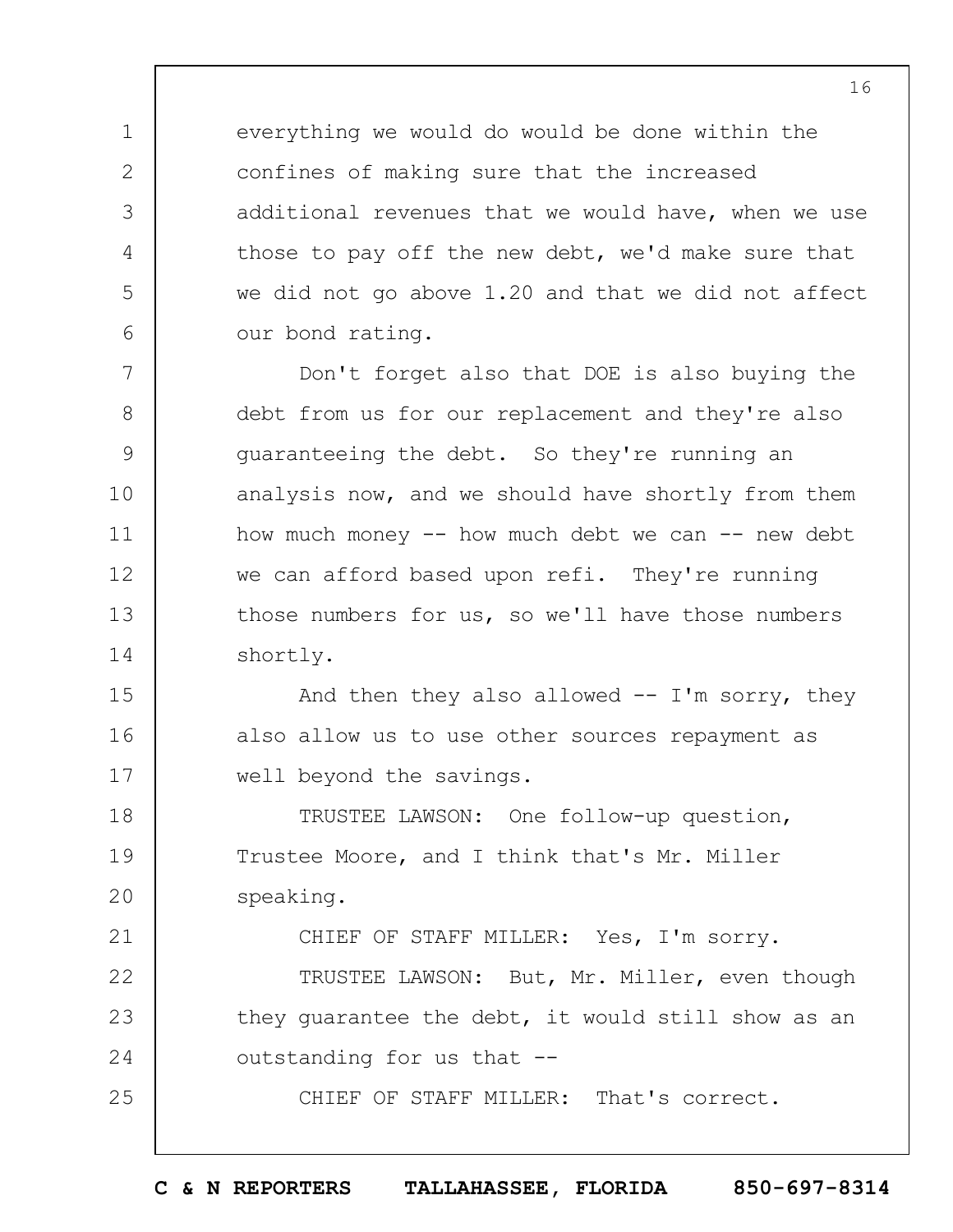TRUSTEE LAWSON: I guess I'm not sure how - why it wouldn't impact our bond rating, but maybe I could just take it up offline with you and Dale. CHIEF OF STAFF MILLER: We can do that.

TRUSTEE LAWSON: Okay.

1

2

3

4

5

6

7

8

9

10

TRUSTEE MOORE: Okay. Chief of Staff Miller, are there comments that you'd want to share on it that would benefit the full group, or are you indicating that it would be better served with the one off with Trustee Lawson?

11 12 13 14 15 16 17 18 19  $20$ 21 22 CHIEF OF STAFF MILLER: I think it would be better served with the one off because we can get into all of the nuances of the current debt, the refinancing, the improvement of the facilities, which would allow increases, and the fact that all of this will be tied to housing and functional relationship between housing. So we take the housing savings and use those to generate new housing, and these other activities will be tied into the housing activities. So we can go into all of that offline with VP Cassidy as well as General Counsel's office as well.

23 24 25 TRUSTEE MOORE: Okay. And I would just remind the Committee members that prior to any of these items moving for -- as far as an action item coming

**C & N REPORTERS TALLAHASSEE, FLORIDA 850-697-8314**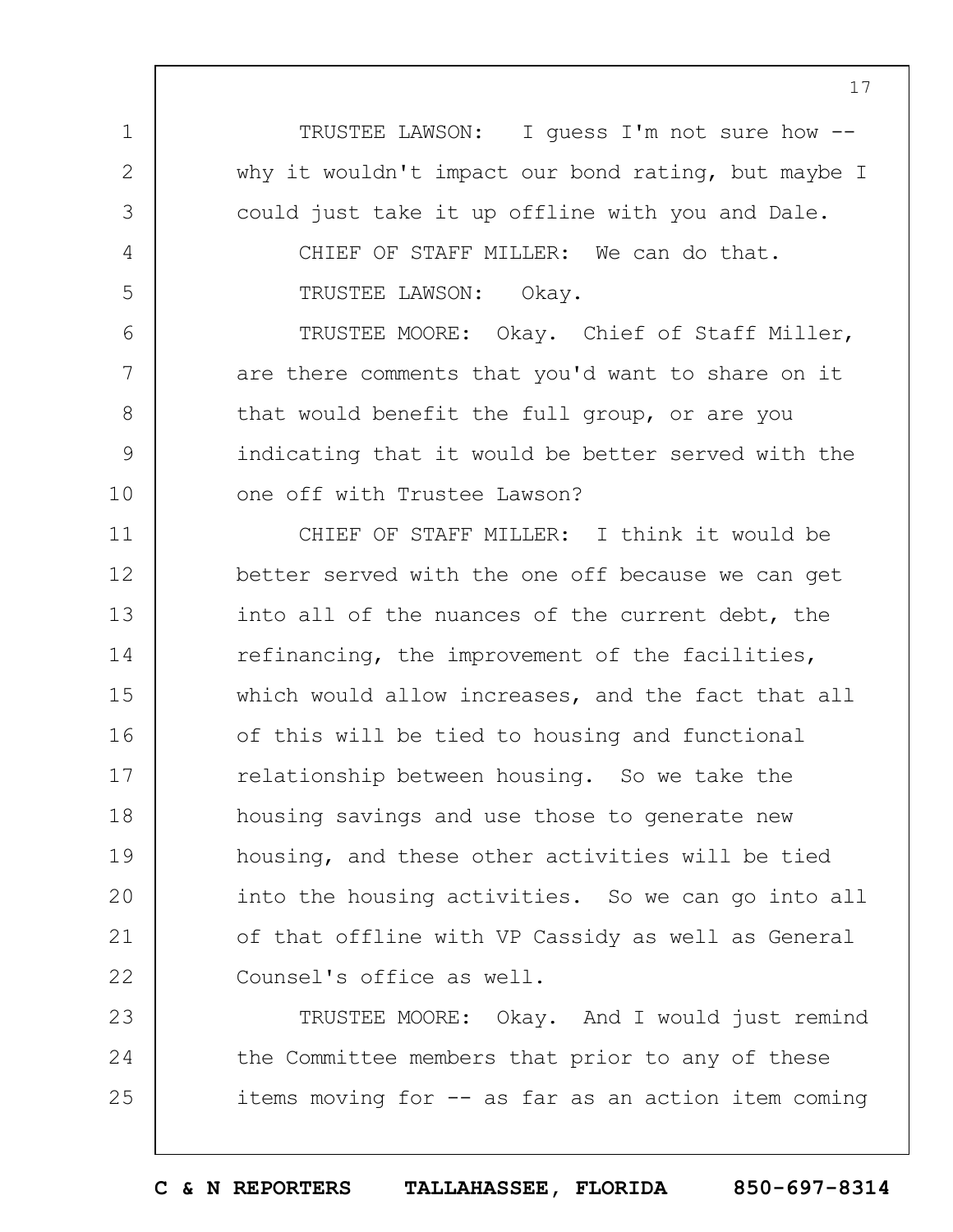to the full Board, we would of course get to revisit as well as see the numbers that Chief of Staff Miller is conveying.

I think the only other point that I would add to this, and I think, President Mangum, this may have come up by way of our conversation, that within the SUS, this would be the first time, depending upon whether the University opts to pursue it, that we would have moved in this direction; is that correct, so that we would be trailblazers?

PRESIDENT MANGUM: We're the only System HBCU, and the funding is restricted to historically black colleges and universities.

TRUSTEE MOORE: Great. Thank you.

16 17 Are there other comments or questions before we transition to the next information item?

(NO RESPONSE).

1

2

3

4

5

6

7

8

9

10

11

12

13

14

15

18

25

19  $20$ 21 22 TRUSTEE MOORE: Okay. If not, then AVP Kapileshwari, if you'll move us into the next item. ASSOCIATE VICE PRESIDENT KAPILESHWARI: Yes, absolutely. Thank you, Trustee Moore.

23 24 The next agenda item we have, Agenda Item V, the public private partnership update.

We have heard in previous Board meetings that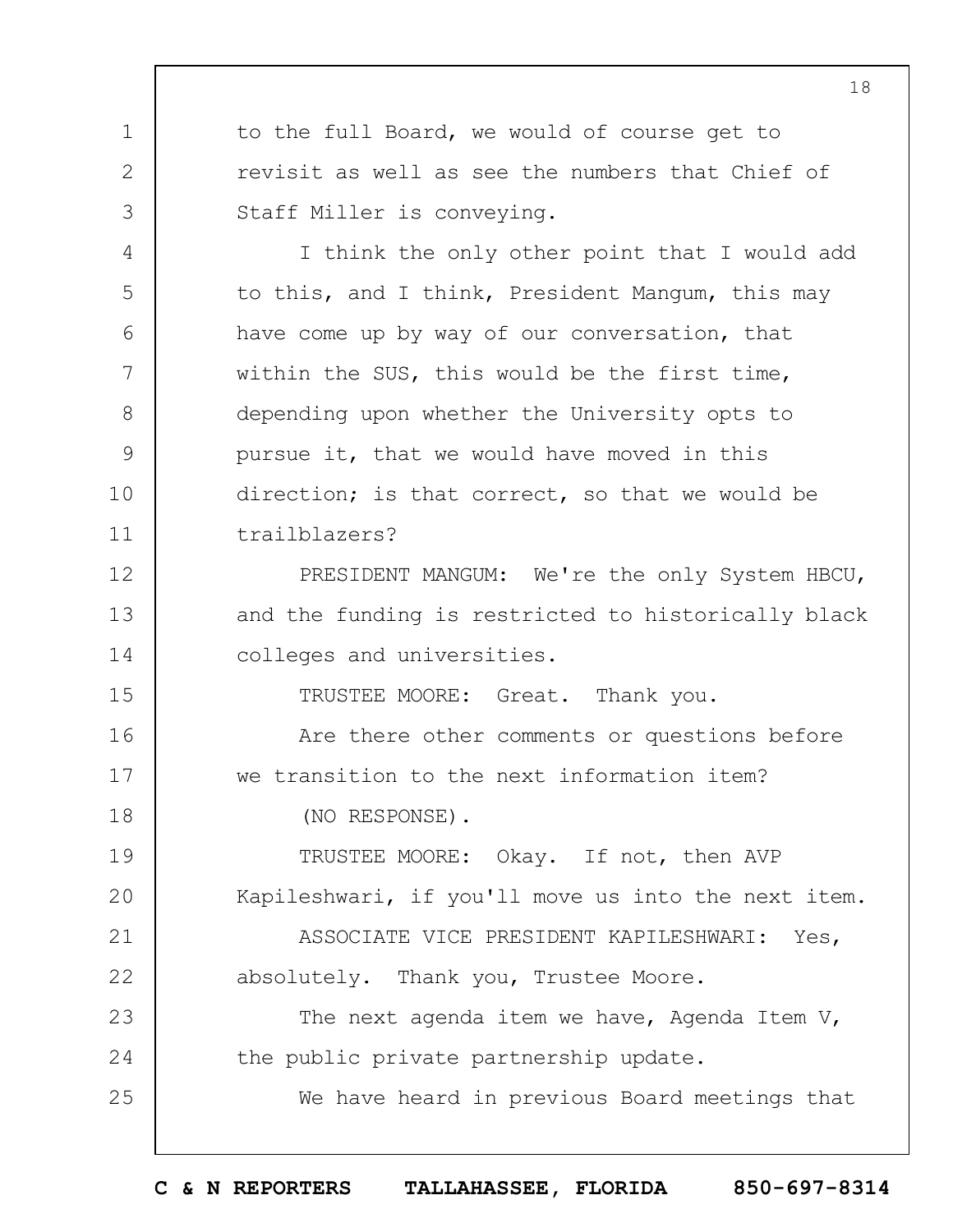FAMU envisions a transformational development to serve as a catalyst project along Monroe and Adams corridor and the main street of campus to resolve critical housing issues, aesthetic concerns, and simultaneously creating a viable marketplace that could promote the long-term sustainability of the University.

1

2

3

4

5

6

7

8 9 10 11 12 13 14 15 16 17 18 19  $20$ 21 22 FAMU seeks to effectively and efficiently balance the selective reconstruction, renovation, historic preservation and repairs of the existing space with the addition of new facilities necessary to accommodate the growing and the new needs of our students. This means we will be committed to preserving the look, the feel, and the historic nature of the area and the exterior facade because we are a historic district, yet we will enhance and update the facilities to accommodate the 21st century living-learning environment that will allow our students to flourish. FAMU has one of the most beautiful campuses in the nation, and we want to ensure that we do not disrupt that beauty but enhance it from inside out.

23 24 25 FAMU envisions the phased development project to include the following: Phase 1 would include development of a modern Center for Access and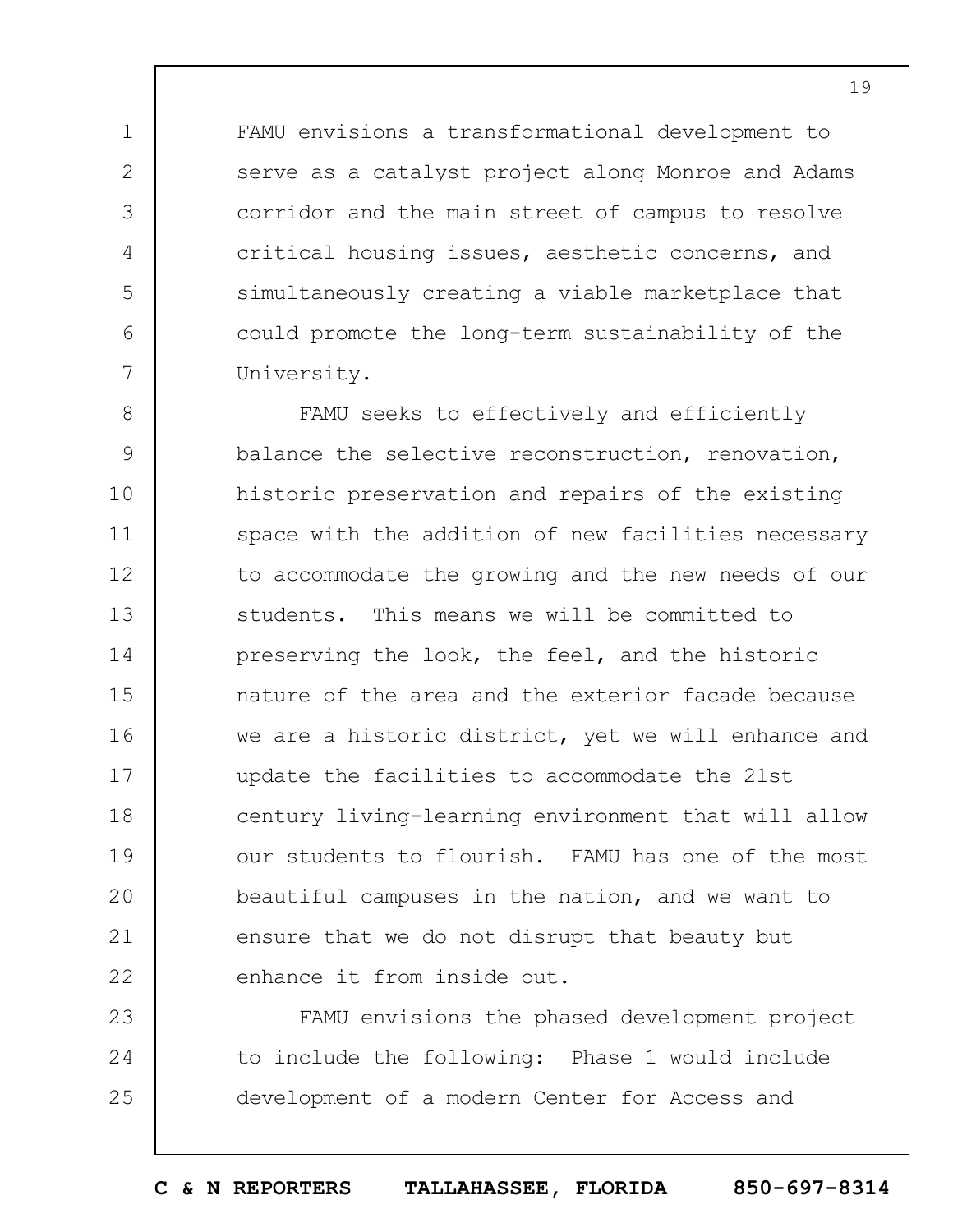Student Success, CASS, complex; Phase 2, development of up to 1,400 beds of on-campus housing, dining facilities, student health facilities, parking garage, and administrative and retail space; Phase 3, acquisition of land along the main street corridor and construction of nearly 50,000 gross square footage of mixed-use space; and finally, Phase 4, construction of athletic facility, including up to 35,000 seat football stadium, a student health center, and up to 300 additional parking spaces and a retail complex.

1

2

3

4

5

6

7

8

9

10

11

12 13 14 15 16 17 FAMU wanted to gauge the market interest, and so a request for qualifications, RFQ, was posted. We received qualifications from 13 firms expressing their interest for one or all of the phases of the project. 12 of these 13 were short-listed and notified on January 21st, 2016.

18 19  $20$ 21 The matrix in the Board materials shows the names of the firms that submitted qualifications and the phases that they expressed their interest in.

22 23 24 25 The current status is that we are currently completing the market study and business plan for various phases of this project. In March of 2016, that is next month, we plan to issue the 12

 $20$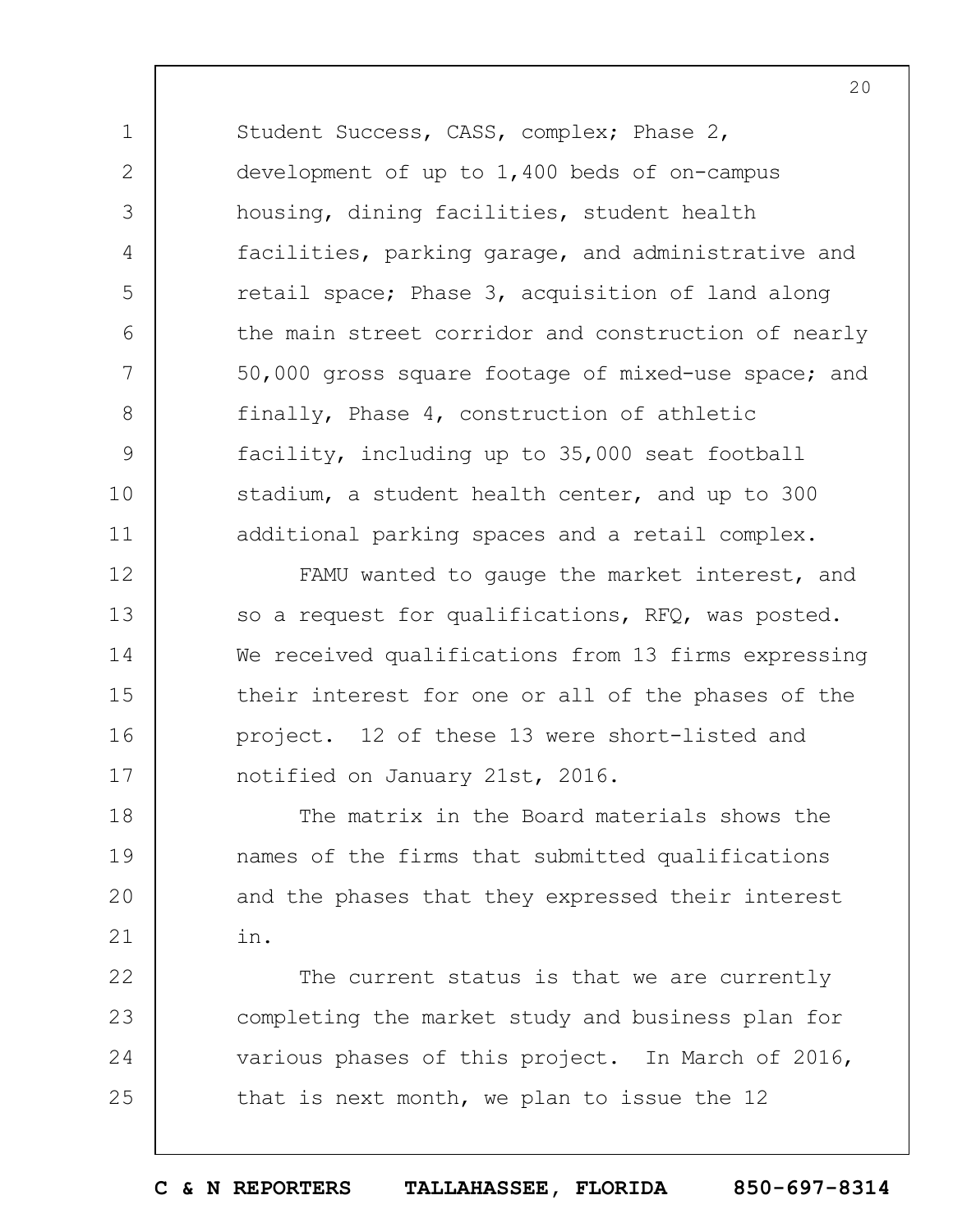short-listed firms an official invitation to negotiate, ITN.

1

2

19

25

3 4 5 6 7 8 9 10 11 12 13 14 15 16 17 18 Having completed the RFQ process, the P3 next steps and tentative timeline includes: Completion of market study and business plan in January and February of 2016; invitation to negotiate process in March and April of 2016; selection of preferred developer by June 2016; closing, which includes ground lease negotiations, developer's due diligence between June and August of 2016; this Committee, FAMU Facilities Committee, approval in August of 2016; FAMU full Board approval in September of 2016; the Board of Governors' approval in November of 2016; and then design development starting in November 2016 and going through May of 2017; and CASS building opening in fall of 2018; housing, 2019; and athletics and mixed use tentatively in fall of 2020.

TRUSTEE CARTER: Excuse me.

 $20$ 21 22 23 24 TRUSTEE MOORE: I'd like to open the floor for comments or questions related to this information item. President Mangum, you may also wish to chime. Are there comments that you'd like to offer in advance of the Board members?

PRESIDENT MANGUM: No, I'll wait. Thank you.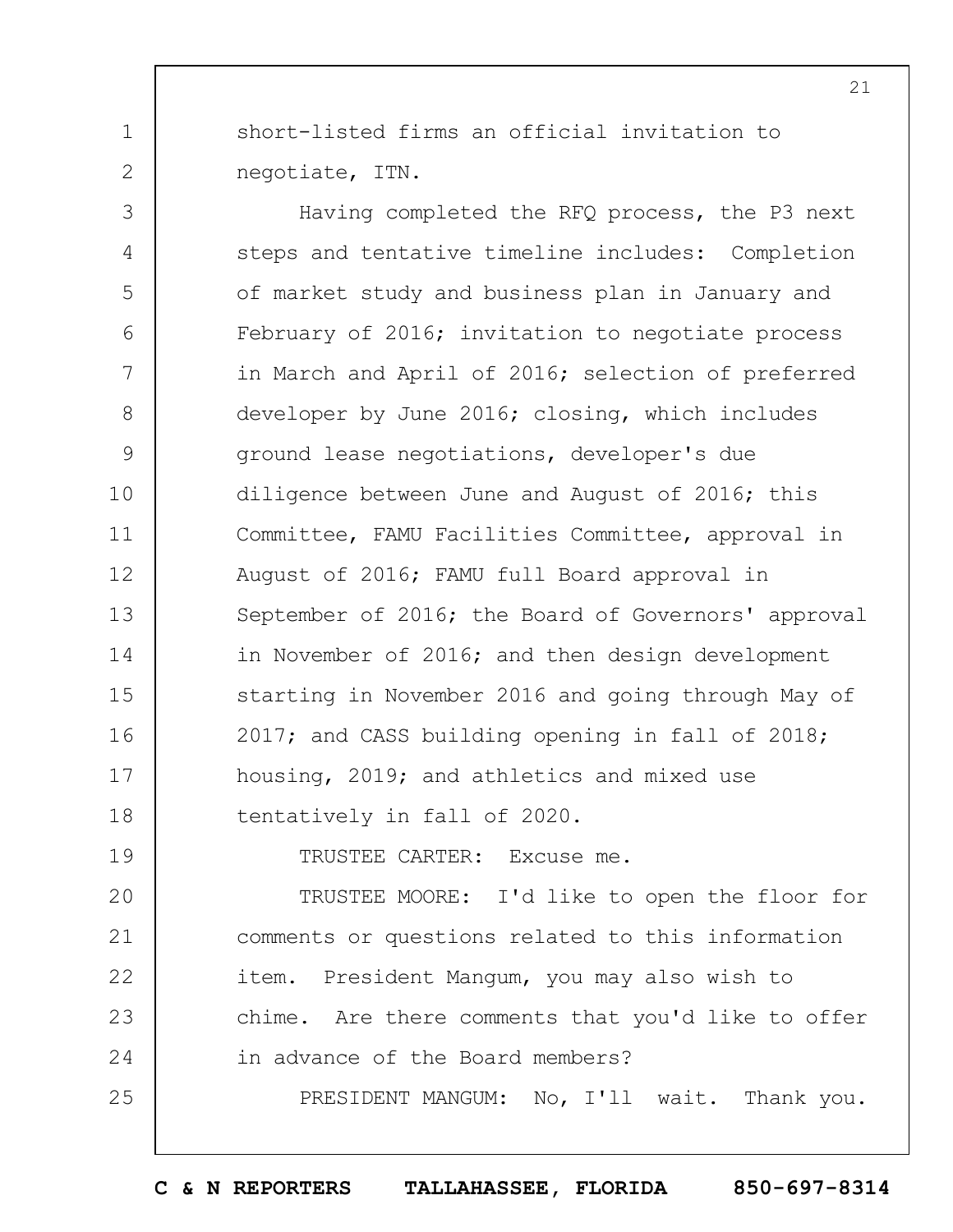1 2 3 4 5 6 7 8 9 10 11 12 13 14 15 16 17 18 19  $20$ 21 22 23 24 25 22 TRUSTEE MOORE: Okay. Great. TRUSTEE CARTER: Madam Chair, this is Trustee Carter. TRUSTEE MOORE: Trustee Carter, yes, please proceed. TRUSTEE CARTER: Two questions: First of all, I didn't hear any discussions on signage for the University. I know I -- did I miss that? ASSOCIATE VICE PRESIDENT KAPILESHWARI: Signage on -- TRUSTEE CARTER: Signage, improving our signage, yeah, our footprint so people know we're Florida A & M University when they drive by on Adams Street, as they drive on Monroe, you know, on Orange Avenue. ASSOCIATE VICE PRESIDENT KAPILESHWARI: Absolutely, and if I may  $-$ -TRUSTEE CARTER: Signage, signage, signage. ASSOCIATE VICE PRESIDENT KAPILESHWARI: Absolutely, very important and very necessary as well. So when we took the tour of the campus two weeks ago and we highlighted that, right now we have a very good boundary set up with the opening of FAMU Way on the north side, and then there are two roundabouts with a big sign, good landscaping.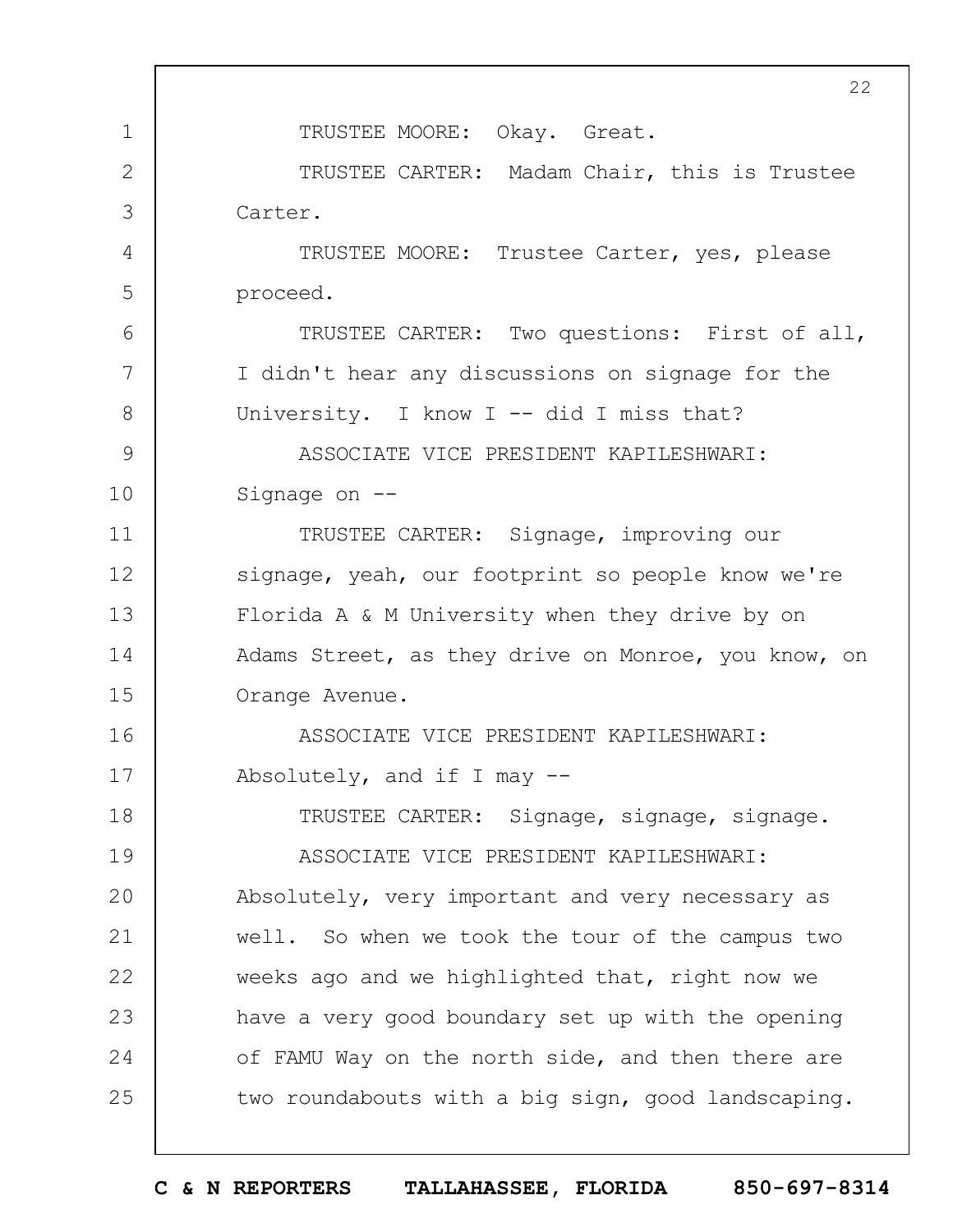We want to create some signage on the other sides of the campus as well. Basically, the next area which we are targeting, we have a sign which is at Perry and Gamble, and we are going to enhance that with better lighting, better landscaping, and similarly on the east side of campus at Palmer and Adams and on the south side of campus along Orange and Wahnish Way. Those are the areas which we are targeting and developing the scope and putting the prices together so we can tackle them as a minor project basically.

1

2

3

4

5

6

7

8

9

10

11

12

13

14

15

16

But absolutely, when we are going, we don't want anybody to miss it, we want to at least have the perimeter signage and landscaping so that anybody passing or entering the campus knows that you are on FAMU campus now.

17 18 19 TRUSTEE CARTER: Thank you. I think that's fairly important. That should rise to the level of the perspective that you've given.

 $20$ 21 22 ASSOCIATE VICE PRESIDENT KAPILESHWARI: Yes. TRUSTEE CARTER: The other question, Madam Chair, if I may.

23 24 25 TRUSTEE MOORE: Absolutely, Trustee Carter. TRUSTEE CARTER: Has to do with the P3. What is our -- I mean as part of the public private

**C & N REPORTERS TALLAHASSEE, FLORIDA 850-697-8314**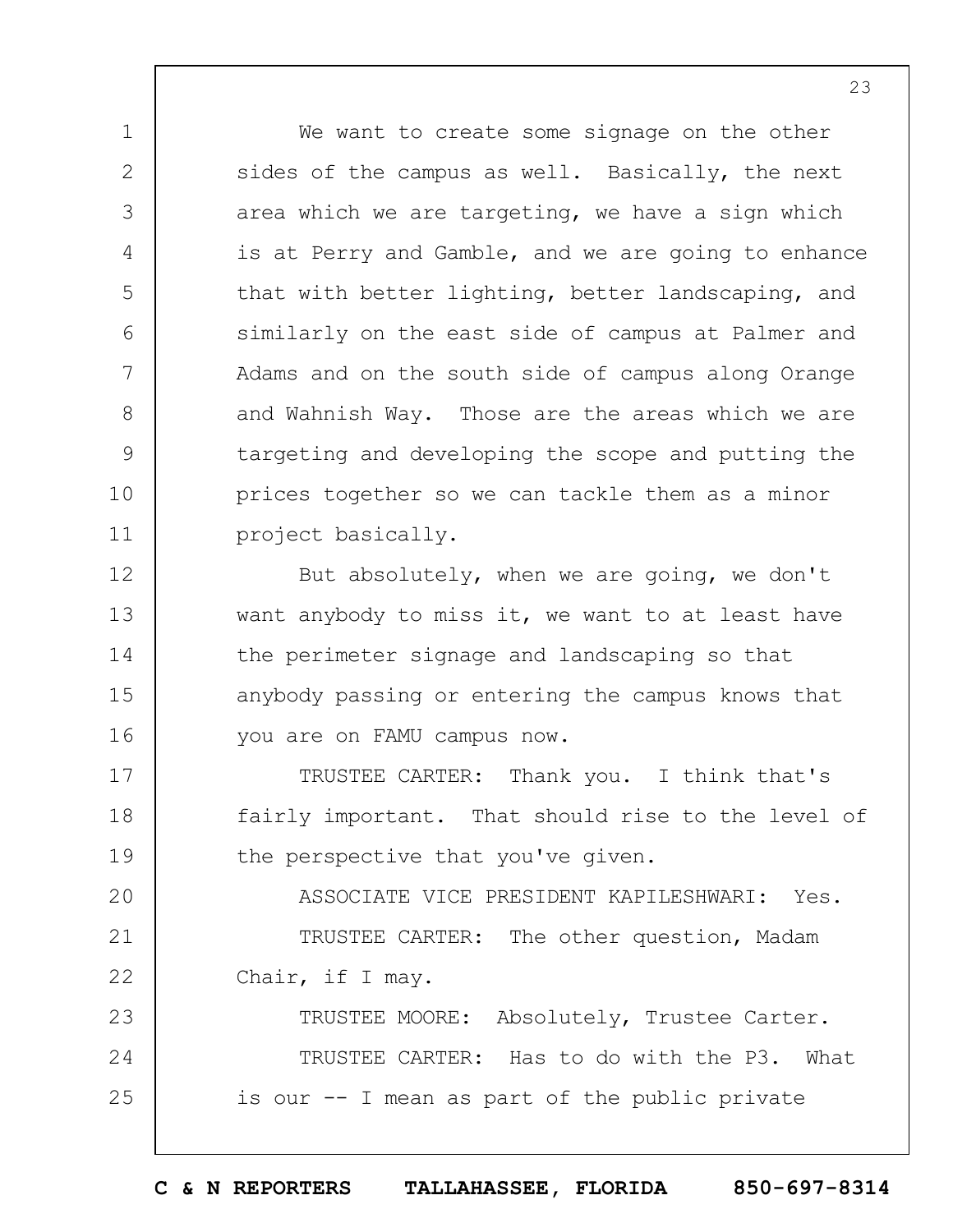partnership, each university has to have some skin in the game. Did I miss that part of it in terms  $of$   $-$ 

TRUSTEE MOORE: AVP Kapileshwari.

1

2

3

4

25

5 6 7 8 9 10 11 12 13 14 15 16 17 18 19  $20$ ASSOCIATE VICE PRESIDENT KAPILESHWARI: Yes. So of course, yeah, you're absolutely correct. It's -- as we call it, it's a public private partnership, and the public side, we will have to be part of, and that would include our lands where the developer will be coming, and a redevelopment. Then we are also have  $--$  although it's not  $--$  we are not going to mix the funding, we have a PECO-funded CASS project, but since it's all in the same area, we have the construction management of that part of the project. We have our architect selected, but we will try to leverage that also to make that project successful. And, again, those are the discussion items when we get into the invitation to negotiate and get the developer on board.

21 22 23 24 TRUSTEE CARTER: So fundamentally our -- in terms of our skin in the game, our investment, our partnership of that is actually going to be the land?

ASSOCIATE VICE PRESIDENT KAPILESHWARI: The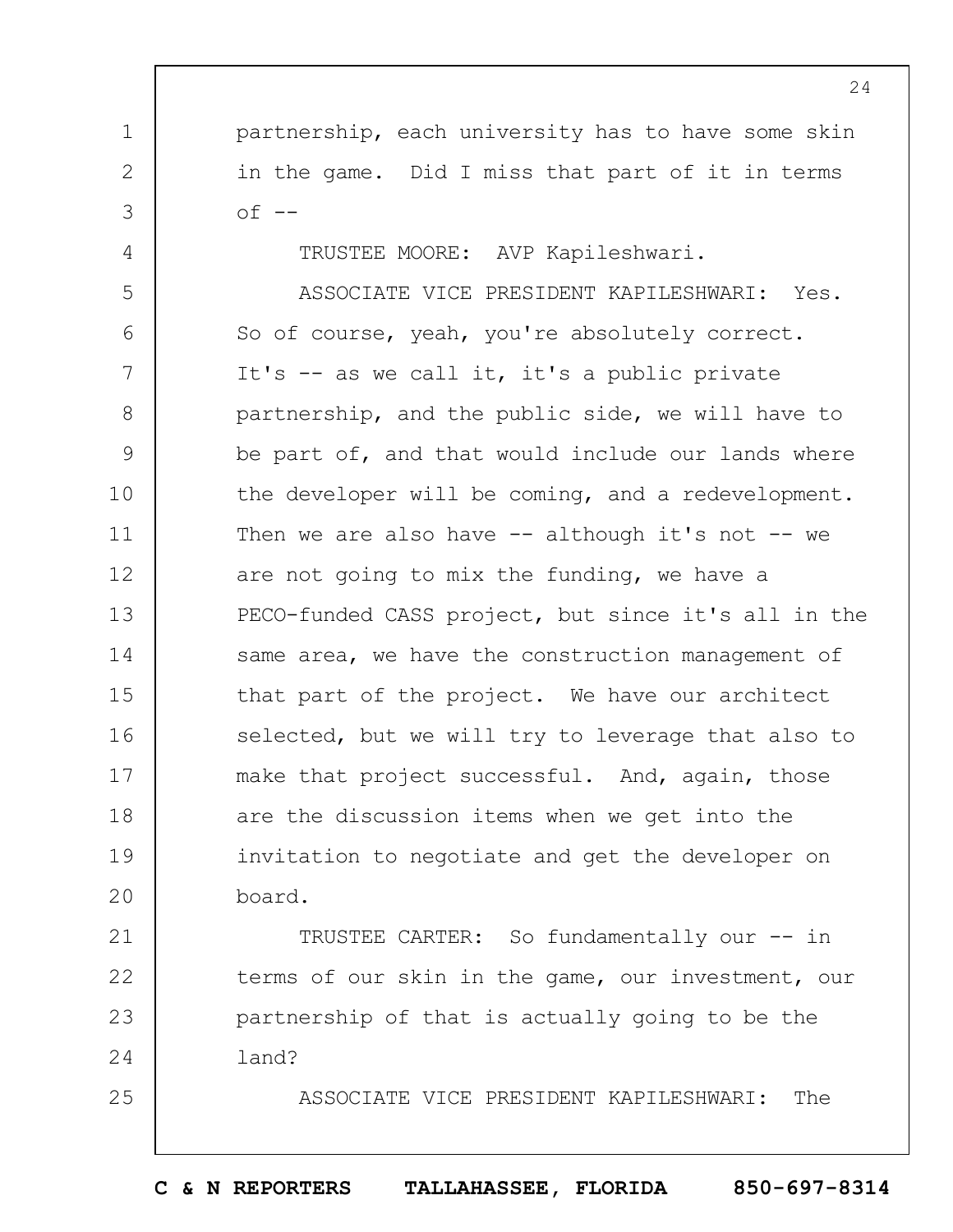1 2 3 4 5 6 7 8 9 10 11 12 13 14 15 16 17 18 19  $20$ 21 22 23 24 25 25 land. TRUSTEE CARTER: Okay. Thank you, Madam Chair. TRUSTEE MOORE: Thank you. Other comments or questions? (NO RESPONSE). TRUSTEE MOORE: Okay. What I'd like to just offer relative to this comment is that we recognize the success of one our sister institutions, I believe it was USF that made it successfully through this project. So one of the hallmarks or high points, if you will, that I recall from those -- the BOG meetings, which is where it would land ultimately, is through the coordination and the engagement of the Committee and/or Board in making sure that they were very much aligned with the messaging and the intent of this project. So AVP Kapileshwari has assured me that that would be our continued focus with this Committee as well as my understanding that President Mangum would be committed to that as well. So thank you for that, and we will transition to our third item. CHAIRMAN WARREN: Madam Chair, this is Trustee Warren before we move on.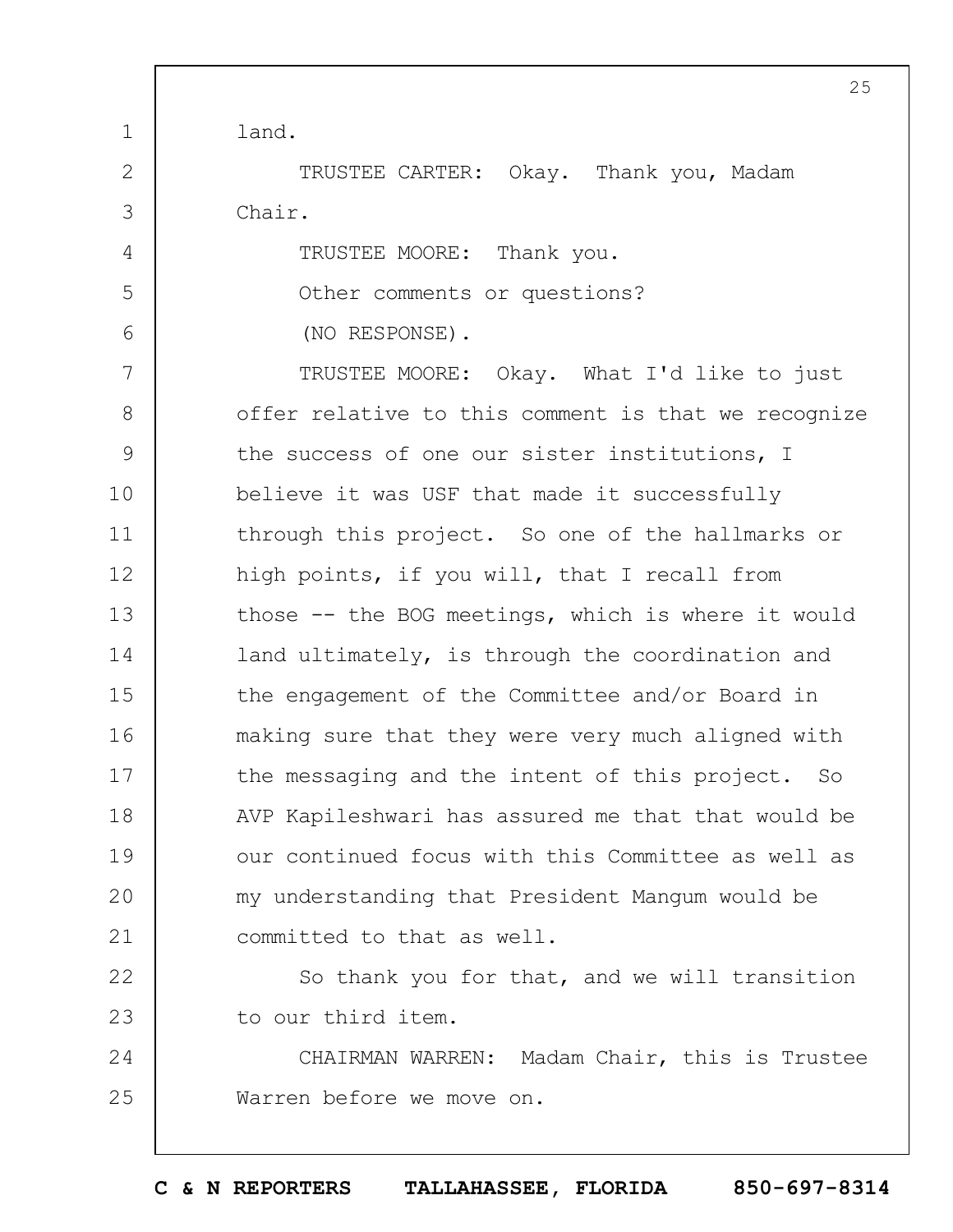TRUSTEE MOORE: Yes.

1

2

3

4

5

6

7

8

9

10

CHAIRMAN WARREN: The timeline -- and this may all just be placement in it, but it suggests that we might obligate ourselves to ground leases before the Facilities Committee has approved the plan.

So I'm wondering, are we talking about ground leases to the developer or the acquisition of new land where we would engage in a ground lease, hence obligating the University before the Facilities Committee has approved the concept?

11 12 13 14 15 16 17 18 19 CHIEF OF STAFF MILLER: There would be no ground leases or transfer of land until the P3 was approved, and then the ground lease transfer would be to the developer. As part of the P3 long term, we might acquire additional land which may also be ground leased to the developer. And the P3 also requires any transfer of land, that at the end of that certain time period, that that land reverts back to the University.

 $20$ 21 22 23 24 25 CHAIRMAN WARREN: Right, I understand, Mr. Miller. My point here is that this is your informed -- information document to us and others, so the order in which the Facilities Committee's approval process is placed in the timeline is important to the outside reader and to the internal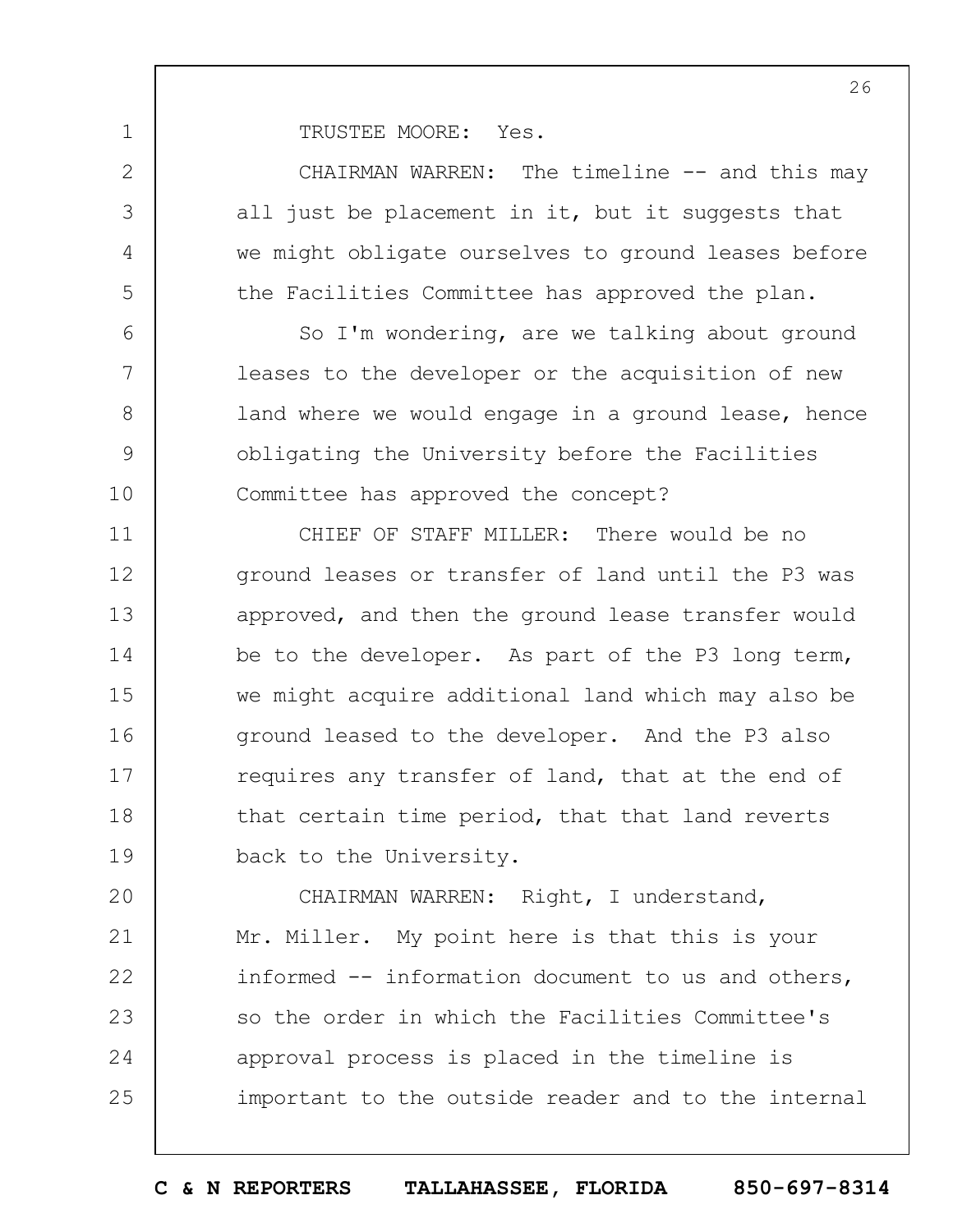reader.

1

2

3

4

5

6

17

24

25

And so what I'm suggesting is the timeline seems to say to me that the Committee takes action after we've been obligated.

ASSOCIATE VICE PRESIDENT KAPILESHWARI: Yes, okay, I --

7 8 9 10 11 12 13 14 15 16 TRUSTEE MOORE: Chair Warren, what I would offer to that, and AVP Kapileshwari, we can certainly do this. What I just heard from Chief of Staff Miller is that the University could secure other land not related to this P3 project but could at some point be tied in. What we may want to do is show the removal of this line altogether where it says closing ground lease negotiations, that it would be removed, and that the next order would be the FAMU Facilities Committee approval.

CHAIRMAN WARREN: Yes, I can live with that.

18 19  $20$ 21 ASSOCIATE VICE PRESIDENT KAPILESHWARI: We will modify the timeline accordingly, and very good point. Yes, we will move the closing until after the FAMU Facilities approval.

22 23 TRUSTEE MOORE: Are there other comments or thoughts relative to this item?

(NO RESPONSE).

TRUSTEE MOORE: Okay. We'll push forward with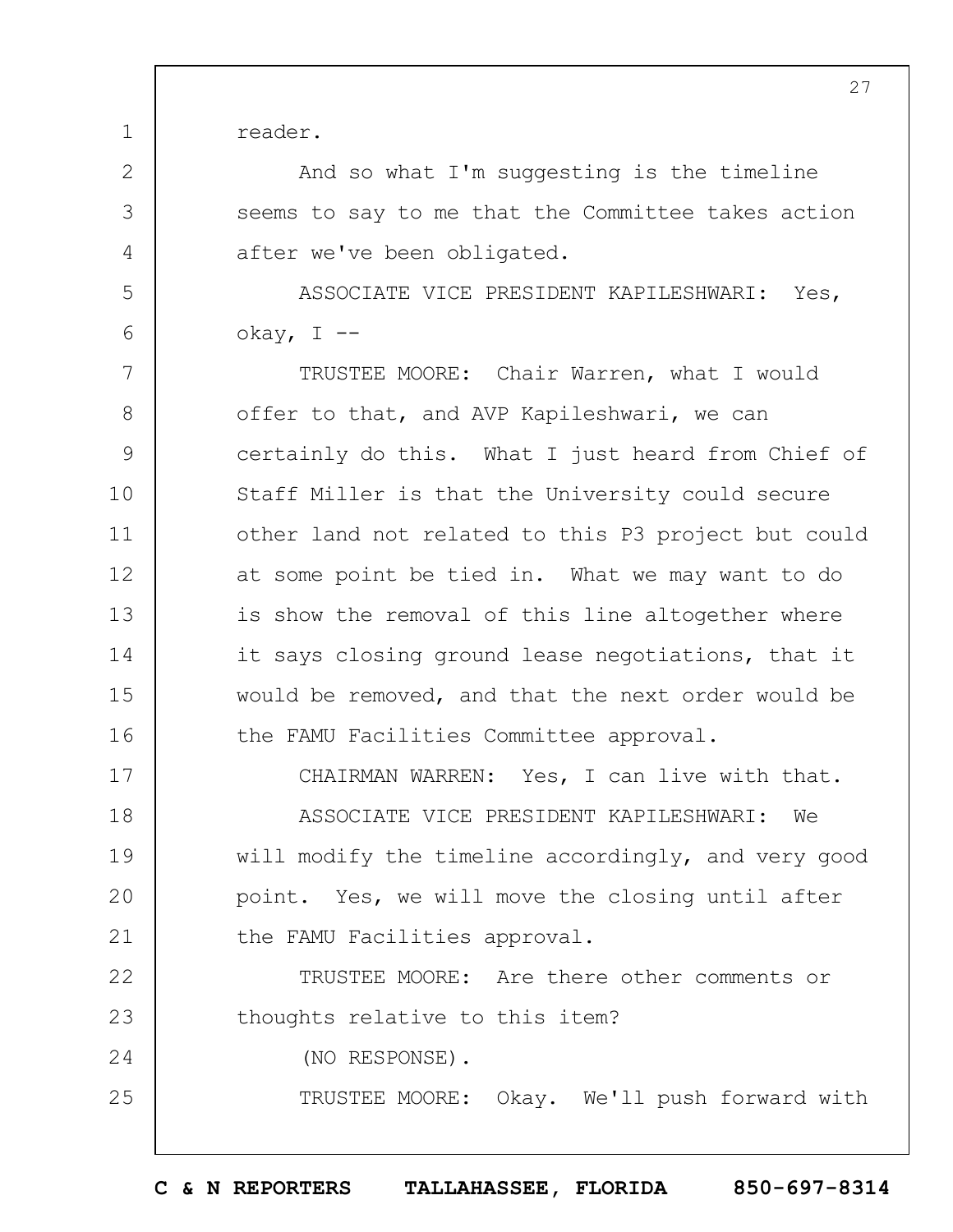1 2 3 4 5 6 7 8 9 10 11 12 13 14 15 16 17 18 19  $20$ 21 22 23 24 25 28 Item Number VI, please. ASSOCIATE VICE PRESIDENT KAPILESHWARI: Thank you, Trustee Moore. The final informational item, Agenda Item VI, is the procurement of a continuing services agreement. The goal was to select three companies from each category, for architects, civil engineering and construction management. Per the  $287.0552(2)(q)$  Florida Statutes, a continuing contract is a contract for professional services entered in accordance with all of the procedures of this act between an agency and a firm whereby the firm provides professional services to the agency for projects in which the estimated construction cost of each individual project under the contract does not exceed \$2 million for study activity if the fee for the professional services for each individual study under the contract does not exceed 200,000, or for work of a specified nature as outlined in the contract required by the agency with the contract being for the fixed term or with no time limitation except that the contract must provide a termination clause. Firms providing professional services under continuing contracts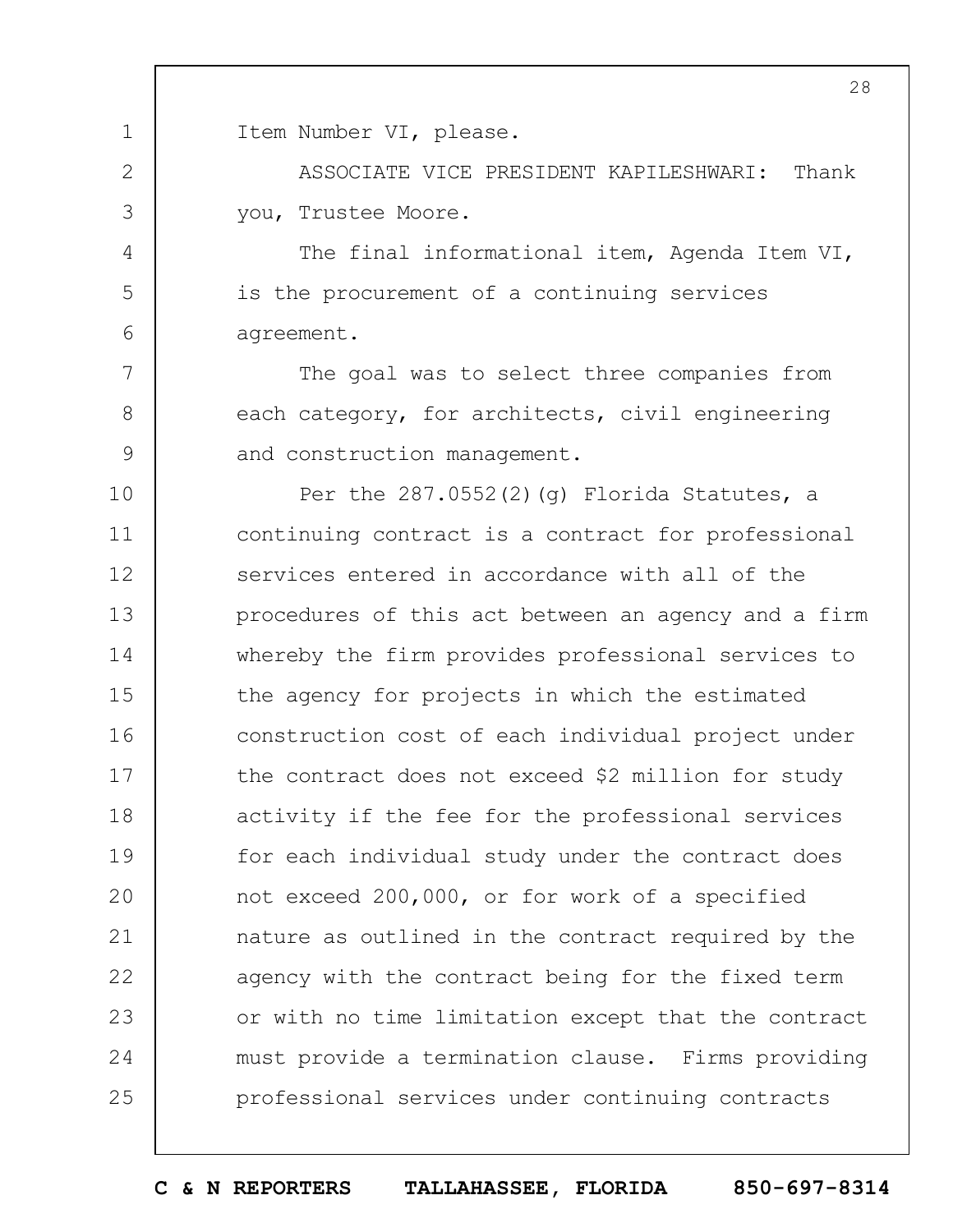shall not be required to bid against one another.

1

2

3

4

5

6

The term of this agreement is for an initial period of one year. Owner shall have the option to renew this agreement upon written notice for one additional year at a time and up to a total of two additional years.

7 8 9 10 11 12 13 14 15 16 The following process was followed for the procurement: The request for qualifications was posted September 14, 2015 and closed on October 14th of 2015. We established a selection committee consisting of five members to evaluate the responses and make recommendations based on the pre-established criteria of: Past performance; experience and ability; design ability; minority business enterprise, MBE, credit; work in progress; SUS work; and distance from the project.

17 18 19  $20$ 21 22 23 24 25 The results: Three firms were selected within each category: Architectural, out of nine architectural firms who submitted, five were shortlisted for final presentation and evaluation; civil engineering, out of four civil engineering firms who submitted, all four were shortlisted for the final presentation and evaluation; and construction management, out of ten construction management firms who submitted, five were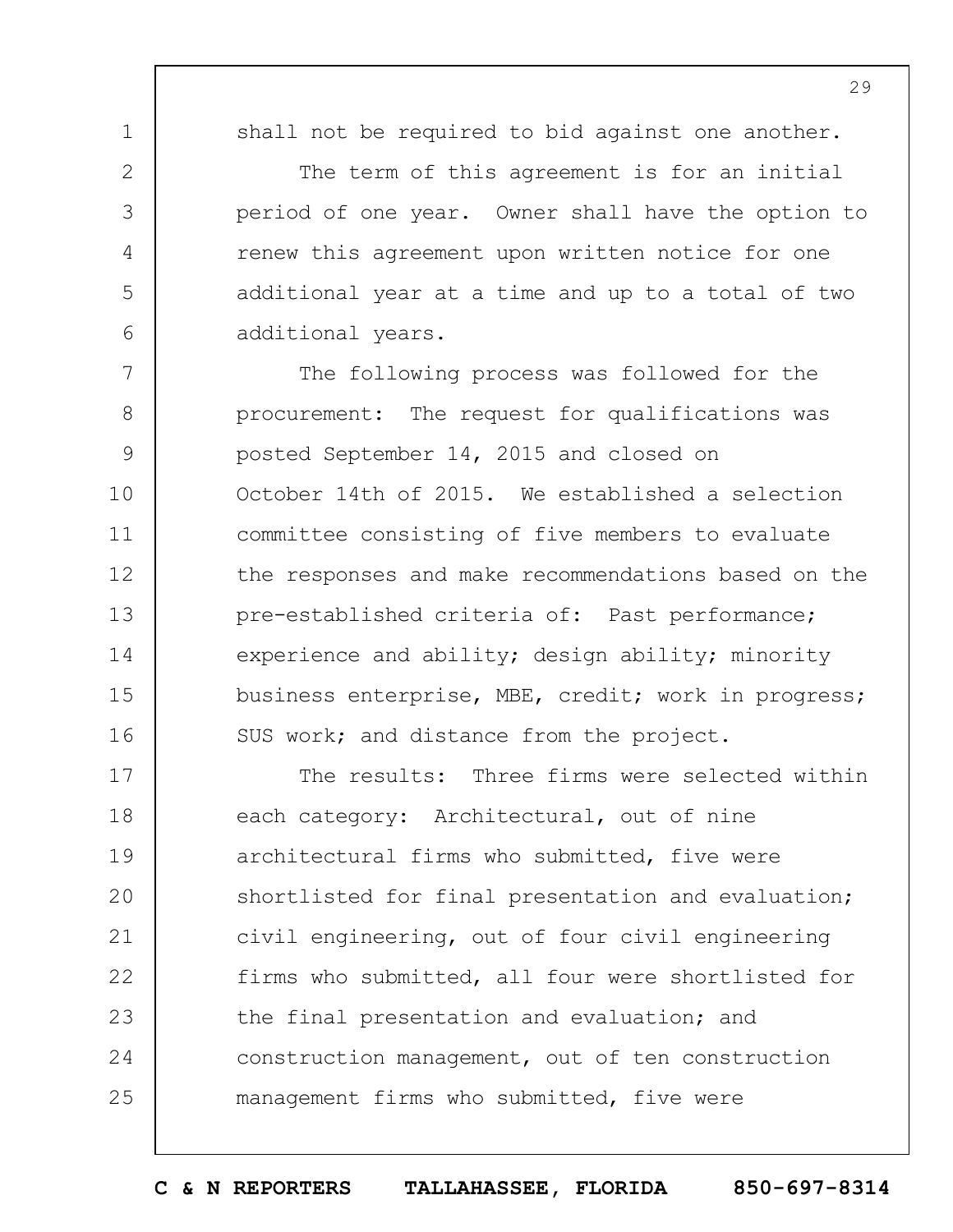30

shortlisted for final presentation and evaluation.

After reviews by the selection committee, the top three firms in each category were awarded the continuing services agreements based on the their overall score and ranking.

For architectural continuing services, we have CRA, Clemons, Rutherford & Associates; Gilchrist Ross Crowe Architects, GRC; and DAG Architects.

9 For civil engineering, we have selected, George & Associates; Preble-Rish; and Genesis Group.

1

2

3

4

5

6

7

8

10

11

12 13 14 And construction management continuing services, we have Albritton Williams; RAM Construction; and Allstate Construction.

15 16 17 18 19  $20$ The contracts were executed on December 21st, 2015. And these are all for the minor renovation projects, remodels, which we continue doing on campus and requests that we get, so this is where we will be using this particular contract, not for major construction or major repairs.

21 22 23 24 25 Trustee Moore, this completes my informational item updates, but before closing, per our discussion, I would like to invite all of you to join Trustee Moore and me for the campus facilities tour perhaps next month sometime.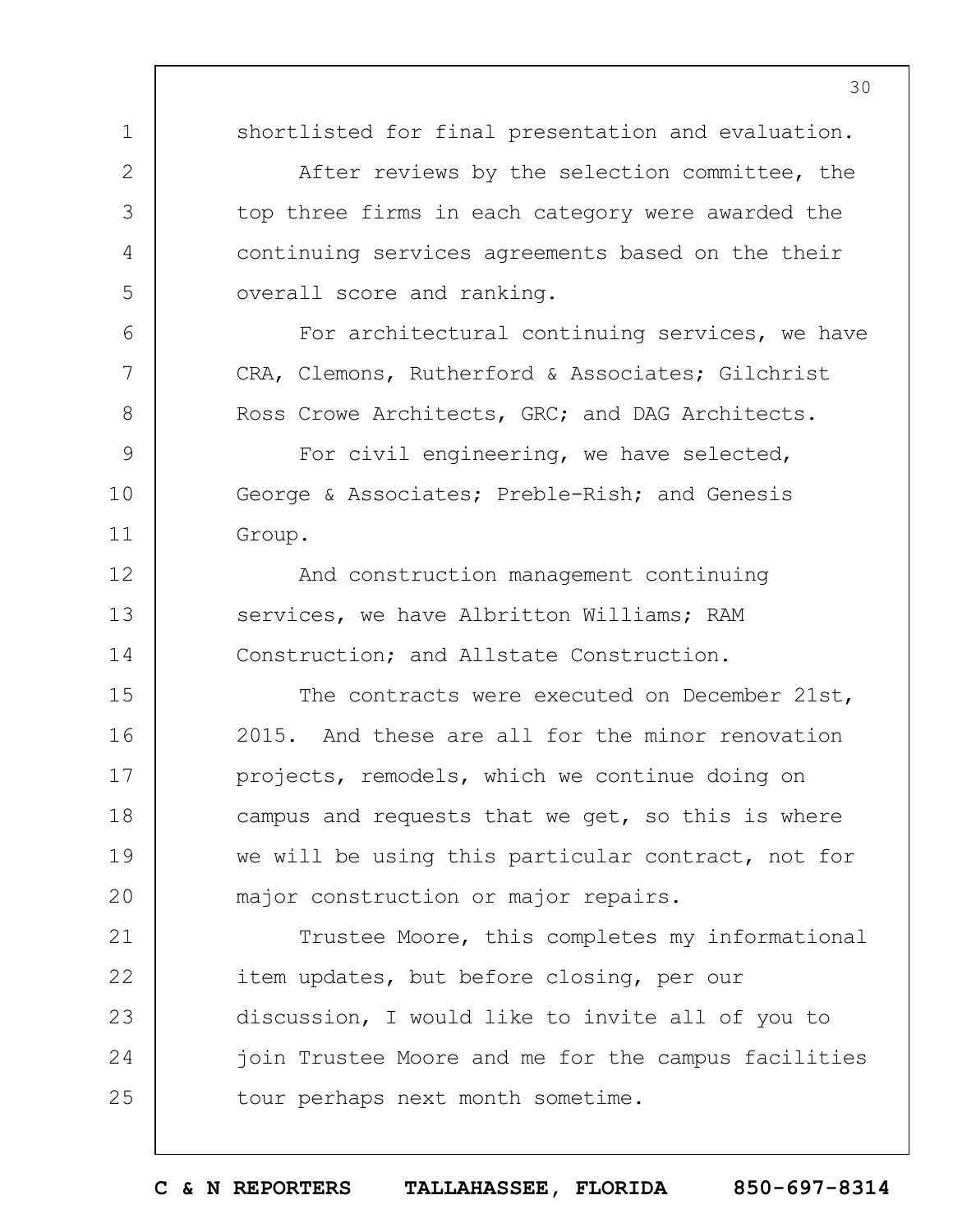Thank you, Trustee Moore. This completes my informational item updates.

TRUSTEE MOORE: Thank you, AVP Kapileshwari. Committee members, non-Committee members, any questions regarding the last and final information item for this Committee?

(NO RESPONSE).

1

2

3

4

5

6

7

8 9 10 11 12 13 14 15 16 17 18 TRUSTEE MOORE: Okay. I would thank you all for, one, entertaining and having this information available. AVP Kapileshwari, I think it would be incumbent, if you haven't already done it, I know the new members have participated in an orientation, but that we actually get an opportunity or take the opportunity to visit the campus and look at all of the facilities that we have. I think it will add to our conversation and discussion. So thank you, AVP, for making sure that I will have that under my belt as well.

19  $20$ With that said, I would entertain a motion to adjourn.

21 22 23 24 25 A TRUSTEE: So moved. TRUSTEE MOORE: Okay. Second? TRUSTEE LAWSON: Second. TRUSTEE MOORE: Okay. We'll operate with the full understanding that it is adjourned. Have a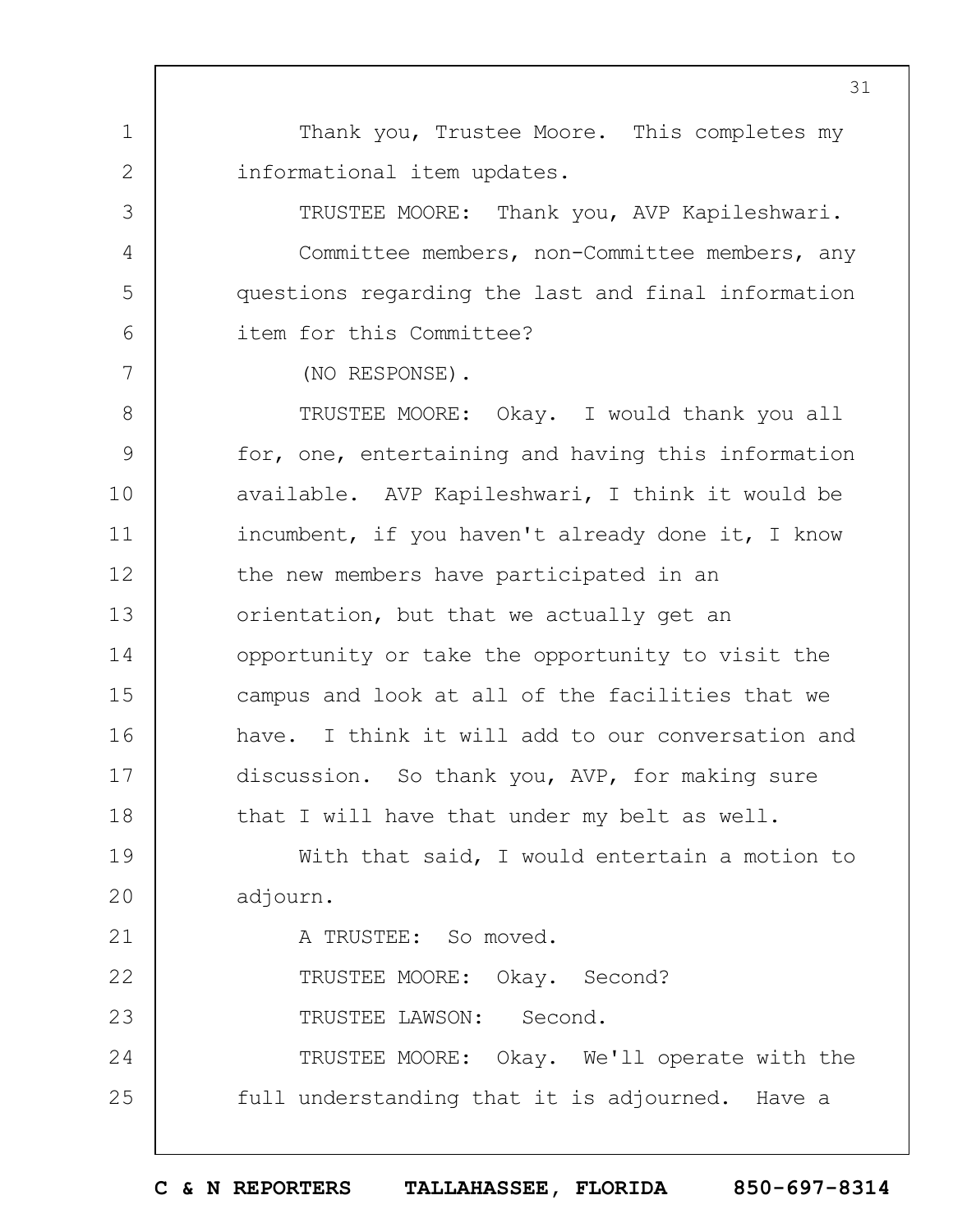1 2 3 4 5 6 7 8 9 10 11 12 13 14 15 16 17 18 19  $20$ 21 22 23 24 25 32 great day. Bye-bye. CHAIRMAN WARREN: Thank you. While I have you all on the phone, can I ask, Ms. Royster, are you there? MS. ROYSTER: I am. CHAIRMAN WARREN: Are there any items that while we have members on the phone that we need to be reminded of at all? MS. ROYSTER: Not at this time. CHAIRMAN WARREN: Okay. Well, that being said -- TRUSTEE CARTER: Mr. Chairman, Mr. Chairman. CHAIRMAN WARREN: Yes, go ahead, sorry. TRUSTEE CARTER: This is Trustee Carter. Before we adjourn, I just wanted to take a moment to express my profound appreciation to our staff and their hard work. I know that a lot of us are new, and I appreciate them calling, emailing, and getting us the information by briefings and things of that nature. And so I wanted to say that while we're all together and let the staff know how much I appreciate it, and I'm sure my colleagues got the same treatment as I did. We've got a very professional staff, and they did a great job preparing us for the meeting.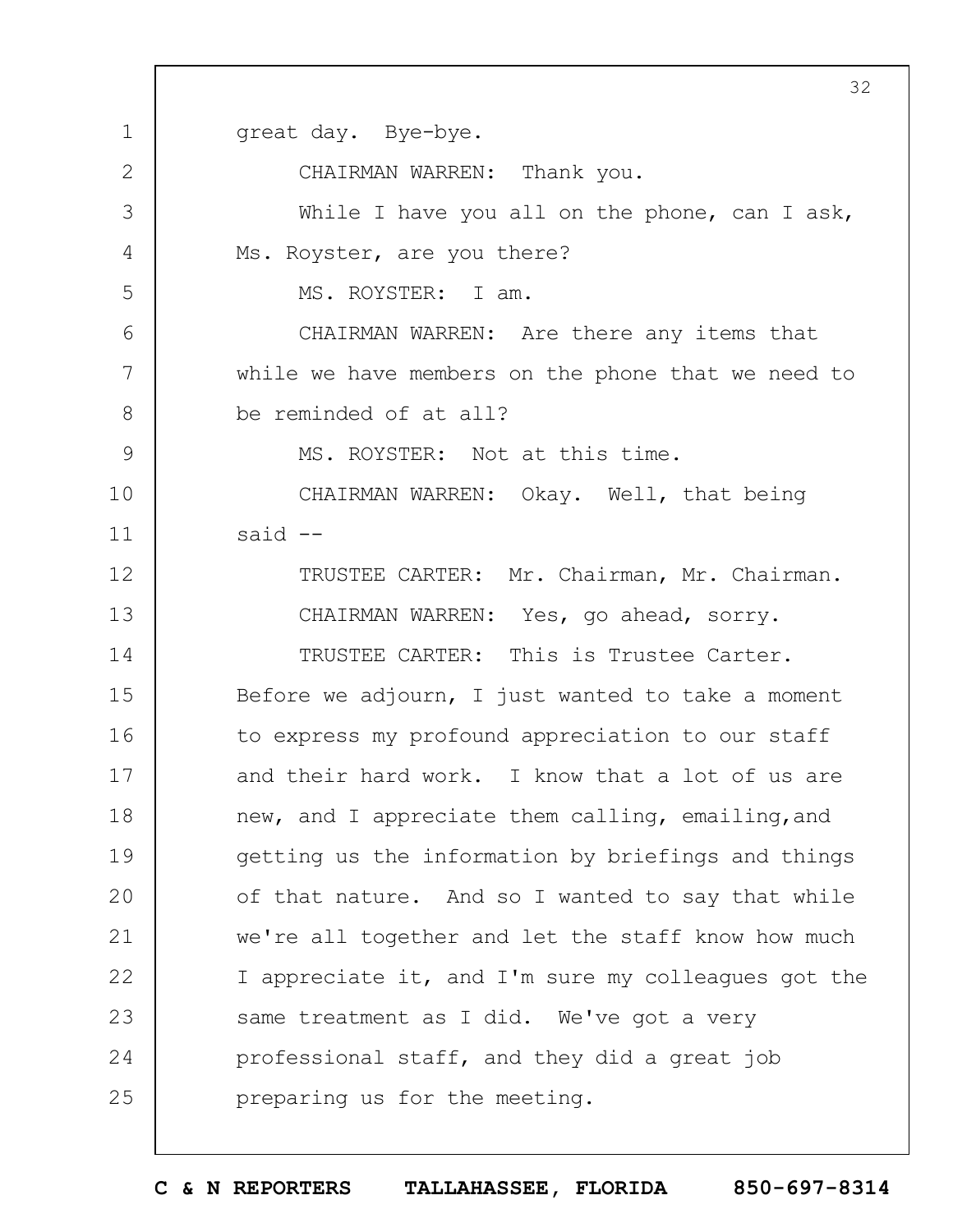Thank you.

1

2

3

4

5

6

7

8

9

10

25

CHAIRMAN WARREN: You just got that because you're a homeboy.

Thank you for saying that because I too have felt very well cared for, if you will, by the staff in terms of logistics that they -- hoops they tend to jump through to ensure that we are provided. Surely there's some slippage here and there, but for the most part, they are to be applauded for their attention to detail.

11 12 13 14 15 16 17 18 I had a couple of things that I'd just point out to you, one is the Thompson Talks on the 15th. For those of you who are in the area or who can be there, it's a rather significant event for the University by a significant donor who has a significant national role as chair of a major corporation. Tasha, help me, the date of our next Board of Trustees meeting is March 10th?

19  $20$ 21 22 23 24 MS. ROYSTER: The 10th, March the 10th. CHAIRMAN WARREN: I trust we'll see you all there. I think Trustee Lawrence has expressed to me he'll be traveling to India and not taking us with him. He will not be at that meeting, and we understand his travel needs there.

The next date of the Board of Governors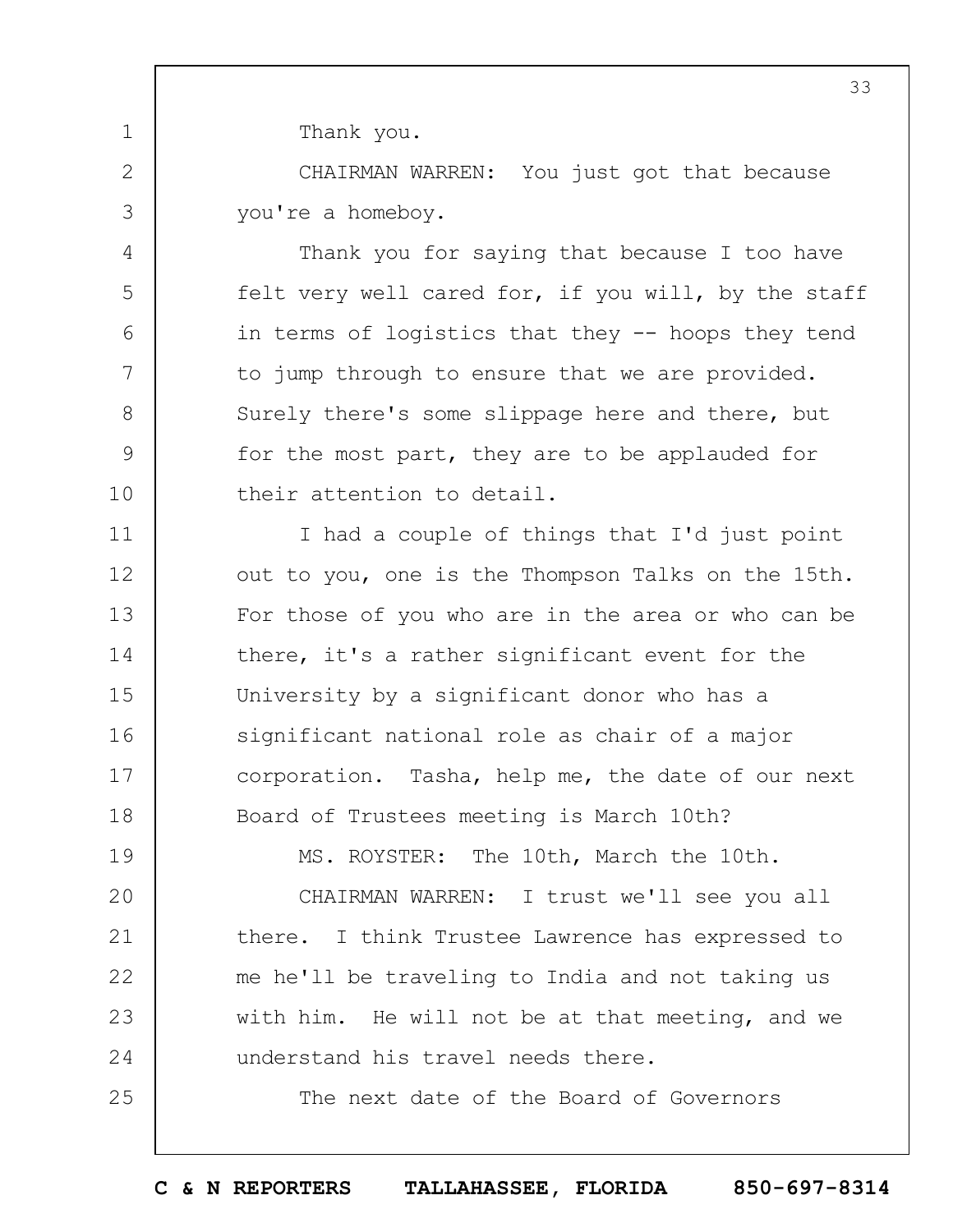1 2 3 4 5 6 7 8 9 10 11 12 13 14 15 16 17 18 19  $20$ 21 22 23 24 25 meeting, Tasha, is what date? MS. ROYSTER: I don't have that information in front of me. It could be the 16th or 17th. TRUSTEE WOODY: I think it's the 16th. CHAIRMAN WARREN: Okay. And in keeping with that, there's a requirement for new Board members to undergo the Board of Governors' orientation. If you haven't done that already, I would just look to what their -- they usually have a first date and an alternate date, and that alternate date is usually around their summit in November. So just pay close attention to when that orientation is offered, and I encourage you to get it done as quickly as possible. We talked earlier -- or late in the year or earlier this year about the upcoming, what is it, the AGB, Trustee Moore, the Association of Governing Boards? TRUSTEE MOORE: Yes. CHAIRMAN WARREN: Has an annual meeting in April, if I'm not mistaken. Tasha will look that up and send you information about it if you don't already have that stuff coming to you in your emails. But they do a great job with professional development, and I would just encourage you, if

34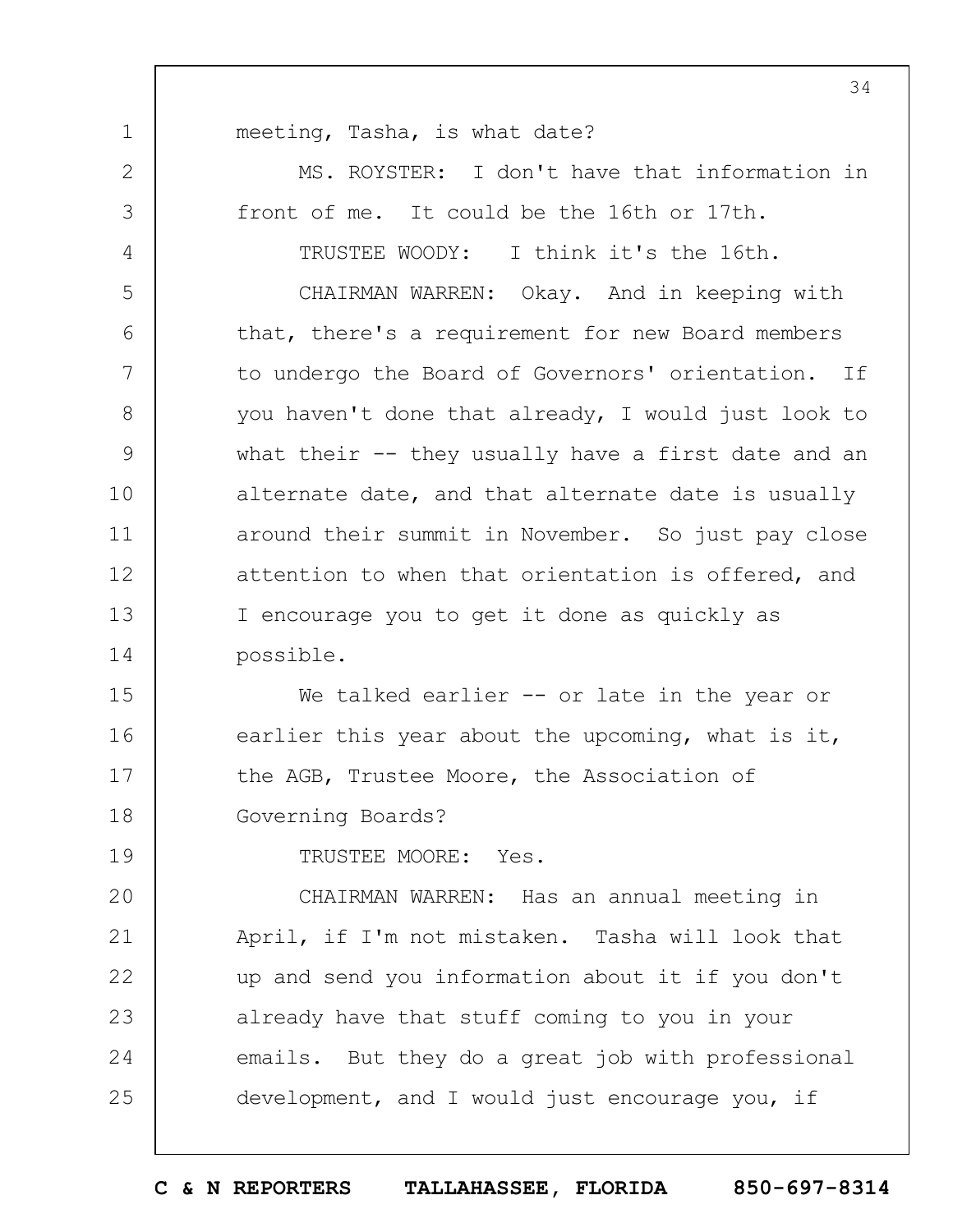you're interested in experiencing some of that, that you should take advantage of it. It would certainly help us as we grow individually in our role as trustees for Florida A & M University. And with that, I will let you go. (WHEREUPON, THE FACILITIES PLANNING COMMITTEE MEETING WAS ADJOURNED). \* \* \* \*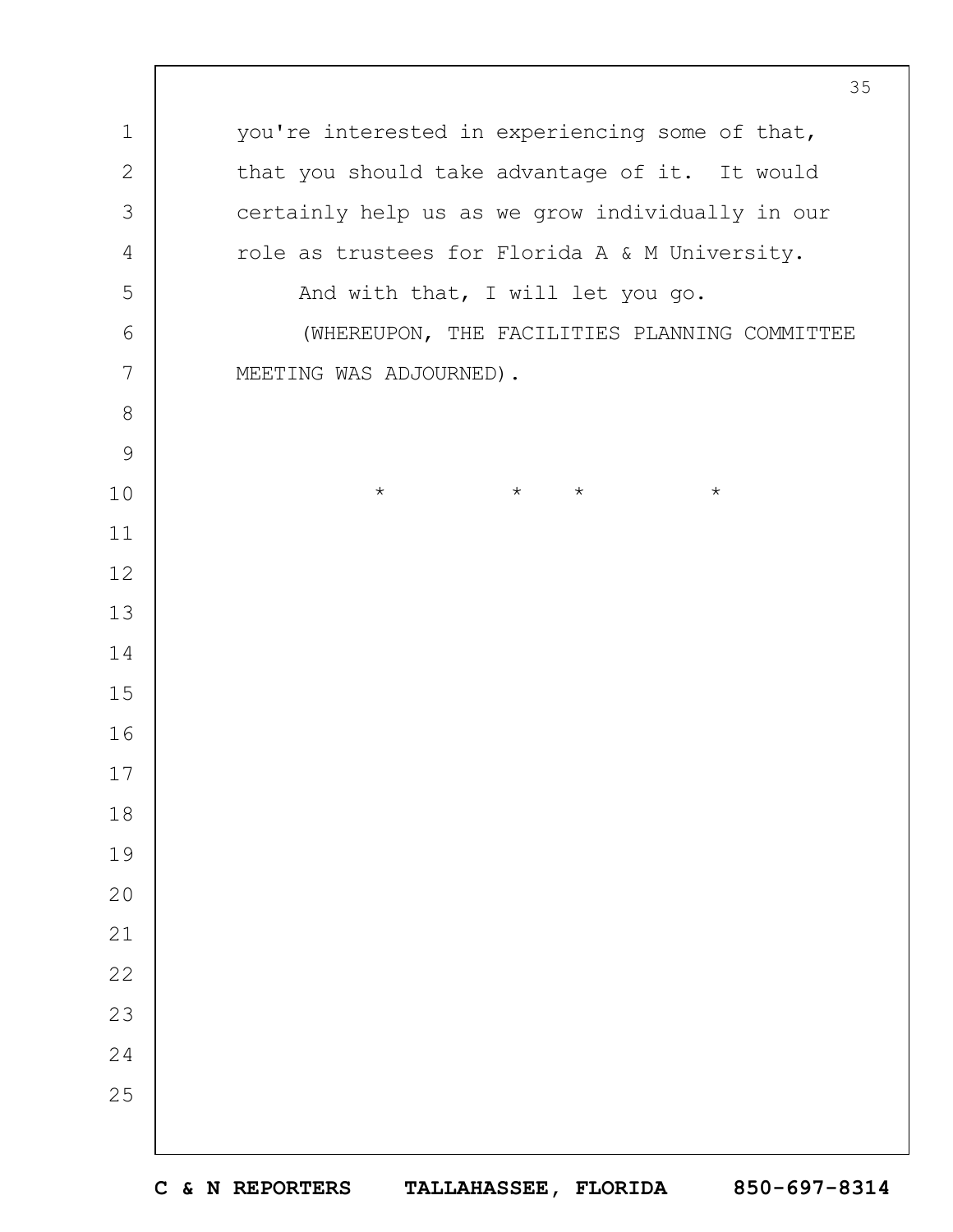|               | 36                                                                                                                                                                |
|---------------|-------------------------------------------------------------------------------------------------------------------------------------------------------------------|
| 1             | CERTIFICATE                                                                                                                                                       |
| $\mathbf{2}$  |                                                                                                                                                                   |
| 3             | STATE OF FLORIDA                                                                                                                                                  |
| 4             | COUNTY OF LEON                                                                                                                                                    |
| 5             | I, NANCY S. METZKE, RPR, FPR, certify that I                                                                                                                      |
| 6             | was authorized to and did stenographically report the<br>foregoing proceedings and that the transcript is a true<br>and complete record of my stenographic notes. |
| 7             |                                                                                                                                                                   |
| $8\,$         | DATED this 21st day of February, 2016.                                                                                                                            |
| $\mathcal{G}$ |                                                                                                                                                                   |
| 10            |                                                                                                                                                                   |
| 11            | NANCY S. METZKE, RPR, FPR<br>Court Reporter                                                                                                                       |
| 12            |                                                                                                                                                                   |
| 13            |                                                                                                                                                                   |
| 14            |                                                                                                                                                                   |
| 15            |                                                                                                                                                                   |
| 16            |                                                                                                                                                                   |
| 17            |                                                                                                                                                                   |
| 18            |                                                                                                                                                                   |
| 19            |                                                                                                                                                                   |
| 20            |                                                                                                                                                                   |
| 21            |                                                                                                                                                                   |
| 22            |                                                                                                                                                                   |
| 23            |                                                                                                                                                                   |
| 24            |                                                                                                                                                                   |
| 25            |                                                                                                                                                                   |
|               |                                                                                                                                                                   |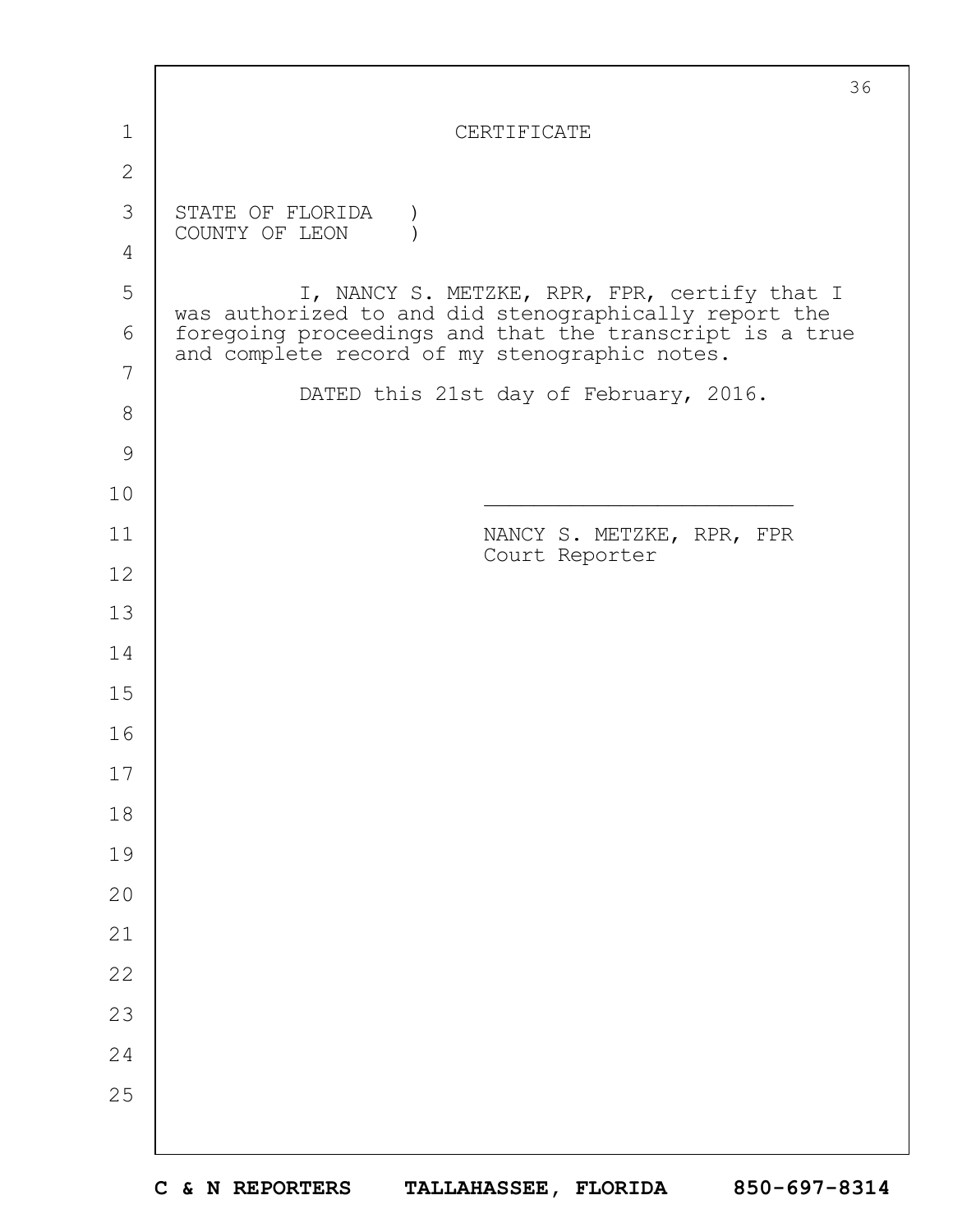| 1                        | 4                      | <b>action</b> $[3] - 4:11$ ,    | allowed [2] - 15:24,                 | authorized $[1]$ - $36:5$                   |
|--------------------------|------------------------|---------------------------------|--------------------------------------|---------------------------------------------|
|                          |                        | 17:25, 27:3                     | 16:15                                | <b>available</b> $[4] - 6:15$ ,             |
| $1$ [1] - 19:24          | $4$ [1] - 20:8         | actively [1] - 9:20             | allowing [1] - 10:8                  | 11:18, 11:23, 31:10                         |
| $1,400$ [1] - 20:2       | 4.6 $[1] - 7:24$       | activities [3] - 10:19,         | <b>Allstate [1] - 30:14</b>          | Avenue [1] - 22:15                          |
| $1.20$ [2] - 15:24, 16:5 | 49.2 [1] - 7:22        | 17:19, 17:20                    | <b>alternate</b> [2] - 34:10         | AVP [10] - 5:6, 5:20,                       |
| 10 $[4] - 1:10, 4:12,$   |                        | activity $[1] - 28:18$          | altogether [1] -                     | 11:11, 18:19, 24:4,                         |
| 4:21, 6:19               | 5                      | <b>Adams</b> [3] - 19:2,        | 27:13                                | 25:18, 27:8, 31:3,                          |
| 1010.62 $[1] - 11:6$     |                        | 22:14, 23:7                     | <b>American</b> [1] - 6:9            | 31:10, 31:17                                |
| 10th $[3] - 33:18$ ,     | $5.07$ [1] - 14:22     | add [3] - 11:10, 18:4,          | analysis [1] - 16:10                 | awarded [1] - 30:3                          |
| 33:19                    | $5.1\%$ [1] - 7:24     | 31:16                           | <b>anatomy</b> $[1] - 8:15$          | aye [1] - 4:22                              |
| 12 $[2] - 20:16$ , 20:25 | $50,000$ [1] - 20:7    | addition $[2] - 8:3$ ,          | annual $[1] - 34:20$                 |                                             |
| 12.6 $[1] - 7:25$        |                        | 19:11                           | applauded $[1]$ - 33:9               | В                                           |
| 13 [2] - 20:14, 20:16    | 6                      | additional $[9] - 11:2$ ,       | applicant $[1]$ - 7:12               |                                             |
| $14$ [1] - 29:9          |                        | 11:12, 12:14, 12:15,            | applicant's $[1]$ - 7:5              | backed [1] - 15:21                          |
| 14th $[1]$ - 29:10       | 697-8314 [1] - 1:22    | 16:3, 20:11, 26:15,             | application $[6] - 6:2$ ,            | <b>balance</b> $[1] - 19.9$                 |
| 15th $[1]$ - 33:12       | 697-8715 [1] - 1:22    | 29:5, 29:6                      | 7:3, 7:13, 7:14, 7:20,               | <b>barely</b> $[1]$ - 14:19                 |
| 16th [2] - 34:3, 34:4    |                        | address [2] - 7:18,             | 8:5                                  | based [4] - 15:16,                          |
| 17th $[1] - 34:3$        | $\overline{7}$         | 8:8                             | Application [1] - 6:7                | 16:12, 29:12, 30:4                          |
| $18$ [2] - 9:1, 9:13     |                        | addresses $[1] - 6:11$          | apply [1] - 9:22                     | <b>basic</b> $[1] - 9:6$                    |
|                          | $7.1$ [1] - 9:12       | <b>adjourn</b> [2] - 31:20,     | appreciate [2] -                     | beautiful [1] - 19:20                       |
| $\overline{2}$           | $7.7$ [1] - 8:25       | 32:15                           | 32:18, 32:22                         | beauty [1] - 19:21                          |
|                          |                        | adjourned [1] -                 | appreciation [1] -                   | <b>beds</b> $[1] - 20:2$                    |
| 2 [2] - 20:1, 28:17      | 8                      | 31:25                           | 32:16                                | belt [1] - 31:18                            |
| $2\%$ [1] - 14:17        |                        | ADJOURNED) [1] -                | approval $[8] - 4:12$ ,              | <b>benefit</b> $[2] - 10:1$ ,               |
| $20$ [1] - 6:19          | 850 $[2] - 1:22$       | 35:7                            | 11:5, 21:11, 21:12,                  | 17:8                                        |
| $20.3$ [1] - 8:6         |                        | administration [1] -            | 21:13, 26:24, 27:16,                 | <b>better</b> $[6] - 8:11$ ,                |
|                          | 9                      | 10:7                            | 27:21                                | 12:25, 17:9, 17:12,                         |
| 200,000 [1] - 28:20      |                        | administrative [1] -            |                                      | 23:5                                        |
| <b>2010</b> [1] - 7:25   | $9.3$ [1] - 8:2        | 20:4                            | approved [3] - 26:5,<br>26:10, 26:13 | <b>BETTYE</b> $[1] - 1:8$                   |
| $2012$ [2] - 8:1, 8:2    |                        | adopt [1] - 4:20                |                                      | <b>between</b> [6] - 7:24,                  |
| $2015$ [5] - 4:13, 4:21, | A                      | <b>advance</b> [2] - 8:20,      | approximate [1] -<br>8:25            | 9:7, 12:3, 17:17,                           |
| 29:9, 29:10, 30:16       |                        | 21:24                           |                                      | 21:10, 28:13                                |
| $2016$ [13] - 1:10,      | ability [2] - 29:14    | advanced $[1] - 9:3$            | April [2] - 21:7, 34:21              | <b>beyond</b> [1] - 16:17                   |
| 7:21, 20:17, 20:24,      | able [1] - 12:17       | advantage [2] -                 | architect [1] - 24:15                | <b>bid</b> $[1]$ - 29:1                     |
| 21:6, 21:7, 21:8,        | above-mentioned        | 13:24, 35:2                     | architects $[1]$ - 28:8              | big $[1] - 22:25$                           |
| 21:10, 21:12, 21:13,     | $[1] - 8:4$            |                                 | Architects $[2] - 30.8$              | biological [1] - 9:7                        |
| 21:14, 21:15, 36:7       | Absolutely [1] -       | aesthetic [1] - 19:4            | architectural [3] -                  |                                             |
| <b>2017</b> [1] - 21:16  | 22:17                  | <b>affect</b> [1] - 16:5        | 29:18, 29:19, 30:6                   | <b>biology</b> $[3] - 8:15$ ,<br>8:16, 9:10 |
| $2018$ [1] - 21:16       | absolutely [7] - 5:24, | <b>AFFIRMATIVE</b> [1] -        | area [4] - 19:15,                    |                                             |
| $2019$ [1] - 21:17       | 13:13, 18:22, 22:20,   | 4:23                            | 23:3, 24:14, 33:13                   | <b>black</b> $[2] - 6:9, 18:13$             |
| $2020$ [1] - 21:18       | 23:12, 23:23, 24:6     | afford [1] - 16:12              | areas [1] - 23:8                     | <b>Black</b> [1] - $6:24$                   |
| <b>20th</b> $[1]$ - 7:21 | $accept[1] - 4:15$     | <b>afternoon</b> $[3] - 3:17$ , | array [1] - 11:4                     | <b>BOARD</b> $[1]$ - 1:2                    |
| $21st$ [6] - 8:7, 13:5,  | Access [1] - 19:25     | 5:24, 5:25                      | art $[1] - 12:12$                    | Board [14] - 5:19,                          |
| 19:17, 20:17, 30:15,     | $access$ [2] - 6:13,   | $AGB$ [1] - 34:17               | ASSOCIATE [11] -                     | 11:5, 18:1, 18:25,                          |
| 36:7                     | 15:4                   | agency [5] - 7:4,               | 5:23, 18:21, 22:9,                   | 20:18, 21:12, 21:13,                        |
| $27.3$ [1] - 8:1         | accommodate [2] -      | 7:10, 28:13, 28:15,             | 22:16, 22:19, 23:20,                 | 21:24, 25:15, 33:18,                        |
| 287.0552(2)(g[1]-        | 19:12, 19:17           | 28:22                           | 24:5, 24:25, 27:5,                   | 33:25, 34:6, 34:7                           |
| 28:10                    | accordance [1] -       | Agenda [3] - 6:5,               | 27:18, 28:2                          | <b>board</b> $[2] - 4:10$ ,                 |
| $2:45$ [1] - 1:12        | 28:12                  | 18:23, 28:4                     | Associates [2] -                     | 24:20                                       |
|                          | accordingly [3] -      | agenda [1] - 18:23              | 30:7, 30:10                          | <b>Boards</b> $[1] - 34:18$                 |
| 3                        | 3:11, 7:20, 27:19      | ago [1] - 22:22                 | Association [1] -                    | <b>BOG</b> [1] - 25:13                      |
|                          | acknowledge [1] -      | agreement $[4] - 6:4$ ,         | 34:17                                | <b>boils</b> $[1]$ - 12:21                  |
| $3$ [3] - 3:6, 11:20,    | 4:22                   | 28:6, 29:2, 29:4                | assured [1] - 25:18                  | <b>bond</b> $[5] - 15:18$ ,                 |
| 20:5                     | acknowledged [2] -     | agreements $[1]$ -              | <b>AT</b> $[2] - 1:12, 1:12$         | 15:20, 15:25, 16:6,                         |
| $300$ [1] - 20:10        | 11:15, 15:11           | 30:4                            | athletic [1] - 20:8                  | 17:2                                        |
| $3093$ [1] - 1:21        | acquire [2] - 15:19,   | agriculture $[1]$ - $9:7$       | athletics [1] - 21:17                | <b>bonding</b> $[1] - 6:22$                 |
| 32315-3093 [1] - 1:21    | 26:15                  | ahead $[1] - 32:13$             | attention [2] - 33:10,               | <b>bonds</b> $[2] - 8:2, 8:4$               |
| 35,000 [1] - $20:9$      | acquisition [2] -      | <b>Albritton</b> $[1]$ - 30:13  | 34:12                                | <b>borrow</b> $[3] - 7:22$ ,                |
| $3:15$ [1] - 1:12        | 20:5, 26:7             | aligned [1] - 25:16             | <b>August</b> [2] - 21:10,           | 8:3, 8:5                                    |
|                          | act $[1] - 28:13$      | allow $[4] - 10:14$ ,           | 21:12                                | borrowing $[2] - 6:15$ ,                    |
|                          |                        | 16:16, 17:15, 19:18             | authority $[1]$ - $6:23$             | 7:16                                        |
|                          |                        |                                 |                                      |                                             |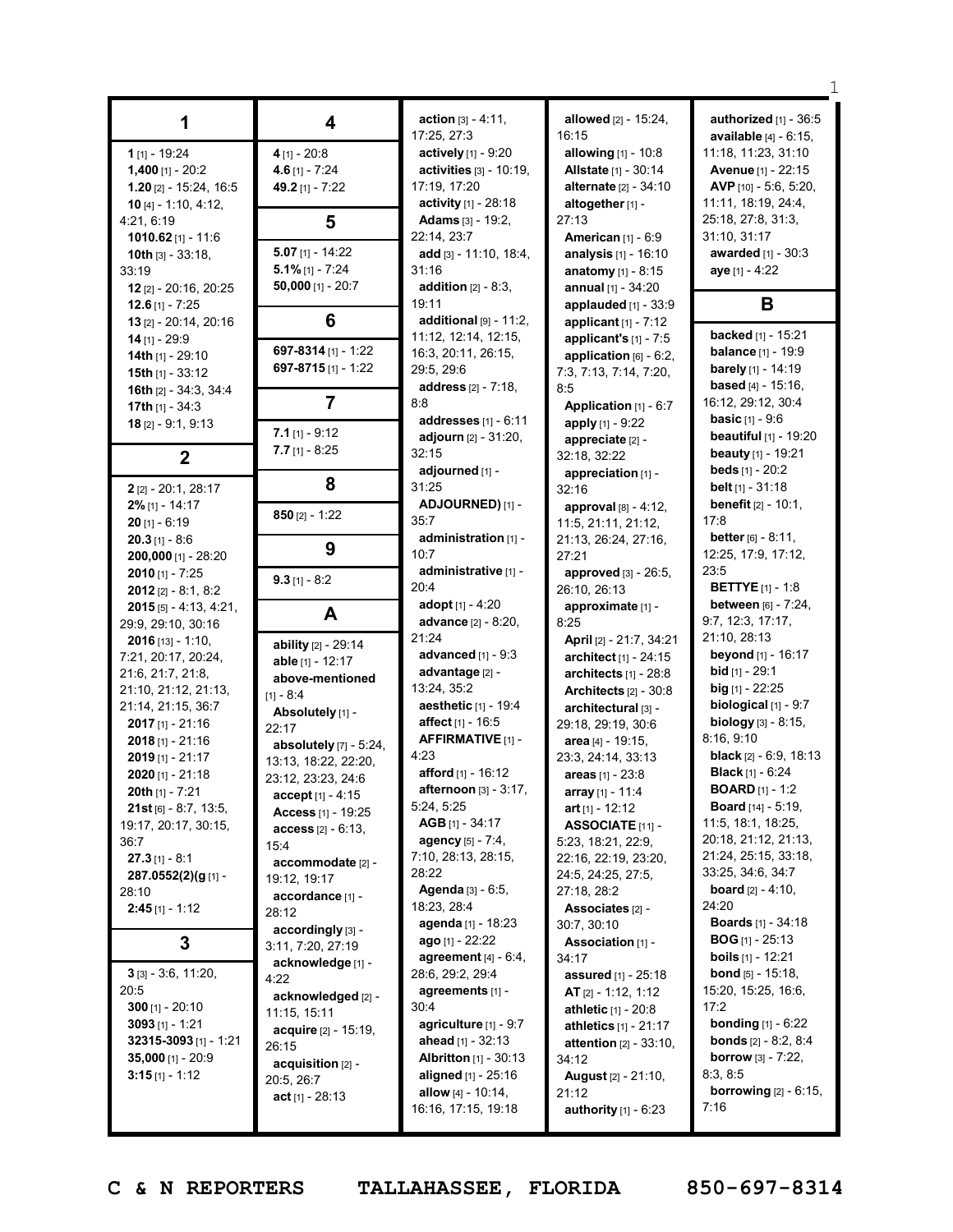| <b>borrowings</b> [1] -<br>7:18<br><b>boundary</b> $[1]$ - 22:23<br>$BOX[1] - 1:21$<br>breaking [1] - 14:24<br><b>brief</b> $[1] - 7:5$<br><b>briefings</b> $[1] - 32:19$<br><b>brought</b> $[1]$ - 13:3<br><b>building</b> $[1]$ - 21:16<br><b>BURY</b> [1] - 3:13<br><b>business</b> $[3] - 20:23$ ,<br>21:5, 29:15<br>buying [1] - 16:7<br>$BY$ [1] - 1:17<br>Bye [1] - 32:1 | <b>century</b> $[3] - 8:7$ ,<br>13:5, 19:18<br>certain [1] - 26:18<br>certainly [2] - 27:9,<br>35:3<br><b>CERTIFICATE</b> [1] -<br>36:1<br>certify [1] - 36:5<br>CFO [1] - 7:21<br>Chair [5] - 13:11,<br>22:2, 23:22, 25:3,<br>25:24<br><b>CHAIR</b> [1] - 1:7<br>chair [2] - 27:7,<br>33:16 | C<br>5.<br>15<br>21<br>27<br>C<br>19<br>C<br>5<br>30<br>C<br>1:4<br>C<br>3:<br>17 |
|---------------------------------------------------------------------------------------------------------------------------------------------------------------------------------------------------------------------------------------------------------------------------------------------------------------------------------------------------------------------------------|----------------------------------------------------------------------------------------------------------------------------------------------------------------------------------------------------------------------------------------------------------------------------------------------|-----------------------------------------------------------------------------------|
| bye [1] - 32:1<br>Bye-bye [1] - 32:1                                                                                                                                                                                                                                                                                                                                            | <b>CHAIRMAN [9] -</b><br>25:24, 26:2, 26:20,                                                                                                                                                                                                                                                 | 25<br>27                                                                          |
|                                                                                                                                                                                                                                                                                                                                                                                 | 32:2, 32:6, 32:13,                                                                                                                                                                                                                                                                           | 31<br>C                                                                           |
| С                                                                                                                                                                                                                                                                                                                                                                               | 33:2, 34:5, 34:20<br><b>Chairman</b> [2] - 32:12                                                                                                                                                                                                                                             | 26                                                                                |
| campus [16] - 8:7,<br>11:22, 11:25, 12:13,                                                                                                                                                                                                                                                                                                                                      | cHAIRMAN [4] - 3:3,<br>27:17, 32:10, 33:20                                                                                                                                                                                                                                                   | C<br>12                                                                           |
| 12:20, 19:3, 20:2,                                                                                                                                                                                                                                                                                                                                                              | challenging [1] -                                                                                                                                                                                                                                                                            | C                                                                                 |
| 22:21, 23:2, 23:6,<br>23:7, 23:15, 23:16,                                                                                                                                                                                                                                                                                                                                       | 6:16<br>chemical $[1]$ - $9:8$                                                                                                                                                                                                                                                               | 9:<br>10                                                                          |
| 30:18, 30:24, 31:15                                                                                                                                                                                                                                                                                                                                                             | chemistry [3] - 8:21,                                                                                                                                                                                                                                                                        | C                                                                                 |
| <b>CAMPUS</b> [1] - 1:15                                                                                                                                                                                                                                                                                                                                                        | 8:22, 9:10                                                                                                                                                                                                                                                                                   | C<br>C                                                                            |
| campuses [1] -<br>19:20                                                                                                                                                                                                                                                                                                                                                         | Chief [3] - 17:6, 18:2,<br>27:9                                                                                                                                                                                                                                                              | C                                                                                 |
| candnreporters.                                                                                                                                                                                                                                                                                                                                                                 | CHIEF [8] - 14:16,                                                                                                                                                                                                                                                                           | C                                                                                 |
| com [1] - 1:23                                                                                                                                                                                                                                                                                                                                                                  | 14:21, 15:22, 16:21,                                                                                                                                                                                                                                                                         | 30                                                                                |
| Capital [3] - 6:6,<br>6:10, 6:25                                                                                                                                                                                                                                                                                                                                                | 16:25, 17:4, 17:11,<br>26:11                                                                                                                                                                                                                                                                 | C<br>20                                                                           |
| capital $[4] - 6:2$ ,                                                                                                                                                                                                                                                                                                                                                           | chime [1] - 21:23                                                                                                                                                                                                                                                                            | c                                                                                 |
| 6:12, 6:14, 11:8                                                                                                                                                                                                                                                                                                                                                                | $CIS$ [1] - 9:10                                                                                                                                                                                                                                                                             | C                                                                                 |
| cardiopulmonary [1]<br>$-10:4$                                                                                                                                                                                                                                                                                                                                                  | city [1] - 10:17<br>civil [4] - 28:8, 29:21,                                                                                                                                                                                                                                                 | 20<br>C                                                                           |
| cared [1] - 33:5                                                                                                                                                                                                                                                                                                                                                                | 30:9                                                                                                                                                                                                                                                                                         | C                                                                                 |
| carries [1] - 5:1                                                                                                                                                                                                                                                                                                                                                               | classes [1] - 10:21                                                                                                                                                                                                                                                                          | C                                                                                 |
| <b>CARTER [20] -</b><br>13:10, 13:15, 13:23,                                                                                                                                                                                                                                                                                                                                    | clause [1] - 28:24<br>Clemons [1] - 30:7                                                                                                                                                                                                                                                     | C<br>Ć                                                                            |
| 14:1, 14:5, 14:18,                                                                                                                                                                                                                                                                                                                                                              | <b>Cleve</b> [1] - $2:3$                                                                                                                                                                                                                                                                     | 1:                                                                                |
| 15:1, 15:5, 21:19,                                                                                                                                                                                                                                                                                                                                                              | clinical $[3] - 9:17$ ,                                                                                                                                                                                                                                                                      | C                                                                                 |
| 22:2, 22:6, 22:11,<br>22:18, 23:17, 23:21,                                                                                                                                                                                                                                                                                                                                      | 9:23, 11:3                                                                                                                                                                                                                                                                                   | c<br>C                                                                            |
| 23:24, 24:21, 25:2,                                                                                                                                                                                                                                                                                                                                                             | close [1] - 34:11<br>closed [1] - 29:9                                                                                                                                                                                                                                                       | 1:                                                                                |
| 32:12, 32:14                                                                                                                                                                                                                                                                                                                                                                    | closing $[4] - 21:8$ ,                                                                                                                                                                                                                                                                       | C                                                                                 |
| <b>Carter</b> $[6] - 2:4$ ,                                                                                                                                                                                                                                                                                                                                                     | 27:14, 27:20, 30:22                                                                                                                                                                                                                                                                          | C                                                                                 |
| 13:13, 22:3, 22:4,<br>23:23, 32:14                                                                                                                                                                                                                                                                                                                                              | collaborative [1] -<br>8:17                                                                                                                                                                                                                                                                  | c<br>C                                                                            |
| <b>CASS</b> $[3] - 20:1$ ,                                                                                                                                                                                                                                                                                                                                                      | colleagues [2] -                                                                                                                                                                                                                                                                             | 7:                                                                                |
| 21:16, 24:13                                                                                                                                                                                                                                                                                                                                                                    | 10:16, 32:22                                                                                                                                                                                                                                                                                 | C                                                                                 |
| Cassidy [2] - 15:14,<br>17:21                                                                                                                                                                                                                                                                                                                                                   | College [1] - 6:24                                                                                                                                                                                                                                                                           | C<br>29                                                                           |
| catalyst $[1]$ - 19:2                                                                                                                                                                                                                                                                                                                                                           | colleges [2] - 6:9,<br>18:14                                                                                                                                                                                                                                                                 | C                                                                                 |
| category [3] - 28:8,                                                                                                                                                                                                                                                                                                                                                            | coming [3] - 17:25,                                                                                                                                                                                                                                                                          | 20                                                                                |
| 29:18, 30:3<br><b>center</b> $[3] - 9:16$ ,                                                                                                                                                                                                                                                                                                                                     | 24:10, 34:23                                                                                                                                                                                                                                                                                 | 28                                                                                |
| 10:14, 20:10                                                                                                                                                                                                                                                                                                                                                                    | <b>COMMENCED [1] -</b><br>1:12                                                                                                                                                                                                                                                               | 30<br>C                                                                           |
| <b>Center</b> [1] - 19:25                                                                                                                                                                                                                                                                                                                                                       | comment [1] - 25:8                                                                                                                                                                                                                                                                           | 30                                                                                |

**comments** [10] - 5:11, 11:11, 13:9, 15:7, 17:7, 18:16, 21:21, 21:23, 25:5, 27:22 **committed** [2] - 19:13, 25:21 **committee** [5] - 3:3, 5:14, 13:9, 29:11,  $.2^{\circ}$ **COMMITTEE** [2] - 1:4, 35:6 **Committee** [17] - 3:4, 3:11, 3:18, 4:10, 5:18, 17:24, 21:11, 25:15, 25:19, 26:5, 26:10, 27:3, 27:16, 31:4, 31:6 **Committee's** [1] -  $-23$ **communities** [1] - 12:2 **community** [5] - 8:8, 9:16, 10:14, 10:15,  $:21$ **companies** [1] - 28:7 **Company** [1] - 6:21 **complete** [1] - 36:6 **completed** [1] - 21:3 **completes** [2] - 30:21, 31:1 **completing** [1] - 20:23 **completion** [1] - 21:4 **complex** [2] - 20:1,  $.11$ **computer**[1] - 8:17 **computing** [1] - 8:18 **concept** [1] - 26:10 **concerns** [1] - 19:4 **CONCLUDED** [1] - 12 **condition** [1] - 7:5 **conducted** [1] - 3:20 **CONFERENCE** [1] -  $\overline{14}$ **confines** [1] - 16:2 **confirm** [1] - 5:6 **connections** [1] - 9:7 **considered** [2] - 7:17, 9:18 **consist** [1] - 10:10 **consisting** [1] -  $.11$ **construction** [9] - 20:6, 20:8, 24:14, 28:9, 28:16, 29:24, 30:12, 30:20 **Construction** [2] -  $:14$ 

**contact** [1] - 7:15 **contacts** [1] - 10:24 **continue** [1] - 30:17 **continued** [1] - 25:19 **continuing** [8] - 6:4, 10:20, 28:5, 28:11, 28:25, 30:4, 30:6, 30:12 **contract** [8] - 28:11, 28:17, 28:19, 28:21, 28:22, 28:23, 30:19 **contracts** [2] - 28:25, 30:15 **conversation** [3] - 5:3, 18:6, 31:16 **conveying** [1] - 18:3 **coordination** [1] - 25:14 **corporation** [1] - 33:17 **correct** [3] - 16:25, 18:10, 24:6 **corridor**[2] - 19:3, 20:6 **cost** [5] - 6:15, 8:24, 9:11, 12:20, 28:16 **costing** [1] - 12:13 **Counsel's** [1] - 17:22 **COUNTY** [1] - 36:3 **couple** [1] - 33:11 **course** [2] - 18:1, 24:6 **COURT** [1] - 1:17 **Court** [1] - 36:11 **CRA** [1] - 30:7 **create** [4] - 8:7, 9:2, 12:15, 23:1 **creating** [3] - 12:2, 12:14, 19:5 **credit** [2] - 6:16, 29:15 **creditworthy** [1] - 7:9 **criteria** [1] - 29:13 **critical** [1] - 19:4 **critically** [1] - 8:10 **Crowe** [1] - 30:8 **cultural** [1] - 10:17 **current** [3] - 14:21, 17:13, 20:22 **curriculum** [1] - 8:14 **D DAG** [1] - 30:8 **Dale** [2] - 15:14, 17:3 **data** [1] - 7:16 **DATE** [1] - 1:10

**date** [6] - 33:17, 33:25, 34:1, 34:9, 34:10 **DATED** [1] - 36:7 **debt** [18] - 6:17, 7:23, 7:24, 11:8, 12:7, 12:21, 13:20, 14:21, 15:16, 15:17, 15:23, 16:4, 16:8, 16:9, 16:11, 16:23, 17:13 **December** [3] - 4:12, 4:21, 30:15 **Department** [10] - 6:10, 6:18, 6:23, 7:8, 11:13, 11:19, 11:20, 12:23, 13:2, 13:16 **description** [2] - 7:6, 7:17 **design** [2] - 21:14, 29:14 **designate** [1] - 6:22 **designed** [1] - 10:10 **detail** [1] - 33:10 **determine** [1] - 7:9 **determines** [1] - 7:11 **develop** [1] - 10:25 **developer** [6] - 21:8, 24:10, 24:19, 26:7, 26:14, 26:16 **developer's** [1] - 21:9 **developing** [1] - 23:9 **development** [8] - 10:1, 10:23, 19:1, 19:23, 19:25, 20:2, 21:14, 34:25 **didactic** [1] - 9:23 **diligence** [1] - 21:10 **dining** [1] - 20:3 **direction** [1] - 18:10 **disciplines** [3] - 10:5, 10:7, 11:4 **discussion** [5] - 11:24, 13:3, 24:18, 30:23, 31:17 **discussions** [1] -  $22.7$ **disrupt** [1] - 19:21 **distance** [1] - 29:16 **district** [1] - 19:16 **document** [1] - 26:22 **DOE** [3] - 6:1, 6:6, 16:7 **dollars** [1] - 15:19 **done** [4] - 16:1, 31:11, 34:8, 34:13 **donor** [1] - 33:15 **down** [1] - 12:21 **drive** [2] - 22:13, 22:14 **dropped** [1] - 13:21 **due** [1] - 21:9

2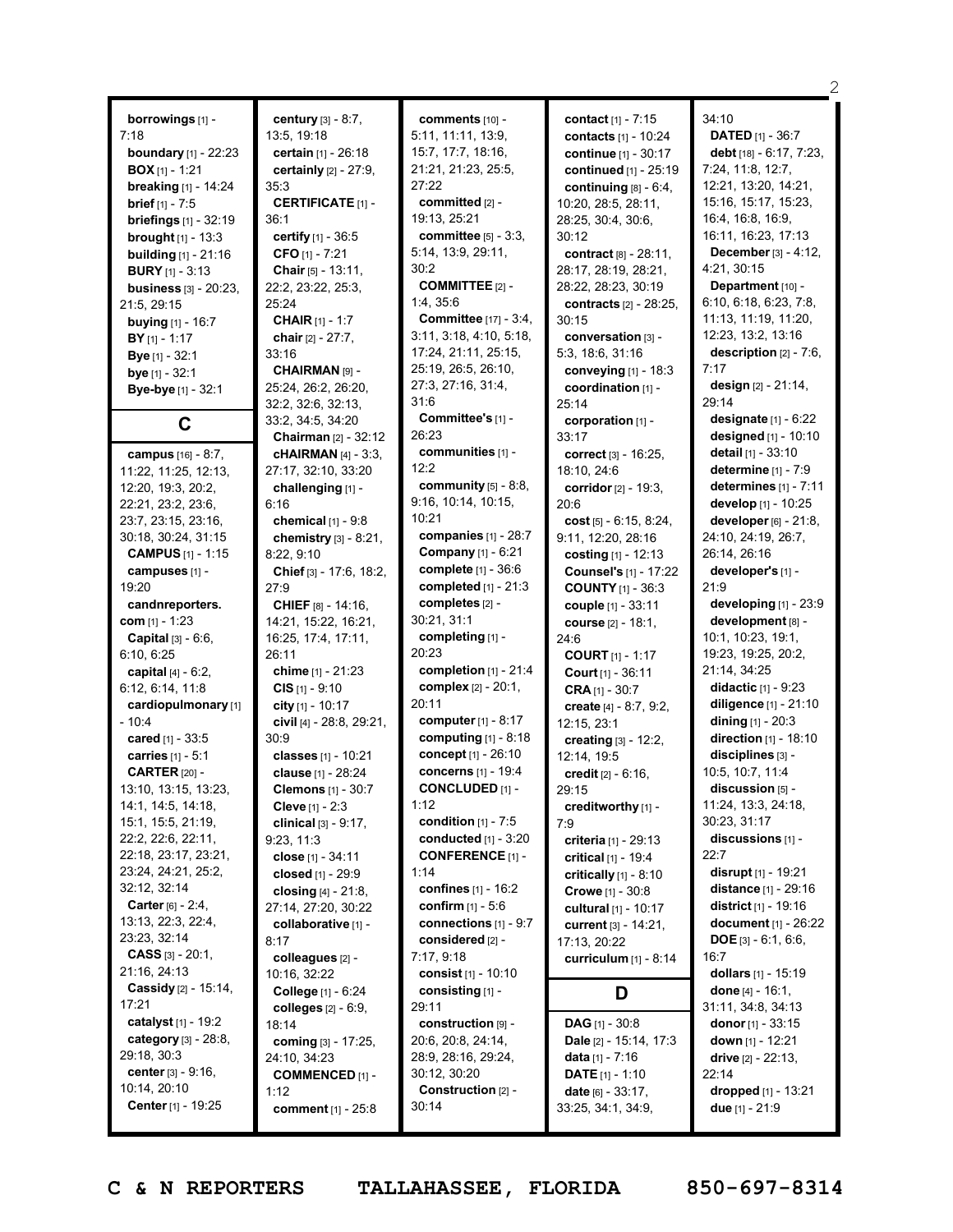| <b>duration</b> $[2] - 8:25$ ,<br>9:13<br>during [1] - 14:24 | established [2] -<br>29:10, 29:13<br>establishing [1] -<br>12:3 | <b>FAMU's</b> $[3] - 8:10$ ,<br>10:24, 11:5<br><b>far</b> $[1]$ - 17:25<br>favor $[1] - 4:22$ | forget [1] - 16:7<br>forward [1] - 27:25<br>foundational [1] -<br>8:12 | great [9] - 3:15, 3:16,<br>5:13, 5:22, 18:15,<br>32:1, 32:24, 34:24<br>Great [2] - 3:15, 22:1 |
|--------------------------------------------------------------|-----------------------------------------------------------------|-----------------------------------------------------------------------------------------------|------------------------------------------------------------------------|-----------------------------------------------------------------------------------------------|
| Е                                                            | estimated $[3] - 8:24$ ,<br>9:11, 28:15                         | favorable [1] - 15:16                                                                         | four $[2] - 29:21$ ,                                                   | gross $[1] - 20:7$<br>ground [8] - 21:9.                                                      |
| east $[1] - 23.6$                                            | evaluate [1] - 29:11                                            | <b>FAX</b> $[1]$ - 1:22<br>February [2] - 21:6,                                               | 29:22<br>FPR [3] - 1:17, 36:5,                                         | 26:4, 26:6, 26:8,                                                                             |
| ecology [1] - 8:15                                           | evaluation [3] -                                                | 36:7                                                                                          | 36:11                                                                  | 26:12, 26:13, 26:16,                                                                          |
| Education $[8] - 6:18$ ,                                     | 29:20, 29:23, 30:1                                              | FEBRUARY [1] -                                                                                | friends $[1] - 10:15$                                                  | 27:14                                                                                         |
| 7:8, 11:13, 11:19,                                           | <b>event</b> [1] - 33:14                                        | 1:10                                                                                          | front $[1] - 34:3$                                                     | group [1] - 17:8                                                                              |
| 11:20, 12:23, 13:2,                                          | events [1] - 10:18                                              | Fed $[1] - 14:16$                                                                             | <b>full</b> $[5] - 7:12, 17:8,$                                        | Group [1] - 30:11                                                                             |
| 13:17<br>education $[2] - 8:12$ ,                            | exceed [2] - 28:17,                                             | Federal [1] - 11:23                                                                           | 18:1, 21:12, 31:25                                                     | $grow [1] - 35:3$                                                                             |
| 10:20                                                        | 28:20                                                           | fee [2] - 6:18, 28:18                                                                         | functional $[2] - 12:3$ ,                                              | growing [1] - 19:12                                                                           |
| Education's [2] -                                            | except $[1] - 28:23$<br>exciting [1] - 14:9                     | feedback $[1] - 5:5$                                                                          | 17:16<br>functionally [1] -                                            | guarantee [2] - 14:2,<br>16:23                                                                |
| 6:10, 6:23                                                   | excuse [1] - 21:19                                              | felt $[1] - 33:5$<br>final $[5] - 28:4$ ,                                                     | 13:4                                                                   | guaranteeing [1] -                                                                            |
| educational [1] -                                            | executed [1] - 30:15                                            | 29:20, 29:23, 30:1,                                                                           | fund $[1] - 12:7$                                                      | 16:9                                                                                          |
| 12:4                                                         | existing $[7] - 7:16$ ,                                         | 31:5                                                                                          | fundamentally [1] -                                                    | guarantees $[1] - 6:16$                                                                       |
| effective [1] - 9:18                                         | 7:23, 7:24, 8:9, 12:18,                                         | finally $[3] - 6:3, 8:2,$                                                                     | 24:21                                                                  | guess [2] - 15:22,                                                                            |
| effectively [1] - 19:8                                       | 13:20, 19:10                                                    | 20:8                                                                                          | funded $[1] - 24:13$                                                   | 17:1                                                                                          |
| efficiently [1] - 19:8                                       | <b>expand</b> $[2] - 9:4$ ,                                     | finance $[1] - 7:7$                                                                           | <b>funding</b> $[5] - 6:13$ ,                                          |                                                                                               |
| eligibility $[1]$ - $7:10$                                   | 12:20                                                           | finances $[1] - 6:14$                                                                         | 11:8, 11:20, 18:13,                                                    | H                                                                                             |
| eligible [1] - 8:1                                           | experience [1] -                                                | financial $[2] - 7:5$ ,                                                                       | 24:12                                                                  | <b>HALL</b> $[1] - 1:14$                                                                      |
| emailing, and [1] -<br>32:18                                 | 29:14                                                           | 7:16                                                                                          | <b>funds</b> $[2] - 8:3, 8:6$                                          | hallmarks [1] - 25:11                                                                         |
| emails [1] - 34:24                                           | experiences [1] -<br>10:21                                      | <b>Financial</b> $[1] - 6:21$                                                                 | future [1] - 15:4                                                      | hard $[1] - 32:17$                                                                            |
| emphasis [1] - 12:6                                          | experiencing [1] -                                              | financing $[1] - 7:7$<br>Financing $[3] - 6:6$ ,                                              | G                                                                      | HBCU [5] - 7:7, 7:18,                                                                         |
| enable [1] - 12:10                                           | 35:1                                                            | 6:11, 6:25                                                                                    |                                                                        | 8:5, 11:17, 18:12                                                                             |
| encourage [2] -                                              | express [1] - 32:16                                             | <b>firm</b> $[2] - 28:13$ ,                                                                   | Gamble [1] - 23:4                                                      | <b>HBCUs</b> $[2] - 6:12$                                                                     |
| 34:13, 34:25                                                 | expressed [2] -                                                 | 28:14                                                                                         | game [2] - 24:2,                                                       | 6:24                                                                                          |
| end [1] - 26:17                                              | 20:20, 33:21                                                    | <b>firms</b> $[9] - 20:14$ ,                                                                  | 24:22                                                                  | <b>health</b> $[12] - 9:15$ ,                                                                 |
| engage [3] - 9:18,                                           | expressing [1] -                                                | 20:19, 21:1, 28:24,                                                                           | garage [1] - 20:4                                                      | 9:16, 9:19, 9:25, 10:2,                                                                       |
| 10:18, 26:8                                                  | 20:14                                                           | 29:17, 29:19, 29:22,                                                                          | GARY [1] - 1:9                                                         | 10:7, 10:8, 10:24,                                                                            |
| engagement [1] -<br>25:15                                    | extensive [1] - 10:24                                           | 29:25, 30:3                                                                                   | gauge [1] - 20:12<br>general [3] - 6:12,                               | 11:1, 20:3, 20:10<br>healthcare [1] -                                                         |
| engaging [1] - 10:22                                         | exterior [1] - 19:15                                            | first $[7] - 4:11, 6:5,$<br>7:2, 8:9, 18:7, 22:6,                                             | 8:16, 8:21                                                             | 10:12                                                                                         |
| engineering [7] -                                            | F                                                               | 34:9                                                                                          | General [1] - 17:21                                                    | hear [2] - 14:19, 22:7                                                                        |
| 8:13, 8:19, 13:7, 28:8,                                      |                                                                 | Five $[1] - 8:15$                                                                             | generate [1] - 17:18                                                   | heard [2] - 18:25,                                                                            |
| 29:21, 30:9                                                  | facade [1] - 19:15                                              | five $[3] - 29:11$ ,                                                                          | Genesis [1] - 30:10                                                    | 27:9                                                                                          |
| enhance [3] - 19:16,                                         | <b>FACILITIES</b> $[2] - 1:4$ ,                                 | 29:19, 29:25                                                                                  | George [1] - 30:10                                                     | help [2] - 33:17, 35:3                                                                        |
| 19:22, 23:4                                                  | 35:6                                                            | fixed [1] - 28:22                                                                             | Gilchrist [1] - 30:7                                                   | hence [1] - 26:8                                                                              |
| enhancement [1] -                                            | Facilities $[8] - 3:4$ ,                                        | floor $[1] - 21:20$                                                                           | given [2] - 11:11,                                                     | high $[2] - 12:7, 25:12$                                                                      |
| 11:21                                                        | 3:18, 21:11, 26:5,<br>26:9, 26:23, 27:16,                       | Florida [5] - 10:3.                                                                           | 23:19                                                                  | higher $[1]$ - 12:19                                                                          |
| enrichment [1] -<br>11:22                                    | 27:21                                                           | 11:6, 22:13, 28:10,                                                                           | goal [2] - 12:5, 28:7<br>goals $[2] - 12:1, 13:5$                      | highlighted [1] -<br>22:22                                                                    |
| enrollment $[1]$ - $7:15$                                    | facilities [10] - 11:25,                                        | 35:4<br><b>FLORIDA</b> $[4] - 1:1$ ,                                                          | Governing [1] -                                                        | <b>historic</b> $[3] - 19:10$ ,                                                               |
| ensure [2] - 19:21,                                          | 12:11, 12:24, 17:14,                                            | 1:15, 1:21, 36:3                                                                              | 34:18                                                                  | 19:14, 19:16                                                                                  |
| 33:7                                                         | 19:11, 19:17, 20:3,                                             | <b>Florida's</b> $[1]$ - 12:4                                                                 | Government [1] -                                                       | Historically [1] -                                                                            |
| entered [1] - 28:12                                          | 20:4, 30:24, 31:15                                              | <b>flourish</b> $[1]$ - 19:19                                                                 | 11:23                                                                  | 6:24                                                                                          |
| entering [1] - 23:15                                         | <b>facility</b> $[1]$ - 20:9                                    | <b>focus</b> $[1] - 25:19$                                                                    | <b>Governors</b> [3] - 5:19,                                           | historically $[2] - 6:8$ ,                                                                    |
| enterprise [1] -                                             | fact $[1]$ - 17:15                                              | follow [1] - 16:18                                                                            | 11:6, 33:25                                                            | 18:13                                                                                         |
| 29:15                                                        | <b>faculty</b> $[2] - 9:5$ ,                                    | follow-up [1] - 16:18                                                                         | Governors' [2] -                                                       | <b>history</b> $[1] - 6:10$                                                                   |
| entertain [1] - 31:19                                        | 10:19<br><b>fairly</b> $[1]$ - 23:18                            | followed [1] - 29:7                                                                           | 21:13, 34:7                                                            | <b>homeboy</b> $[1]$ - 33:3                                                                   |
| entertaining [1] -<br>31:9                                   | <b>fall</b> $[2] - 21:16, 21:18$                                | <b>following</b> $[4] - 7:25$ ,                                                               | <b>Grable</b> $[1] - 3:25$<br><b>GRABLE</b> $[3] - 1:8$                | <b>hoops</b> $[1] - 33:6$<br><b>house</b> $[1] - 13:22$                                       |
| environment [2] -                                            | <b>FAMU</b> [13] - 1:15,                                        | 8:8, 19:24, 29:7                                                                              | 4:1, 4:15                                                              | housing [9] - 12:16,                                                                          |
| 6:16, 19:18                                                  | 9:4, 19:1, 19:8, 19:19,                                         | footage [1] - 20:7<br>football [1] - 20:9                                                     | <b>graduate</b> $[1] - 8:20$                                           | 17:16, 17:17, 17:18,                                                                          |
| envisions $[2] - 19:1,$                                      | 19:23, 20:12, 21:11,                                            | footprint $[1] - 22:12$                                                                       | graduates $[1] - 8:12$                                                 | 17:19, 17:20, 19:4,                                                                           |
| 19:23                                                        | 21:12, 22:24, 23:16,                                            | foregoing $[1]$ - 36:6                                                                        | grants $[1] - 6:18$                                                    | 20:3, 21:17                                                                                   |
| equipment [1] - 9:17                                         | 27:16, 27:21                                                    |                                                                                               | GRC $[1] - 30.8$                                                       |                                                                                               |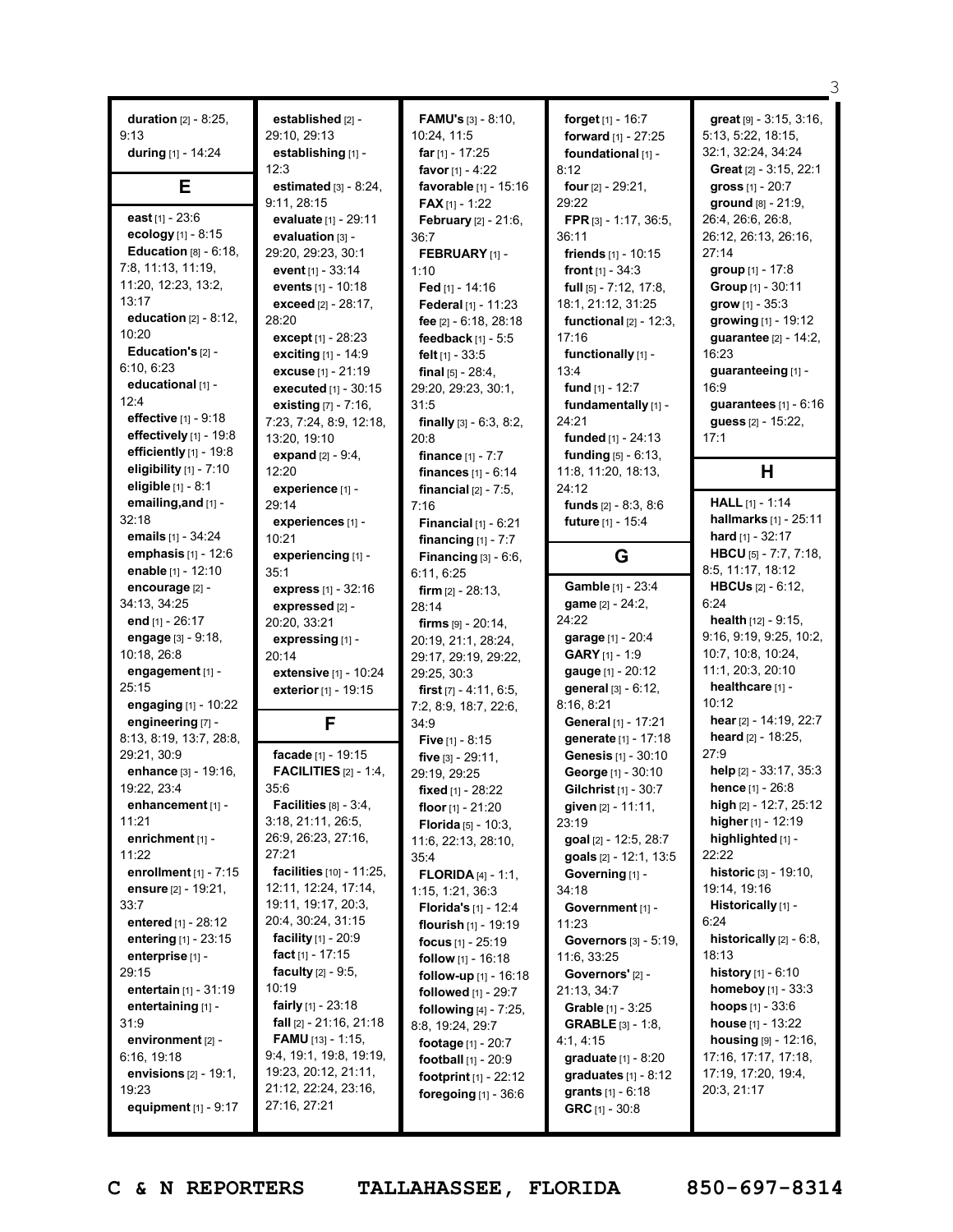|                                                              |                                     |                                                        |                                                      | 4                                               |
|--------------------------------------------------------------|-------------------------------------|--------------------------------------------------------|------------------------------------------------------|-------------------------------------------------|
|                                                              | 12:7, 12:8, 12:19,                  |                                                        | <b>LOCATION</b> $[1]$ - 1:14                         | 10:15, 10:21, 13:9,                             |
|                                                              | 13:21, 13:24, 14:5,                 | L                                                      | $locations [1] - 11:1$                               | 17:24, 21:24, 29:11,                            |
| identified $[2] - 5:17$ ,                                    | 14:7, 14:14, 14:25,                 | $lab$ [9] - 8:9, 8:10,                                 | logistics $[1]$ - 33:6                               | 31:4, 31:12, 32:7,                              |
| 10:17                                                        | 15:16, 20:12, 20:15,                | 8:22, 8:23, 9:2, 9:9,                                  | long-term [1] - 19:6                                 | 34:6                                            |
| impact [6] - 15:1,                                           | 20:20                               | 9:15, 10:1, 10:10                                      | look [4] - 19:14,                                    | mentioned $[2] - 5:4$ ,                         |
| 15:4, 15:18, 15:19,                                          | interested [1] - 35:1               | labs $[7] - 8:15, 8:16,$                               | 31:15, 34:8, 34:21                                   | 8:4                                             |
| 15:25, 17:2                                                  | interesting [1] -                   | 8:19, 8:21, 9:5, 12:24                                 | lower $[7] - 12:8$ ,                                 | messaging [1] -                                 |
| important $[4] - 6:14$ ,                                     | 15:13                               | <b>lack</b> $[1] - 6:13$                               | 12:19, 14:5, 14:6,                                   | 25:17                                           |
| 22:20, 23:18, 26:25                                          | internal [1] - 26:25                | land $[10] - 20:5$ ,                                   | 14:7, 14:13, 14:14                                   | metrics [1] - 13:6                              |
| improvement [1] -                                            | investment [1] -                    | 24:24, 25:1, 25:14,                                    | <b>lowest</b> $[1] - 6:15$                           | <b>METZKE</b> [3] - 1:17,                       |
| 17:14                                                        | 24:22                               | 26:8, 26:12, 26:15,                                    | lunch [1] - 14:24                                    | 36:5, 36:11                                     |
| improvements [1] -                                           | $invitation$ [3] - 21:1,            | 26:17, 26:18, 27:11                                    |                                                      | microbiology [1] -                              |
| 6:12                                                         | 21:6, 24:19                         | lands $[1] - 24:9$                                     | M                                                    | 8:16                                            |
| improving [1] -                                              | <b>invite</b> $[1]$ - 30:23         | landscaping [3] -                                      |                                                      | might [2] - 26:4,                               |
| 22:11                                                        | <b>involved</b> $[1]$ - $9:21$      | 22:25, 23:5, 23:14                                     | Madam [7] - 13:10,                                   | 26:15                                           |
| $IN$ [1] - 1:4                                               | <b>issue</b> $[1] - 20:25$          | larger $[1] - 6:20$                                    | 14:10, 14:12, 22:2,                                  | Miller [6] - 16:19,                             |
| include [3] - 19:24,                                         | <b>issues</b> [1] - 19:4            | $last [2] - 9:14, 31:5$                                | 23:21, 25:2, 25:24                                   | 16:22, 17:6, 18:3,                              |
| 24:9                                                         | <b>item</b> $[14] - 4:11, 6:5,$     | late $[1] - 34:15$                                     | main [2] - 19:3, 20:6                                | 26:21, 27:10                                    |
| <b>includes</b> [7] - 7:22,                                  | 9:2, 17:25, 18:17,                  | Lawrence [1] - 33:21                                   | major $[3] - 30:20$ ,                                | <b>MILLER</b> $[8] - 14:16$ ,                   |
| 7:25, 8:5, 8:14, 9:9,                                        | 18:20, 18:23, 21:22,                | <b>LAWSON</b> $[10] - 1:8$                             | 33:16                                                | 14:21, 15:22, 16:21,                            |
| 21:4, 21:8                                                   | 25:23, 27:23, 28:4,                 | 4:3, 4:18, 15:8, 15:12,                                | mall $[1]$ - 9:16                                    | 16:25, 17:4, 17:11,                             |
| including $[2] - 10:4$ ,                                     | 30:22, 31:2, 31:6                   | 16:18, 16:22, 17:1,                                    | management [6] -                                     | 26:11                                           |
| 20:9                                                         | Item [4] - 6:5, 18:23,              | 17:5, 31:23                                            | 10:7, 24:14, 28:9,                                   | million $[10] - 6:19$ ,<br>7:22, 8:1, 8:2, 8:6, |
| increased $[1]$ - 16:2                                       | 28:1, 28:4<br>items [7] - 5:2, 5:6, | <b>Lawson</b> $[4] - 4:2$ ,                            | 29:24, 29:25, 30:12<br><b>Mangum</b> $[7] - 5:4$ ,   | 8:25, 9:12, 28:17                               |
| <b>increases</b> $[1] - 17:15$                               | 5:21, 6:1, 17:25,                   | 15:9, 15:10, 17:10                                     | 5:7, 11:14, 13:8, 18:5,                              | $mid_{[1]} - 3:6$                               |
| incremental $[2]$ -                                          | 24:18, 32:6                         | learn $[1] - 10:9$                                     | 21:22, 25:20                                         | minor $[2] - 23:10$ ,                           |
| 15:16, 15:17<br>incumbent $[1]$ -                            | <b>ITN</b> $[1] - 21:2$             | <b>learned</b> $[1] - 9:22$                            | <b>MANGUM</b> [12] - 5:9,                            | 30:16                                           |
| 31:11                                                        | IV [1] - 6:5                        | <b>learning</b> [12] - 8:7,<br>8:18, 9:20, 9:21, 9:24, | 11:10, 11:16, 13:18,                                 | minority [1] - 29:14                            |
| incur $[3] - 11:8$ ,                                         |                                     | 10:19, 11:3, 11:25,                                    | 13:25, 14:2, 14:6,                                   | minutes $[3] - 4:12$ ,                          |
| 12:10, 12:22                                                 | J                                   | 12:2, 12:12, 12:25,                                    | 14:9, 14:23, 15:3,                                   | 4:16, 4:20                                      |
| <b>India</b> [1] - $33:22$                                   |                                     | 19:18                                                  | 18:12, 21:25                                         | $miss$ [3] - 22:8,                              |
| indicating [1] - 17:9                                        | January [3] - 7:21,                 | lease $[4] - 21:9, 26:8,$                              | <b>March</b> [4] - 20:24,                            | 23:13, 24:2                                     |
| <b>INDICATIONS)</b> [1] -                                    | 20:17, 21:5                         | 26:13, 27:14                                           | 21:7, 33:18, 33:19                                   | mission $[1] - 8:11$                            |
| 4:23                                                         | <b>job</b> $[2] - 32:24, 34:24$     | leased [1] - 26:16                                     | market [3] - 20:12,                                  | mistaken [1] - 34:21                            |
| individual $[3] - 5:3$ ,                                     | join [1] - 30:24                    | leases $[3] - 26:4$ ,                                  | 20:23, 21:5                                          | $mix[1] - 24:12$                                |
| 28:16, 28:19                                                 | <b>jump</b> [1] - 33:7              | 26:7, 26:12                                            | marketplace [1] -                                    | mixed [2] - 20:7,                               |
| individually [1] -                                           | June [2] - 21:8,                    | least [1] - 23:13                                      | 19:5                                                 | 21:17                                           |
| 35:3                                                         | 21:10                               | led [1] - 11:24                                        | <b>materials</b> $[1] - 20:18$                       | mixed-use [1] - 20:7                            |
| informatics [1] -                                            |                                     | LEE $[1] - 1:14$                                       | $math$ math $[3] - 8:22, 9:11,$                      | mobile [1] - 8:18                               |
| 10:8                                                         | Κ                                   | <b>leisure</b> [1] - 10:19                             | 13:7                                                 | <b>modern</b> [1] - 19:25                       |
| information [18] -                                           | Kapileshwari [8] -                  | LEON [1] - 36:3                                        | <b>matrix</b> $[1] - 20:18$                          | modify [1] - 27:19                              |
| 5:2, 5:5, 5:11, 5:21,                                        | 5:6, 5:20, 18:20, 24:4,             | <b>level</b> $[1]$ - 23:18                             | <b>Matthew</b> $[1] - 2:4$                           | moment [1] - 32:15                              |
| 6:1, 6:5, 7:4, 7:8,                                          | 25:18, 27:8, 31:3,                  | <b>leverage</b> [1] - 24:16                            | <b>MBE</b> [1] - 29:15                               | money $[4] - 12:13$ ,                           |
| 7:15, 8:17, 18:17,                                           | 31:10                               | leveraging $[1]$ - 9:6                                 | <b>MCCOY</b> [4] - 1:9,                              | 13:19, 15:4, 16:11                              |
| 21:21, 26:22, 31:5,                                          | <b>KAPILESHWARI</b> [11]            | <b>lighting</b> $[1] - 23:5$                           | 4:5, 14:12, 14:19                                    | Monroe [2] - 19:2,                              |
| 31:9, 32:19, 34:2,                                           | - 5:23, 18:21, 22:9,                | limitation [1] - 28:23                                 | $McCoy [1] - 4:4$                                    | 22:14                                           |
| 34:22                                                        | 22:16, 22:19, 23:20,                | <b>line</b> $[4] - 3:5, 3:9,$                          | mean $[1] - 23:25$                                   | month [2] - 20:25,                              |
| informational [3] -<br>28:4, 30:21, 31:2                     | 24:5, 24:25, 27:5,                  | 3:13, 27:13                                            | means $[1] - 19:13$<br><b>meeting</b> $[6] - 3:18$ , | 30:25                                           |
|                                                              | 27:18, 28:2                         | <b>listed</b> $[2] - 20:16$ ,                          | 32:25, 33:18, 33:23,                                 | <b>months</b> $[2] - 9:1$ ,<br>9:13             |
| <b>informed</b> $[1]$ - 26:22<br><b>initial</b> $[1]$ - 29:2 | <b>keeping</b> [2] - 9:20,          | 21:1                                                   | 34:1, 34:20                                          | <b>MOORE</b> [35] - 1:7,                        |
| <b>innovation</b> $[1]$ - 9:5                                | 34:5                                | <b>live</b> [1] - 27:17                                | <b>MEETING</b> $[2] - 1:4$ ,                         | 3:10, 3:15, 3:23, 4:9,                          |
| inside $[1]$ - 19:22                                         | <b>KELVIN</b> [1] - 1:8             | <b>living</b> $[4] - 8:7, 12:2,$<br>12:12, 19:18       | 35:7                                                 | 4:19, 4:24, 5:1, 5:13,                          |
| institutions $[1]$ -                                         | <b>kept</b> $[1]$ - 15:23           | living-learning [3] -                                  | meetings [2] - 18:25,                                | 11:14, 13:8, 13:13,                             |
| 25:9                                                         | <b>key</b> [1] $-5:17$              | 8:7, 12:2, 19:18                                       | 25:13                                                | 14:10, 15:6, 15:10,                             |
| <b>intent</b> $[1]$ - 25:17                                  | <b>KIMBERLY</b> $[1] - 1:7$         | <b>loan</b> $[5] - 7:18$ ,                             | meets $[1] - 7:9$                                    | 17:6, 17:23, 18:15,                             |
| interdisciplinary [1]                                        | <b>kinds</b> $[1] - 7:6$            | 11:18, 13:19, 14:3                                     | <b>member</b> $[1] - 13:10$                          | 18:19, 21:20, 22:1,                             |
| $-9:3$                                                       | knowledge $[1]$ - $9:22$            | <b>loans</b> $[3] - 6:18$ ,                            | <b>MEMBERS</b> $[1] - 1:7$                           | 22:4, 23:23, 24:4,                              |
| <b>interest</b> $[14] - 7:23$ ,                              | <b>knows</b> $[1] - 23:15$          | 12:19, 14:3                                            | members [12] - 3:5,                                  | 25:4, 25:7, 26:1, 27:7,                         |
|                                                              |                                     |                                                        |                                                      |                                                 |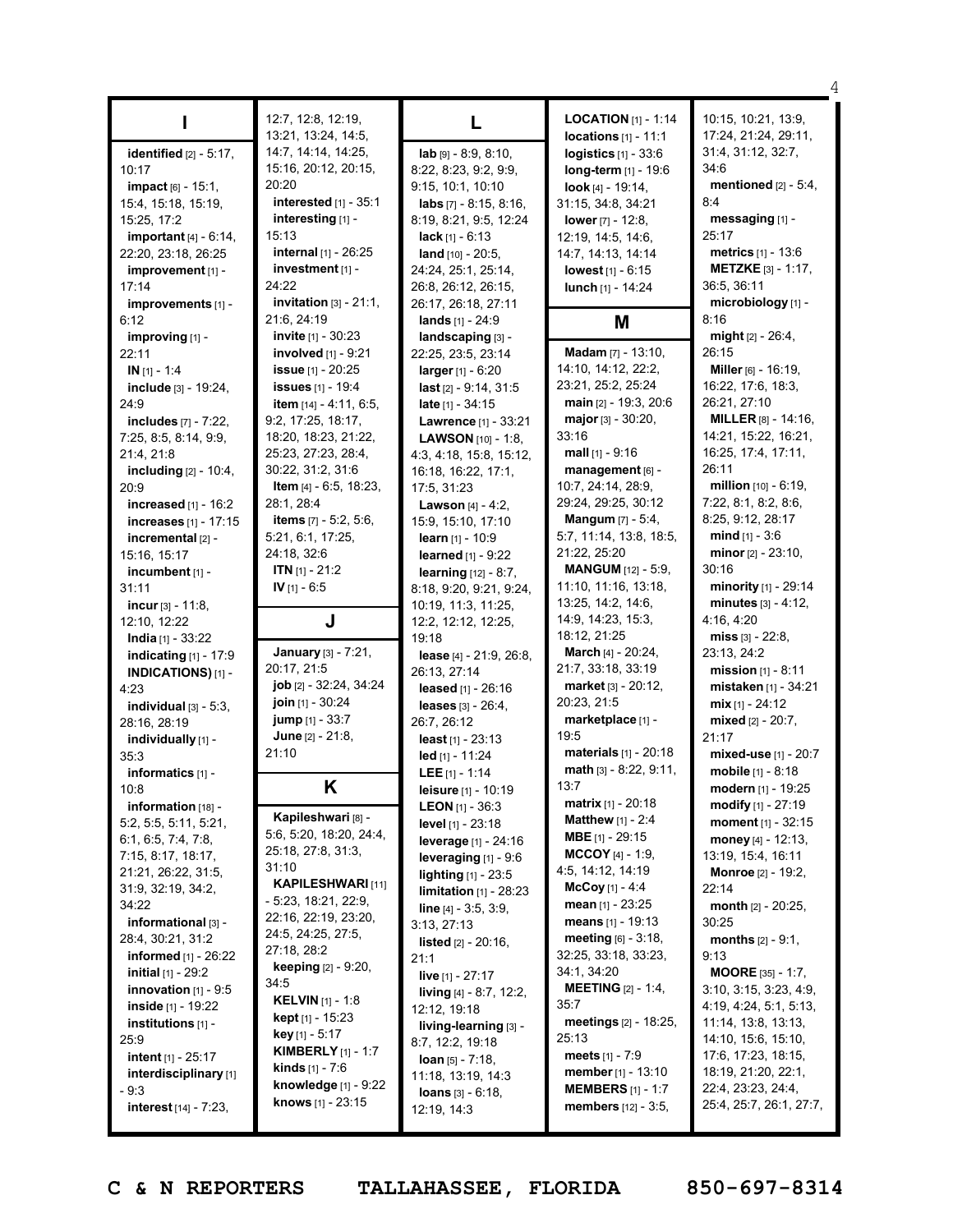| 27:22, 27:25, 31:3,<br>31:8, 31:22, 31:24,<br>34:19<br>Moore [11] - 3:8, 3:9,<br>5:25, 15:8, 16:19,<br>18:22, 28:3, 30:21,<br>30:24, 31:1, 34:17<br>most [3] - 9:18,<br>19:19, 33:9<br>motion $[3] - 4:13$ ,<br>5:1, 31:19<br>motioned [1] - 4:20<br>$move$ [9] - 3:12,<br>3:16, 4:11, 4:14, 4:15,<br>5:21, 18:20, 25:25,<br>27:20<br>moved [2] - 18:9,<br>31:21<br>moving $[1] - 17:25$<br>MS [12] - 3:8, 3:13,<br>3:21, 3:24, 4:2, 4:4,<br>4:6, 4:8, 32:5, 32:9,<br>33:19, 34:2<br><b>multi</b> $[1] - 7:2$<br>multi-step [1] - 7:2<br>multidisciplinary [3]<br>$-9:15, 9:25, 10:10$<br>multiple [1] - 10:11 | news [1] - 14:24<br>next [11] - 3:3, 18:17,<br>18:20, 18:23, 20:25,<br>21:3, 23:2, 27:15,<br>30:25, 33:17, 33:25<br>Nicole [1] - 2:4<br>nine [1] - 29:18<br>$NO$ [5] - 4:25, 18:18,<br>25:6, 27:24, 31:7<br>non $[1] - 31:4$<br>non-Committee [1] -<br>31:4<br>north [1] - 22:24<br>note $[1] - 5:14$<br><b>notes</b> $[1] - 36:6$<br>nothing [1] - 5:20<br><b>notice</b> [1] - 29:4<br>noticed $[1] - 3:11$<br>notified [1] - 20:17<br>November [3] -<br>21:14, 21:15, 34:11<br><b>nuances</b> [1] - 17:13<br>Number [1] - 28:1<br>numbers [3] - 16:13,<br>18:2<br>nursing [1] - 10:4<br>O | open [2] - 10:11,<br>21:20<br>open-spaced [1] -<br>10:11<br>opening [3] - 5:11,<br>21:16, 22:23<br>operate [1] - 31:24<br>opportunities [3] -<br>9:22, 10:20, 11:21<br>opportunity [6] -<br>10:25, 12:6, 13:11,<br>15:13, 31:14<br>opposers $[1] - 4:24$<br>option [1] - 29:3<br><b>opts</b> $[1] - 18.8$<br>Orange [2] - 22:15,<br>23:7<br>order $[3] - 3:19$ ,<br>26:23, 27:15<br>organic [1] - 8:22<br>orientation [3] -<br>31:13, 34:7, 34:12<br><b>OTHER</b> $[1] - 2:2$<br>ourselves [2] -<br>12:22, 26:4<br>outlay [1] - 11:9<br>outlined [1] - 28:21<br><b>outreach</b> $[2] - 9:16$ , | passing [1] - 23:15<br><b>past</b> $[1] - 29:13$<br>pay [4] - 13:16,<br>13:18, 16:4, 34:11<br>paying [4] - 13:19,<br>13:20, 14:3, 14:15<br><b>PECO</b> [1] - 24:13<br>PECO-funded [1] -<br>24:13<br>people [1] - 22:12<br>per $[2] - 5:3, 30:22$<br>Per [1] - 28:10<br>percent [1] - 14:18<br>performance [2] -<br>13:6, 29:13<br>perhaps [1] - 30:25<br>perimeter [1] - 23:14<br>period [2] - 26:18,<br>29:3<br>permitted $[1]$ - 7:12<br><b>Perry</b> [1] - $23:4$<br>personal [1] - 10:22<br>perspective [1] -<br>23:19<br>pharmaceutical [1] -<br>9:8<br><b>pharmacy</b> $[1] - 10:5$<br>Phase [3] - 20:1, | practitioners [1] -<br>10:8<br><b>pre</b> $[1] - 29:13$<br>pre-established [1] -<br>29:13<br>Preble [1] - 30:10<br>Preble-Rish [1] -<br>30:10<br>preferred [1] - 21:7<br><b>Preliminary</b> $[1] - 6:7$<br>preliminary $[5]$ - $6:2$ ,<br>7:3, 7:14, 7:20, 8:4<br><b>preparing</b> $[1] - 32:25$<br><b>PRESENT</b> [1] - 2:2<br><b>present</b> $[2] - 3:5, 4:1$<br>presentation [3] -<br>29:20, 29:23, 30:1<br>preservation [1] -<br>19:10<br>preserving [1] -<br>19:14<br>President $[9] - 5:3$ ,<br>5:7, 11:14, 13:8,<br>14:11, 14:12, 18:5,<br>21:22, 25:20<br>PRESIDENT [23] -<br>5:9, 5:23, 11:10,<br>11:16, 13:18, 13:25, |
|----------------------------------------------------------------------------------------------------------------------------------------------------------------------------------------------------------------------------------------------------------------------------------------------------------------------------------------------------------------------------------------------------------------------------------------------------------------------------------------------------------------------------------------------------------------------------------------------------------------|---------------------------------------------------------------------------------------------------------------------------------------------------------------------------------------------------------------------------------------------------------------------------------------------------------------------------------------------------------------------------------------------------------------------------------------------------------------------------------------------------------------------------------------------------------------------------------------------|------------------------------------------------------------------------------------------------------------------------------------------------------------------------------------------------------------------------------------------------------------------------------------------------------------------------------------------------------------------------------------------------------------------------------------------------------------------------------------------------------------------------------------------------------------------------------------------------|----------------------------------------------------------------------------------------------------------------------------------------------------------------------------------------------------------------------------------------------------------------------------------------------------------------------------------------------------------------------------------------------------------------------------------------------------------------------------------------------------------------------------------------------------------------------------------------------------------------|---------------------------------------------------------------------------------------------------------------------------------------------------------------------------------------------------------------------------------------------------------------------------------------------------------------------------------------------------------------------------------------------------------------------------------------------------------------------------------------------------------------------------------------------------------------------------------------------------------------------------------|
| must [1] - 28:24                                                                                                                                                                                                                                                                                                                                                                                                                                                                                                                                                                                               | o'clock $[1] - 3:6$                                                                                                                                                                                                                                                                                                                                                                                                                                                                                                                                                                         | 10:14<br>outside [1] - 26:25                                                                                                                                                                                                                                                                                                                                                                                                                                                                                                                                                                   | 20:5, 20:8<br>phase [1] - 19:24                                                                                                                                                                                                                                                                                                                                                                                                                                                                                                                                                                                | 14:2, 14:6, 14:9,<br>14:23, 15:3, 18:12,                                                                                                                                                                                                                                                                                                                                                                                                                                                                                                                                                                                        |
| N                                                                                                                                                                                                                                                                                                                                                                                                                                                                                                                                                                                                              | objective [1] - 13:1                                                                                                                                                                                                                                                                                                                                                                                                                                                                                                                                                                        | outstanding [1] -                                                                                                                                                                                                                                                                                                                                                                                                                                                                                                                                                                              | phased [1] - 19:23                                                                                                                                                                                                                                                                                                                                                                                                                                                                                                                                                                                             | 18:21, 21:25, 22:9,                                                                                                                                                                                                                                                                                                                                                                                                                                                                                                                                                                                                             |
|                                                                                                                                                                                                                                                                                                                                                                                                                                                                                                                                                                                                                | objectives $[2] - 12:2$ ,                                                                                                                                                                                                                                                                                                                                                                                                                                                                                                                                                                   | 16:24                                                                                                                                                                                                                                                                                                                                                                                                                                                                                                                                                                                          | phases [3] - 20:15,                                                                                                                                                                                                                                                                                                                                                                                                                                                                                                                                                                                            | 22:16, 22:19, 23:20,                                                                                                                                                                                                                                                                                                                                                                                                                                                                                                                                                                                                            |
| namely [1] - 8:18                                                                                                                                                                                                                                                                                                                                                                                                                                                                                                                                                                                              | 13:5                                                                                                                                                                                                                                                                                                                                                                                                                                                                                                                                                                                        | overall [1] - 30:5                                                                                                                                                                                                                                                                                                                                                                                                                                                                                                                                                                             | 20:20, 20:24                                                                                                                                                                                                                                                                                                                                                                                                                                                                                                                                                                                                   | 24:5, 24:25, 27:5,                                                                                                                                                                                                                                                                                                                                                                                                                                                                                                                                                                                                              |
| names [1] - 20:19                                                                                                                                                                                                                                                                                                                                                                                                                                                                                                                                                                                              | obligate [1] - 26:4                                                                                                                                                                                                                                                                                                                                                                                                                                                                                                                                                                         | overview [1] - 11:11                                                                                                                                                                                                                                                                                                                                                                                                                                                                                                                                                                           | phone [3] - 5:8, 32:3,                                                                                                                                                                                                                                                                                                                                                                                                                                                                                                                                                                                         | 27:18, 28:2                                                                                                                                                                                                                                                                                                                                                                                                                                                                                                                                                                                                                     |
| <b>NANCY</b> [3] - 1:17,                                                                                                                                                                                                                                                                                                                                                                                                                                                                                                                                                                                       | obligated [1] - 27:4                                                                                                                                                                                                                                                                                                                                                                                                                                                                                                                                                                        | own [1] - 10:22                                                                                                                                                                                                                                                                                                                                                                                                                                                                                                                                                                                | 32:7                                                                                                                                                                                                                                                                                                                                                                                                                                                                                                                                                                                                           | <b>PRESIDENT'S [1] -</b>                                                                                                                                                                                                                                                                                                                                                                                                                                                                                                                                                                                                        |
| 36:5, 36:11                                                                                                                                                                                                                                                                                                                                                                                                                                                                                                                                                                                                    | obligating [1] - 26:9                                                                                                                                                                                                                                                                                                                                                                                                                                                                                                                                                                       | owner [1] - 29:3                                                                                                                                                                                                                                                                                                                                                                                                                                                                                                                                                                               | <b>physical</b> $[1] - 10:6$                                                                                                                                                                                                                                                                                                                                                                                                                                                                                                                                                                                   | 1:14                                                                                                                                                                                                                                                                                                                                                                                                                                                                                                                                                                                                                            |
| nancy@metzke.                                                                                                                                                                                                                                                                                                                                                                                                                                                                                                                                                                                                  | occupational [1] -                                                                                                                                                                                                                                                                                                                                                                                                                                                                                                                                                                          |                                                                                                                                                                                                                                                                                                                                                                                                                                                                                                                                                                                                | physics [1] - 8:20                                                                                                                                                                                                                                                                                                                                                                                                                                                                                                                                                                                             | pretty [1] - 14:8                                                                                                                                                                                                                                                                                                                                                                                                                                                                                                                                                                                                               |
| com $[1] - 1:22$                                                                                                                                                                                                                                                                                                                                                                                                                                                                                                                                                                                               | 10:6                                                                                                                                                                                                                                                                                                                                                                                                                                                                                                                                                                                        | P                                                                                                                                                                                                                                                                                                                                                                                                                                                                                                                                                                                              | placed [1] - 26:24                                                                                                                                                                                                                                                                                                                                                                                                                                                                                                                                                                                             | previous [1] - 18:25                                                                                                                                                                                                                                                                                                                                                                                                                                                                                                                                                                                                            |
| <b>nation</b> [1] - 19:20                                                                                                                                                                                                                                                                                                                                                                                                                                                                                                                                                                                      | October [1] - 29:10                                                                                                                                                                                                                                                                                                                                                                                                                                                                                                                                                                         |                                                                                                                                                                                                                                                                                                                                                                                                                                                                                                                                                                                                | placement [1] - 26:3                                                                                                                                                                                                                                                                                                                                                                                                                                                                                                                                                                                           | <b>prices</b> $[1] - 23:10$                                                                                                                                                                                                                                                                                                                                                                                                                                                                                                                                                                                                     |
| national [1] - 33:16                                                                                                                                                                                                                                                                                                                                                                                                                                                                                                                                                                                           | OF [11] - 1:2, 14:16,                                                                                                                                                                                                                                                                                                                                                                                                                                                                                                                                                                       | $P.M [2] - 1:12, 1:12$                                                                                                                                                                                                                                                                                                                                                                                                                                                                                                                                                                         | plan [4] - 20:23,                                                                                                                                                                                                                                                                                                                                                                                                                                                                                                                                                                                              | primarily [1] - 10:16                                                                                                                                                                                                                                                                                                                                                                                                                                                                                                                                                                                                           |
| nature [3] - 19:15,                                                                                                                                                                                                                                                                                                                                                                                                                                                                                                                                                                                            | 14:21, 15:22, 16:21,                                                                                                                                                                                                                                                                                                                                                                                                                                                                                                                                                                        | $P3$ [7] - 6:3, 21:3,                                                                                                                                                                                                                                                                                                                                                                                                                                                                                                                                                                          | 20:25, 21:5, 26:5                                                                                                                                                                                                                                                                                                                                                                                                                                                                                                                                                                                              | principal $[1]$ - $6:17$                                                                                                                                                                                                                                                                                                                                                                                                                                                                                                                                                                                                        |
| 28:21, 32:20<br><b>nearly</b> $[1] - 20:6$                                                                                                                                                                                                                                                                                                                                                                                                                                                                                                                                                                     | 16:25, 17:4, 17:11,                                                                                                                                                                                                                                                                                                                                                                                                                                                                                                                                                                         | 23:24, 26:12, 26:14,                                                                                                                                                                                                                                                                                                                                                                                                                                                                                                                                                                           | <b>Planning</b> $[2] - 3:4$ ,                                                                                                                                                                                                                                                                                                                                                                                                                                                                                                                                                                                  | <b>priority</b> $[1] - 7:19$                                                                                                                                                                                                                                                                                                                                                                                                                                                                                                                                                                                                    |
| necessary [2] -                                                                                                                                                                                                                                                                                                                                                                                                                                                                                                                                                                                                | 26:11, 36:3, 36:3                                                                                                                                                                                                                                                                                                                                                                                                                                                                                                                                                                           | 26:16, 27:11                                                                                                                                                                                                                                                                                                                                                                                                                                                                                                                                                                                   | 3:18                                                                                                                                                                                                                                                                                                                                                                                                                                                                                                                                                                                                           | <b>private</b> $[4] - 6:3$ ,                                                                                                                                                                                                                                                                                                                                                                                                                                                                                                                                                                                                    |
| 19:11, 22:20                                                                                                                                                                                                                                                                                                                                                                                                                                                                                                                                                                                                   | offer $[6] - 4:13, 5:4,$                                                                                                                                                                                                                                                                                                                                                                                                                                                                                                                                                                    | package [1] - 6:6                                                                                                                                                                                                                                                                                                                                                                                                                                                                                                                                                                              | <b>PLANNING</b> $[2] - 1:4$ ,                                                                                                                                                                                                                                                                                                                                                                                                                                                                                                                                                                                  | 18:24, 23:25, 24:7                                                                                                                                                                                                                                                                                                                                                                                                                                                                                                                                                                                                              |
| <b>need</b> [4] $- 6:11, 9:4,$                                                                                                                                                                                                                                                                                                                                                                                                                                                                                                                                                                                 | 5:14, 21:23, 25:8,<br>27:8                                                                                                                                                                                                                                                                                                                                                                                                                                                                                                                                                                  | <b>Palmer</b> [1] - 23:6<br><b>parking</b> $[2] - 20:4$ ,                                                                                                                                                                                                                                                                                                                                                                                                                                                                                                                                      | 35:6                                                                                                                                                                                                                                                                                                                                                                                                                                                                                                                                                                                                           | procedures [1] -<br>28:13                                                                                                                                                                                                                                                                                                                                                                                                                                                                                                                                                                                                       |
| 9:9, 32:7                                                                                                                                                                                                                                                                                                                                                                                                                                                                                                                                                                                                      | offered [1] - 34:12                                                                                                                                                                                                                                                                                                                                                                                                                                                                                                                                                                         | 20:11                                                                                                                                                                                                                                                                                                                                                                                                                                                                                                                                                                                          | point $[6] - 14:13$ ,                                                                                                                                                                                                                                                                                                                                                                                                                                                                                                                                                                                          | proceed [1] - 22:5                                                                                                                                                                                                                                                                                                                                                                                                                                                                                                                                                                                                              |
| needs $[5] - 8.8, 8.10,$                                                                                                                                                                                                                                                                                                                                                                                                                                                                                                                                                                                       | office [1] - 17:22                                                                                                                                                                                                                                                                                                                                                                                                                                                                                                                                                                          | part [8] - 11:23, 12:1,                                                                                                                                                                                                                                                                                                                                                                                                                                                                                                                                                                        | 18:4, 26:21, 27:12,                                                                                                                                                                                                                                                                                                                                                                                                                                                                                                                                                                                            | proceedings [1] -                                                                                                                                                                                                                                                                                                                                                                                                                                                                                                                                                                                                               |
| 8:13, 19:12, 33:24                                                                                                                                                                                                                                                                                                                                                                                                                                                                                                                                                                                             | <b>OFFICE</b> [1] - 1:21                                                                                                                                                                                                                                                                                                                                                                                                                                                                                                                                                                    | 23:25, 24:2, 24:9,                                                                                                                                                                                                                                                                                                                                                                                                                                                                                                                                                                             | 27:20, 33:11                                                                                                                                                                                                                                                                                                                                                                                                                                                                                                                                                                                                   | 36:6                                                                                                                                                                                                                                                                                                                                                                                                                                                                                                                                                                                                                            |
| negative [1] - 15:25                                                                                                                                                                                                                                                                                                                                                                                                                                                                                                                                                                                           | <b>official</b> $[1] - 21:1$                                                                                                                                                                                                                                                                                                                                                                                                                                                                                                                                                                | 24:15, 26:14, 33:9                                                                                                                                                                                                                                                                                                                                                                                                                                                                                                                                                                             | <b>points</b> $[1] - 25:12$<br><b>political</b> $[1] - 10:18$                                                                                                                                                                                                                                                                                                                                                                                                                                                                                                                                                  | proceeds [1] - 7:7                                                                                                                                                                                                                                                                                                                                                                                                                                                                                                                                                                                                              |
| negotiate $[3] - 21:2$ ,                                                                                                                                                                                                                                                                                                                                                                                                                                                                                                                                                                                       | officially $[1]$ - 3:17                                                                                                                                                                                                                                                                                                                                                                                                                                                                                                                                                                     | participated [1] -                                                                                                                                                                                                                                                                                                                                                                                                                                                                                                                                                                             | portion [1] - 10:13                                                                                                                                                                                                                                                                                                                                                                                                                                                                                                                                                                                            | <b>process</b> $[6] - 7:2$ ,                                                                                                                                                                                                                                                                                                                                                                                                                                                                                                                                                                                                    |
| 21:6, 24:19                                                                                                                                                                                                                                                                                                                                                                                                                                                                                                                                                                                                    | offline [2] - 17:3,                                                                                                                                                                                                                                                                                                                                                                                                                                                                                                                                                                         | 31:12                                                                                                                                                                                                                                                                                                                                                                                                                                                                                                                                                                                          | possibility [1] -                                                                                                                                                                                                                                                                                                                                                                                                                                                                                                                                                                                              | 9:20, 21:3, 21:6,                                                                                                                                                                                                                                                                                                                                                                                                                                                                                                                                                                                                               |
| negotiations [2] -                                                                                                                                                                                                                                                                                                                                                                                                                                                                                                                                                                                             | 17:21                                                                                                                                                                                                                                                                                                                                                                                                                                                                                                                                                                                       | participation [1] -                                                                                                                                                                                                                                                                                                                                                                                                                                                                                                                                                                            | 14:14                                                                                                                                                                                                                                                                                                                                                                                                                                                                                                                                                                                                          | 26:24, 29:7                                                                                                                                                                                                                                                                                                                                                                                                                                                                                                                                                                                                                     |
| 21:9, 27:14                                                                                                                                                                                                                                                                                                                                                                                                                                                                                                                                                                                                    | on-campus [1] - 20:2                                                                                                                                                                                                                                                                                                                                                                                                                                                                                                                                                                        | 7:1                                                                                                                                                                                                                                                                                                                                                                                                                                                                                                                                                                                            | possible [1] - 34:14                                                                                                                                                                                                                                                                                                                                                                                                                                                                                                                                                                                           | procurement [2] -                                                                                                                                                                                                                                                                                                                                                                                                                                                                                                                                                                                                               |
| neighbors [1] -                                                                                                                                                                                                                                                                                                                                                                                                                                                                                                                                                                                                | one $[15] - 8:22, 9:10,$                                                                                                                                                                                                                                                                                                                                                                                                                                                                                                                                                                    | particular [3] - 9:12,                                                                                                                                                                                                                                                                                                                                                                                                                                                                                                                                                                         | <b>POST</b> $[1]$ - 1:21                                                                                                                                                                                                                                                                                                                                                                                                                                                                                                                                                                                       | 28:5, 29:8                                                                                                                                                                                                                                                                                                                                                                                                                                                                                                                                                                                                                      |
| 10:15                                                                                                                                                                                                                                                                                                                                                                                                                                                                                                                                                                                                          | 9:18, 16:18, 17:10,                                                                                                                                                                                                                                                                                                                                                                                                                                                                                                                                                                         | 14:13, 30:19                                                                                                                                                                                                                                                                                                                                                                                                                                                                                                                                                                                   | <b>posted</b> $[2] - 20:13$ ,                                                                                                                                                                                                                                                                                                                                                                                                                                                                                                                                                                                  | producing $[1] - 8:11$                                                                                                                                                                                                                                                                                                                                                                                                                                                                                                                                                                                                          |
| <b>new</b> $[10] - 9.9, 16.4,$                                                                                                                                                                                                                                                                                                                                                                                                                                                                                                                                                                                 | 17:12, 19:19, 20:15,                                                                                                                                                                                                                                                                                                                                                                                                                                                                                                                                                                        | particularly [1] - 9:6                                                                                                                                                                                                                                                                                                                                                                                                                                                                                                                                                                         | 29:9                                                                                                                                                                                                                                                                                                                                                                                                                                                                                                                                                                                                           | <b>Product</b> $[1] - 6:21$                                                                                                                                                                                                                                                                                                                                                                                                                                                                                                                                                                                                     |
| 16:11, 17:18, 19:11,                                                                                                                                                                                                                                                                                                                                                                                                                                                                                                                                                                                           | 25:9, 25:11, 29:1,                                                                                                                                                                                                                                                                                                                                                                                                                                                                                                                                                                          | partnership $[5] - 6:3$ ,                                                                                                                                                                                                                                                                                                                                                                                                                                                                                                                                                                      | potentially [1] -                                                                                                                                                                                                                                                                                                                                                                                                                                                                                                                                                                                              | professional [7] -                                                                                                                                                                                                                                                                                                                                                                                                                                                                                                                                                                                                              |
| 19:12, 26:7, 31:12,<br>32:18, 34:6                                                                                                                                                                                                                                                                                                                                                                                                                                                                                                                                                                             | 29:3, 29:4, 31:9,<br>33:12                                                                                                                                                                                                                                                                                                                                                                                                                                                                                                                                                                  | 18:24, 24:1, 24:8,<br>24:23                                                                                                                                                                                                                                                                                                                                                                                                                                                                                                                                                                    | 15:15                                                                                                                                                                                                                                                                                                                                                                                                                                                                                                                                                                                                          | 10:23, 28:11, 28:14,<br>28:18, 28:25, 32:24,                                                                                                                                                                                                                                                                                                                                                                                                                                                                                                                                                                                    |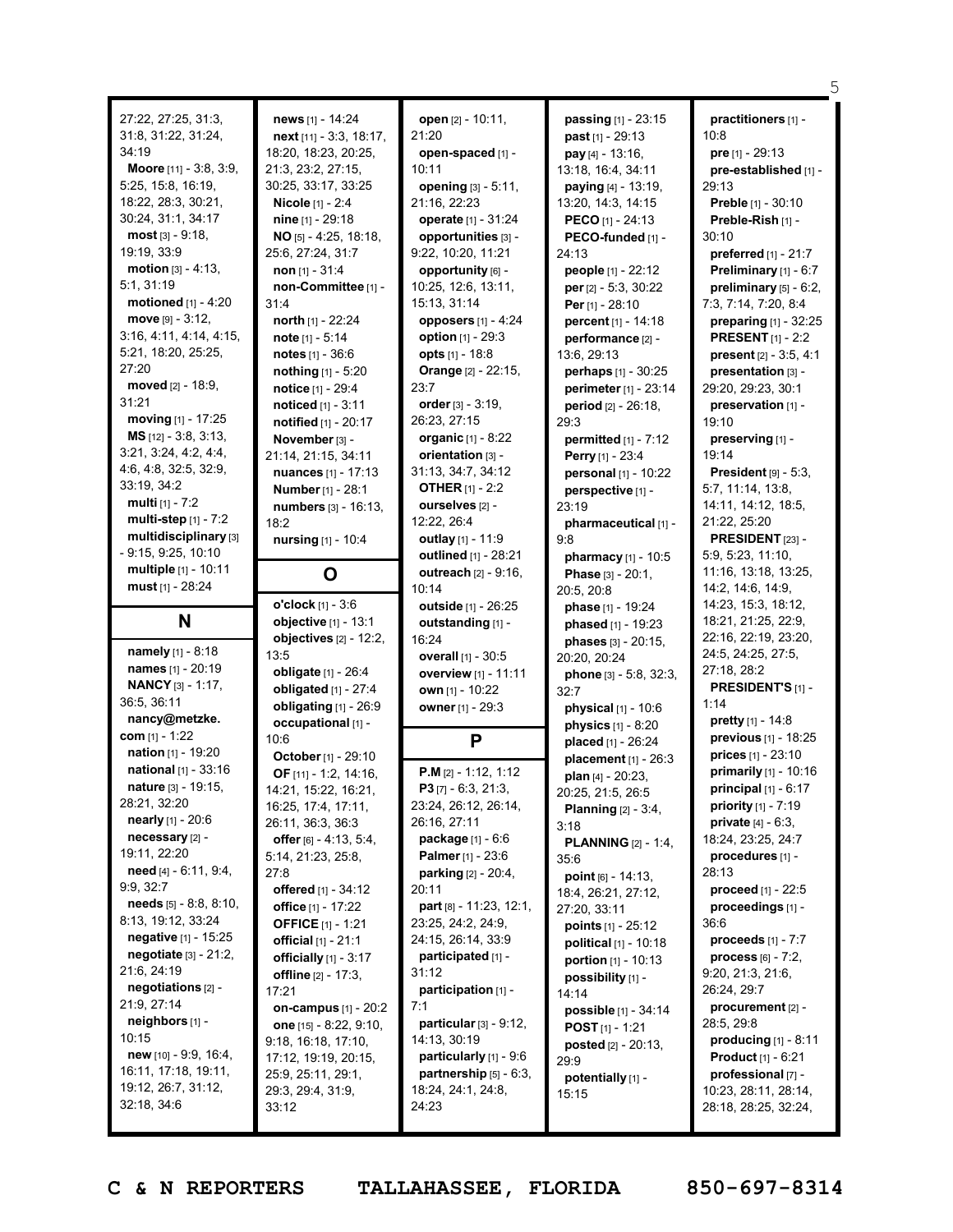|                                 |                               |                                       |                               | 6                            |
|---------------------------------|-------------------------------|---------------------------------------|-------------------------------|------------------------------|
| 34:24                           |                               | remind [1] - 17:23                    | <b>ROBERT</b> $[1] - 1:9$     | Series [3] - 7:25, 8:1,      |
| professions [3] -               | R                             | <b>reminded</b> $[1]$ - 32:8          | role $[4] - 5:19, 6:8,$       | 8:2                          |
| 9:19, 10:2, 10:3                | raising [1] - 14:25           | remodels [1] - 30:17                  | 33:16, 35:4                   | serve [2] - 6:22, 19:2       |
| profound [1] - 32:16            | RAM [1] - 30:13               | removal [1] - 27:13                   | roll [3] - 3:12, 3:19,        | served [2] - 17:9,           |
| <b>Program</b> $[2] - 6:11$ ,   | range [1] - 7:24              | removed [1] - 27:15                   | 3:22                          | 17:12                        |
| 6:25                            | ranging [1] - 6:19            | <b>renew</b> $[1] - 29:4$             | room [2] - 5:7, 5:9           | service [2] - 11:3,          |
| <b>program</b> $[4] - 6:14$ ,   | ranking [1] - 30:5            | renovation [2] -                      | <b>ROOM</b> $[1] - 1:14$      | 15:24                        |
| 7:1, 7:10, 10:2                 | rate [7] - 12:19,             | 19:9, 30:16                           | rooms [1] - 10:11             | services [10] - 6:4,         |
| programs [3] -                  | 12:20, 14:5, 14:6,            | repairs [2] - 19:10,                  | <b>Ross</b> $[1] - 30:8$      | 11:2, 28:5, 28:12,           |
| 11:22, 12:4, 12:5               | 14:16, 14:17, 14:22           | 30:20                                 | roundabouts [1] -             | 28:14, 28:18, 28:25,         |
| <b>progress</b> $[1] - 29:15$   | rates [8] - 7:23, 12:8,       | <b>repayment</b> $[2] - 6:17$ ,       | 22:25                         | 30:4, 30:6, 30:13            |
| <b>project</b> $[19] - 7:9$ ,   | 13:21, 13:24, 14:25,          | 16:16                                 | <b>ROYSTER</b> $[11] - 3:8$ , | set [1] - 22:23              |
| 8:24, 8:25, 9:12, 9:13,         | 15:17                         | replacement [1] -                     | 3:21, 3:24, 4:2, 4:4,         | setting [1] - 9:23           |
| 9:14, 19:2, 19:23,              | rather [1] - 33:14            | 16:8                                  | 4:6, 4:8, 32:5, 32:9,         | settings [3] - 9:23,         |
| 20:16, 20:24, 23:11,            | rating [4] - 15:18,           | replicate [1] - 10:11                 | 33:19, 34:2                   | 10:12, 11:3                  |
| 24:13, 24:15, 24:17,            | 15:25, 16:6, 17:2             | <b>report</b> $[1] - 36:5$            | <b>Royster</b> $[2] - 3:21$ , | shall [2] - 29:1, 29:3       |
| 25:11, 25:17, 27:11,            | ratio [1] - 15:24             | REPORTED [1] -                        | 32:4                          | share [1] - 17:7             |
| 28:16, 29:16                    | re [1] - 12:7                 | 1:17                                  | <b>RPR</b> [3] - 1:17, 36:5,  | short $[2] - 20:16$ .        |
| projects $[6] - 7:6$ ,          | $RE [1] - 1:4$                | Reporter [1] - 36:11                  | 36:11                         | 21:1                         |
| 7:19, 11:9, 12:16,              | re-fund [1] - 12:7            | REPORTER <sub>[1]</sub> -             | running [2] - 16:9,           | short-listed [2] -           |
| 28:15, 30:17                    | reader [2] - 26:25.           | 1:17                                  | 16:12                         | 20:16, 21:1                  |
| prominent $[1] - 6.8$           | 27:1                          | <b>REPORTERS [1] -</b>                | <b>Russell</b> [1] - 3:20     | shortlisted [3] -            |
| promote [1] - 19:6              | real [1] - 9:24               | 1:20                                  | <b>Rutherford</b> [1] - 30:7  | 29:20, 29:22, 30:1           |
| properly [1] - 4:19             | realistic [1] - 9:21          | request [5] - 7:22,                   |                               | shortly [2] - 16:10,         |
| proposed $[1]$ - $7:18$         |                               | 8:5, 13:11, 20:13,                    | S                             | 16:14                        |
| <b>provide</b> $[3] - 10:20$ ,  | really [1] - 12:21            | 29:8                                  |                               | show $[2] - 16:23$ ,         |
| 12:11, 28:24                    | reason [1] - 11:12            | requesting $[1] - 8:3$                | <b>Sameer</b> [1] - 5:10      | 27:13                        |
| provided [1] - 33:7             | received [1] - 20:14          | requests [1] - 30:18                  | satellite [1] - 11:1          | shows [1] - 20:18            |
| providers $[1] - 10:25$         | recognize $[1]$ - 25:8        | required $[3] - 11:7$ ,               | satisfied $[1]$ - 7:11        | side $[5] - 10:16$ ,         |
| <b>provides</b> $[5] - 5:10$ ,  | recognized [1] -              | 28:21, 29:1                           | save $[1] - 12:9$             | 22:24, 23:6, 23:7,           |
| 7:4, 7:14, 10:25,               | 13:14                         | requirement [2] -                     | <b>savings</b> [2] - 16:17,   | 24:8                         |
| 28:14                           | recognizing $[1] - 6:8$       | 7:10, 34:6                            | 17:18                         | sides $[1] - 23:2$           |
| <b>providing</b> $[4] - 8:12$ , | recommendations               | requirements [1] -                    | science [2] - 8:14,           | sign [2] - 22:25, 23:3       |
| 9:21, 11:2, 28:24               | [1] - 29:12                   | 7:11                                  | 13:7                          | signage [7] - 22:7,          |
| <b>provision</b> $[1] - 11:1$   | reconstruction [1] -          | requires $[1] - 26:17$                | sciences [6] - 9:6,           | 22:12, 22:18, 23:1,          |
| <b>public</b> $[5] - 6:3$ ,     | 19:9                          | research $[3] - 9:3$ .                | 9:8, 9:15, 9:25, 10:4,        | 23:14                        |
| 18:24, 23:25, 24:7,             | record [1] - 36:6             | 9:4,9:5                               | 11:2                          | Signage [2] - 22:10,         |
| 24:8                            | redevelopment [1] -           | resolve [1] - 19:3                    | scientific $[1]$ - 9:3        | 22:11                        |
| public-private [1] -            | 24:10                         |                                       | <b>scope</b> $[1] - 23:9$     | significant [3] -            |
| 6:3                             | refi [2] - 12:9, 16:12        | resources [3] -<br>11:18, 12:9, 12:10 | score [1] - 30:5              | 33:14, 33:15, 33:16          |
| <b>pursuant</b> $[1] - 11.6$    | refinance [3] - 8:4,          | RESPONSE) [5] -                       | seat $[1] - 20.9$             | significantly [1] -          |
| pursue [2] - 11:21,             | 12:6, 15:15                   | 4:25, 18:18, 25:6,                    | Second [2] - 4:17,            | 10:1                         |
| 18:9                            | refinancing [7] -             | 27:24, 31:7                           | 31:22                         | similarly $[1] - 23:6$       |
| <b>pursuing</b> $[1] - 13:1$    | 7:17, 7:23, 11:8,             | responses [1] -                       | second [4] - 4:18,            | simulation $[3] - 9:15$ ,    |
| <b>push</b> $[1]$ - 27:25       | 12:18, 13:21, 14:22,          | 29:12                                 | 9:2, 10:13, 31:23             | 9:17, 9:25                   |
| <b>putting</b> $[1] - 23.9$     | 17:14                         | <b>restricted</b> $[1] - 18:13$       | seconded $[1] - 4:20$         | simultaneously [1] -         |
|                                 | refined [1] - 5:17            | results $[1] - 29:17$                 | <b>secure</b> $[1] - 27:10$   | 19:5                         |
| Q                               | refurbishing [1] - 8:9        | <b>retail</b> [2] - 20:5,             | <b>security</b> $[1] - 8:19$  | sister $[1] - 25.9$          |
|                                 | <b>regarding</b> $[1] - 31:5$ | 20:11                                 | see [2] - 18:2, 33:20         | <b>site</b> [1] - 10:17      |
| qualifications [4] -            | rehabilitation [1] -          | revenue [1] - 12:15                   | <b>seeking</b> [1] - 11:12    | $\sin$ [3] - 8:16, 9:10      |
| 20:13, 20:14, 20:19,            | 10:5                          | <b>revenues</b> $[1] - 16:3$          | seeks [1] - 19:8              | skin [2] - 24:1, 24:22       |
| 29:8                            | related $[4] - 13:4$ ,        | <b>reverts</b> $[1] - 26:18$          | select [1] - 28:7             | slippage $[1] - 33.8$        |
| questions [7] - 13:9,           | 15:7, 21:21, 27:11            | <b>reviews</b> $[1] - 30:2$           | selected [4] - 6:22,          | social [1] - 10:18           |
| 15:7, 18:16, 21:21,             | relationship [1] -            | revisions $[1]$ - $5:15$              | 24:16, 29:17, 30:9            | <b>software</b> [1] - 8:19   |
| 22:6, 25:5, 31:5                | 17:17                         | <b>revisit</b> $[1]$ - 18:2           | selection [3] - 21:7,         | <b>someone</b> [1] - 4:13    |
| quickly $[2] - 3:16$ ,          | relationships [1] -<br>12:3   |                                       | 29:10, 30:2                   | <b>sometime</b> [1] - 30:25  |
| 34:13                           |                               | <b>RFQ</b> [2] - 20:13, 21:3          | selective [1] - 19:9          | <b>sorry</b> $[3] - 16:15$ , |
| quorum $[1] - 4:8$              | <b>relative</b> $[3] - 5:5$ , | <b>Rice</b> $[1] - 6:21$              | send [1] - 34:22              | 16:21, 32:13                 |
|                                 | 25:8, 27:23                   | rise $[1] - 23:18$                    | September [2] -               | <b>sources</b> [3] - 6:13,   |
|                                 | <b>relieve</b> [1] - 12:22    | <b>Rish</b> $[1]$ - 30:10             | 21:13, 29:9                   | 15:20, 16:16                 |
|                                 |                               |                                       |                               |                              |